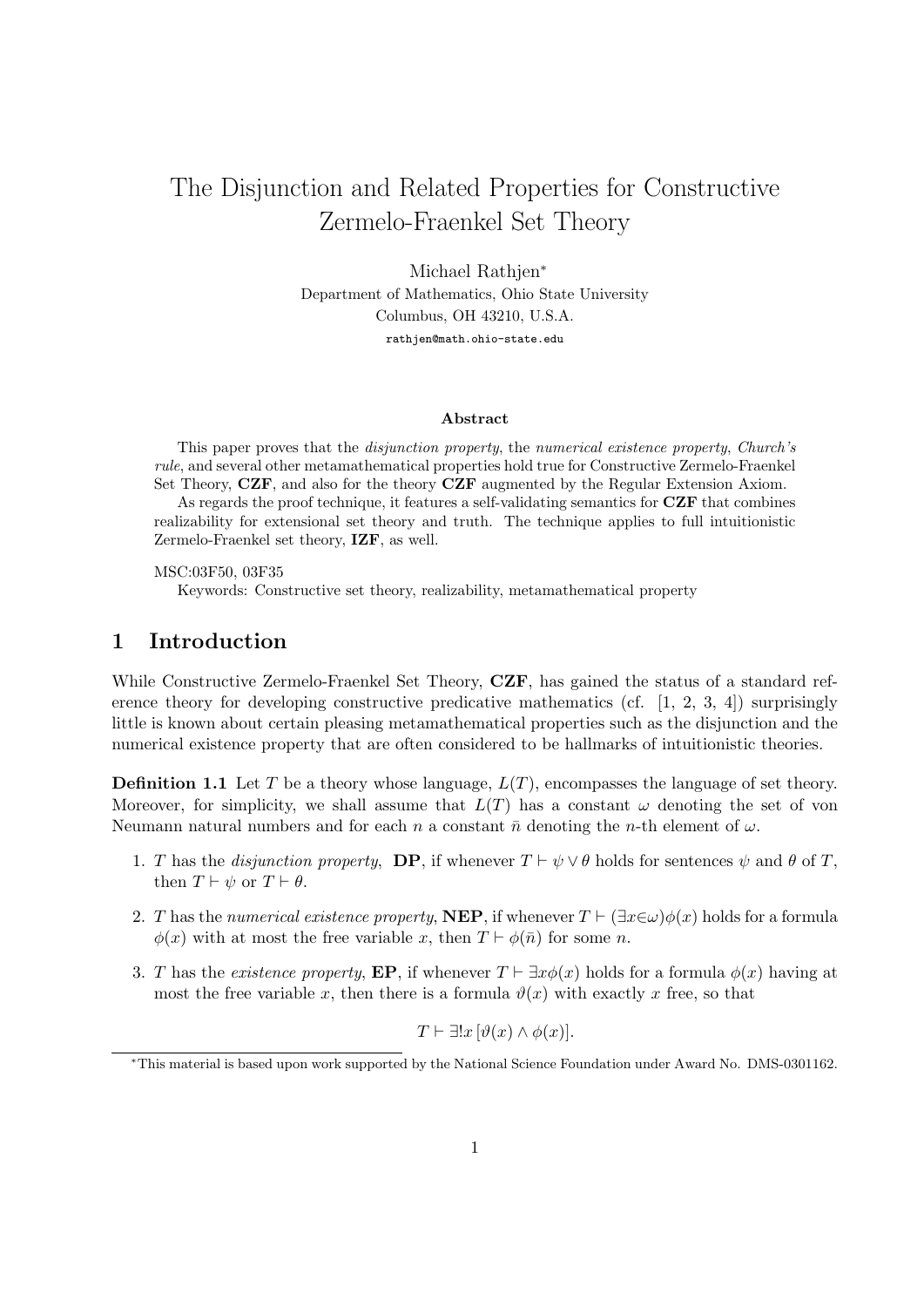4. T has the weak existence property, **wEP**, if whenever

$$
T \vdash \exists x \phi(x)
$$

holds for a formula  $\phi(x)$  having at most the free variable x, then there is a formula  $\vartheta(x)$  with exactly  $x$  free, so that

$$
T \vdash \exists !x \vartheta(x),
$$
  
\n
$$
T \vdash \forall x [\vartheta(x) \to \exists u \ u \in x],
$$
  
\n
$$
T \vdash \forall x [\vartheta(x) \to \forall u \in x \ \varphi(u)].
$$

5. T is closed under Church's rule, CR, if whenever  $T \vdash (\forall x \in \omega)(\exists y \in \omega)\phi(x, y)$  holds for some formula of T with at most the free variables shown, then, for some number  $e$ .

$$
T \vdash (\forall x \in \omega) \phi(x, \{\bar{e}\}(x)),
$$

where  ${e}{x}$  stands for the result of applying the e-th partial recursive function to x.

6. T is closed under the *Extended Church's rule*,  $\text{ECR}$ , if whenever

$$
T \vdash (\forall x \in \omega) [\neg \psi(x) \rightarrow (\exists y \in \omega) \phi(x, y)]
$$

holds for formulae of  $T$  with at most the free variables shown, then, for some number  $e$ ,

$$
T \vdash (\forall x \in \omega) [\neg \psi(x) \rightarrow \{\overline{e}\}(x) \in \omega \ \land \ \phi(x, \{\overline{e}\}(x))].
$$

Note that  $\neg \psi(x)$  could be replaced by any formula which is provably equivalent in T to its double negation. This comprises arithmetic formulae that are both ∨-free and ∃-free.

- 7. Let  $f : \omega \to \omega$  convey that f is a function from  $\omega$  to  $\omega$ . T is closed under the variant of Church's rule,  $\text{CR}_1$ , if whenever  $T \vdash \exists f \, [f : \omega \to \omega \land \psi(f)]$  (with  $\psi(f)$  having no variables but f), then, for some number  $e, T \vdash (\forall x \in \omega)(\exists y \in \omega)(\{\overline{e}\}(x) = y) \land \psi(\{\overline{e}\}).$
- 8. T is closed under the Unzerlegbarkeits rule, UZR, if whenever  $T \vdash \forall x [\psi(x) \lor \neg \psi(x)]$ , then

$$
T \vdash \forall x \, \psi(x) \ \lor \ \forall x \, \neg \psi(x).
$$

9. T is closed under the Uniformity rule, UR, if whenever  $T \vdash \forall x (\exists y \in \omega) \psi(x, y)$ , then

$$
T \vdash (\exists y \in \omega) \,\forall x \,\psi(x, y).
$$

Slightly abusing terminology, we shall also say that  $T$  enjoys any of these properties if this, strictly speaking, holds only for a definitional extension of T.

Actually, DP follows easily from NEP, and conversely, DP implies NEP for systems containing a modicum of arithmetic (see [12]).

Also note that **ECR** entails **CR**, taking  $\psi(x)$  to be  $x \neq x$ .

Of course, classical (recursive and consistent) set theories do not have the DP nor the NEP. ZF and ZFC are known not to have the existence property either. But classical set theories can have the EP as, for instance, the theories  $\mathbf{ZF}+V = L$  and  $\mathbf{ZF}+V = OD$ , where  $V = OD$  expresses that all sets are ordinal definable.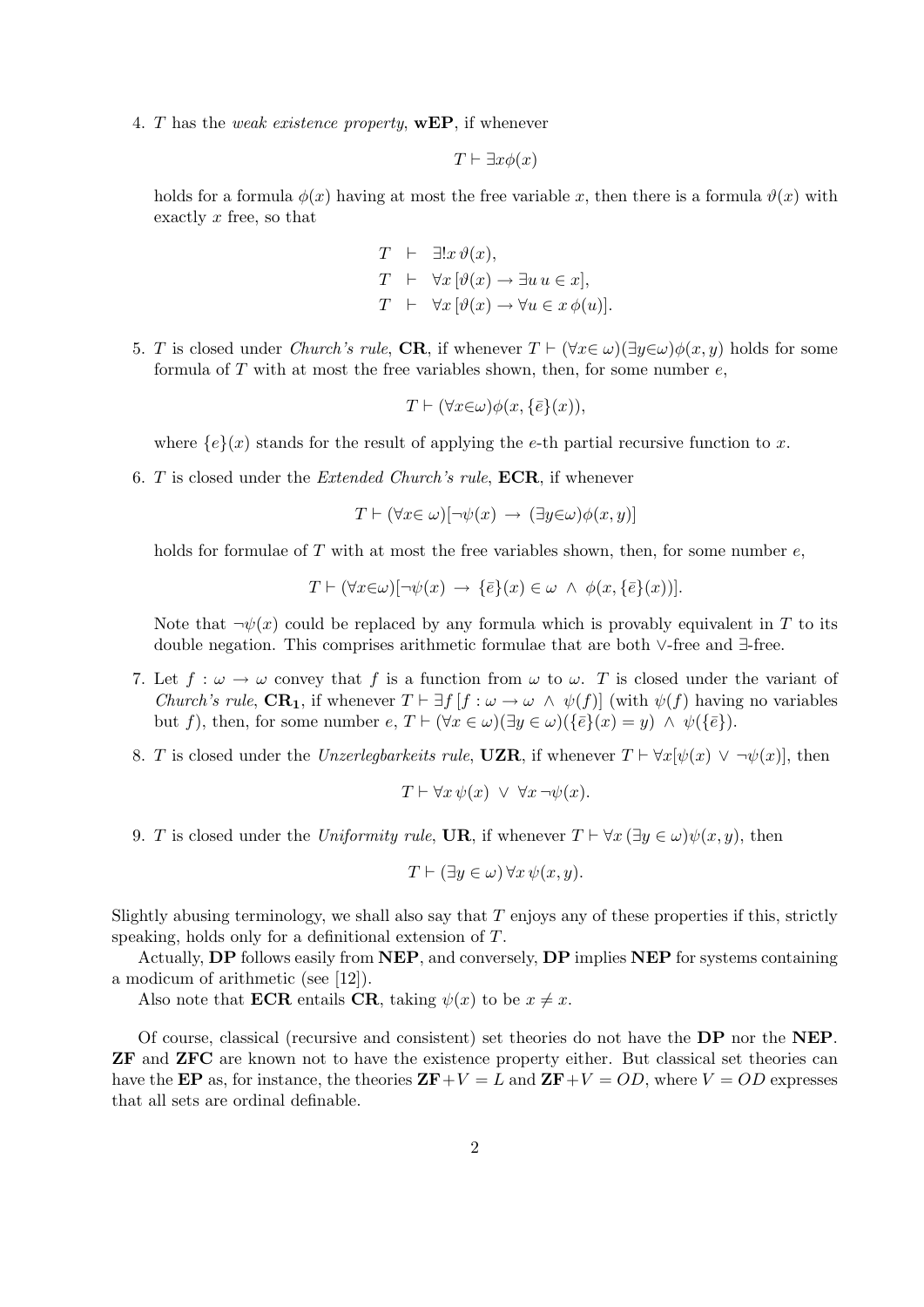Realizability semantics are of paramount importance in the study of intuitionistic theories. They were first proposed by Kleene [16] in 1945. It appears that the first realizability definition for set theory was given by Tharp [30] who used (indices of)  $\Sigma_1$  definable partial (class) functions as realizers. This form of realizability is a straightforward extension of Kleene's 1945 realizability for numbers in that a realizer for a universally quantified statement  $\forall x \phi(x)$  is an index e of a  $\Sigma_1$  partial function such that  ${e}(x)$  is a realizer for  $\phi(x)$  for all sets x. In the same vein, e realizes  $\exists x \phi(x)$ if e is a pair  $\langle a, e' \rangle$  with e' being a realizer for  $\phi(a)$ . A markedly different strand of realizability originates with Kreisel's and Troelstra's [20] definition of realizability for second order Heyting arithmetic and the theory of species. Here, the clauses for the realizability relation  $\mathbb F$  relating to second order quantifiers are:  $e \Vdash \forall X \phi(X) \Leftrightarrow \forall X e \Vdash \phi(X), e \Vdash \exists X \phi(X) \Leftrightarrow \exists X e \Vdash \phi(X)$ . This type of realizability does not seem to give any constructive interpretation to set quantifiers; realizing numbers "pass through" quantifiers. However, one could also say that thereby the collection of sets of natural numbers is generically conceived. On the intuitionistic view, the only way to arrive at the truth of a statement  $\forall X \phi(X)$  is a proof. A collection of objects may be called generic if no member of it has an intensional aspect that can make any difference to a proof.

Kreisel-Troelstra realizability was applied to systems of higher order arithmetic and set theory by Friedman [11]. A realizability-notion akin to Kleene's slash [17, 18] was extended to various intuitionistic set theories by Myhill [25, 26]. [25] showed that intuitionistic  $\mathbf{ZF}$  with Replacement instead of Collection (dubbed  $\mathbf{IZF}_R$  henceforth) has the DP, NEP, and EP. [26] proved that the constructive set theory CST enjoys the DP and the NEP, and that the theory without the axioms of countable and dependent choice, CST−, also has the EP. It was left open in [26] whether the full existence property holds in the presence of relativized dependent choice, RDC. Friedman and Scedrov [14] then established that  $\mathbf{IZF}_R + \mathbf{RDC}$  satisfies the EP also. The Myhill-Friedman approach [25, 26] proceeds in two steps. The first, which appears to make the whole procedure non effective, consists in finding a conservative extension  $T'$  of the given theory  $T$  which contains names for all the objects asserted to exist in  $T$ .  $T'$  is obtained by inductively adding names and defining an increasing sequence of theories  $T_{\alpha}$  through all the countable ordinals  $\alpha < \omega_1$  and letting  $T' = \bigcup_{\alpha < \omega_1} T_\alpha$ <sup>1</sup>. The second step consists in defining a notion of realizablity for T' which is a variant of Kleene's "slash".

Several systems of set theory for the constructive mathematical practice were propounded by Friedman in [13]. The metamathematical properties of these theories and several others as well were subsequently investigated by Beeson [6, 7]. In particular, Beeson showed that IZF has the DP and **NEP**. He used a combination of Kreisel-Troelstra realizability and Kleene's [16, 17, 18, 19]  $q$ realizability. However, while Myhill and Friedman developed realizablity directly for extensional set theories, Beeson engineered his realizability for non-extensional set theories and obtained results for the extensional set theories of [13] only via an interpretation in their non-extensional counterparts. This detour had the disadvantage that in many cases (where the theory does not have full Separation or Powerset) the DP and NEP for the corresponding extensional set theory  $T\text{-}ext$  could only be established for a restricted class of formulas; [6] Theorem 5.2 proves that **NEP** holds for  $T\text{-}ext$ when  $T\text{-}ext \vdash (\exists x \in \omega)(x \in Q)$ , where Q is a definable set of T. It appears unlikely that the Myhill-Friedman techniques or Beeson's detour through q-realizability for non-extensional set theories can be employed to yield the DP and NEP for CZF. The theories considered by Myhill and Friedman have Replacement instead of Collection and, in all probability, their approach is limited to such theories, whereas Beeson's techniques yield numerical explicit definability, not for all formulae  $\varphi(u)$ , but only for  $\varphi(u)$  of the form  $u \in Q$ , where Q is a specific definable set. But there was another approach available. McCarty [22, 23] adapted Kreisel-Troelstra realizability directly to extensional

<sup>&</sup>lt;sup>1</sup>This type of construction is due to J.R. Moschovakis [24]  $88\&9$ .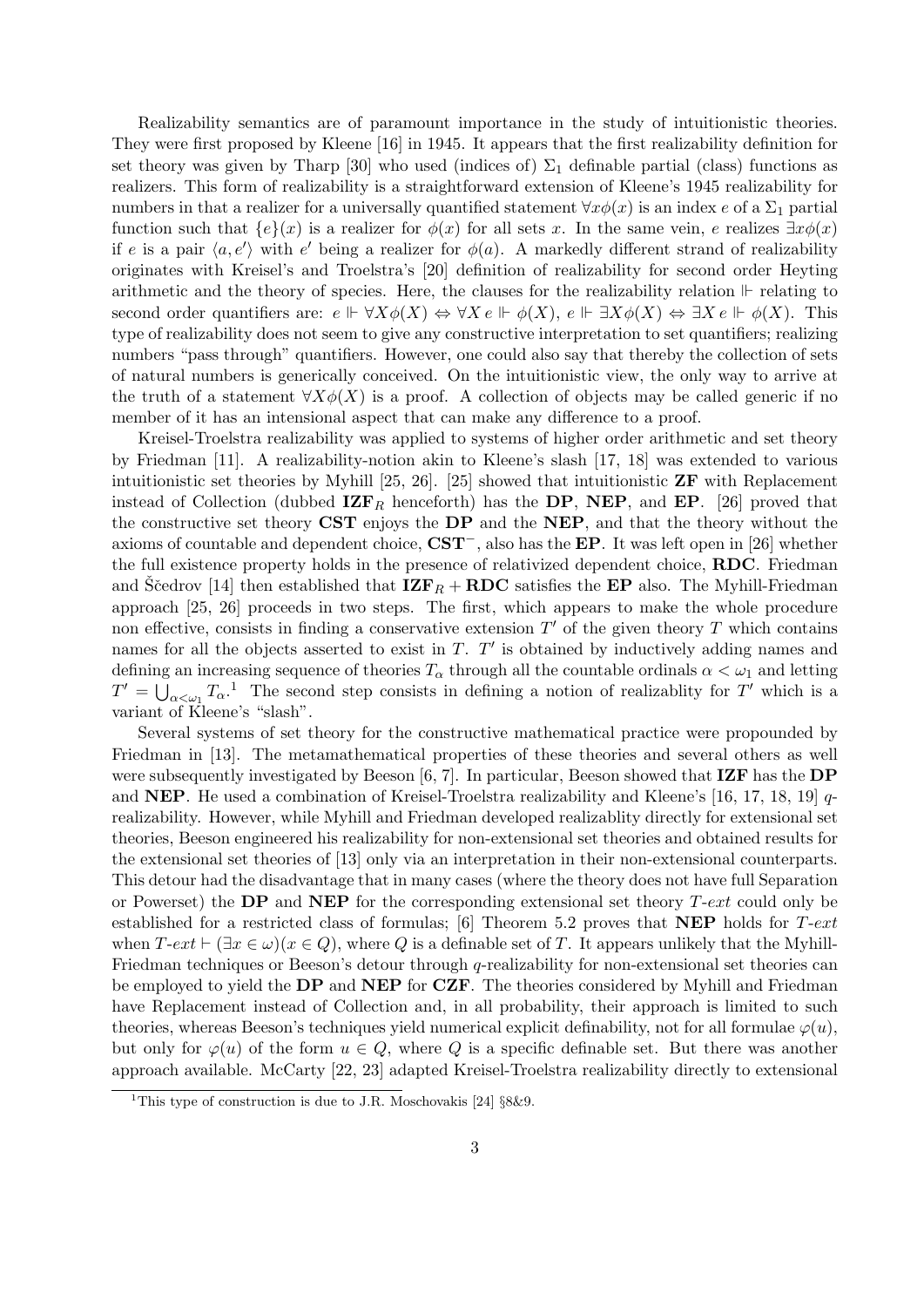set theories. [22, 23], though, were concerned with realizability for intuitionistic Zermelo-Fraenkel set theory (having Collection instead of Replacement), IZF, and employed transfinite iterations of the powerset operation through all the ordinals in defining a realizability (class) structure. Moreover, in addition to the powerset axiom this approach also availed itself of unfettered separation axioms. At first blush, this seemed to render the approach unworkable for CZF as this theory lacks the powerset axiom and has only bounded separation. Notwithstanding that, it was shown in [28] that these obstacles can be overcome. Indeed, this notion of realizability provides a self-validating semantics for  $CZF$ , viz. it can be formalized in  $CZF$  and demonstrably in  $CZF$  it can be verified that every theorem of CZF is realized.

The current paper introduces a new realizability structure  $V^*$ , which arises by amalgamating the realizability structure with the universe of sets in a coherent, albeit rather complicated way. The main semantical notion presented and utilized in this paper combines realizability for extensional set theory over  $V^*$  with truth in the background universe V. A combination of realizability with truth has previously been considered in the context of realizability notions for first and higher order arithmetic. It was called rnt-realizability in [31]. The main metamathematical results obtained via this tool are the following.

**Theorem 1.2** The DP and the NEP hold true for  $CZF$  and  $CZF + REA$ . Both theories are closed under  $CR$ ,  $ECR$ ,  $CR_1$ ,  $UZR$ , and  $UR$ , too.

One also obtains another proof of Beeson's result that IZF has the DP and the NEP and a proof that  $\mathbf{IZF}$  is closed under  $\mathbf{CR}, \mathbf{ECR}, \mathbf{CR}_1, \mathbf{UZR},$  and  $\mathbf{UR}$ . There are a number of further metamathematical results that can be obtained via this technology. They will be presented in section 9. For example, it will be shown that Markov's principle can be added to any of the foregoing theories.

The question of whether **CZF** has the existence property is currently unanswered. The proof of the failure of  $EP$  for IZF due to Friedman and Scedrov [15] seems to single out Collection as the culprit. Inspection of that proof also reveals that **IZF** doesn't have the **wEP** either. However, that proof does not seem to carry over to CZF since the refutation of EP for IZF uses existential statements of the form

$$
\exists b \, [\forall u \in a \, \exists y \, \varphi(u, y) \rightarrow \forall u \in a \, \exists y \in b \, \varphi(u, y)],
$$

that are always deducible in IZF by employing Collection and full Separation, but, in general, are not deducible in CZF. We conjecture that EP fails for CZF on account of Subset Collection (and maybe Collection).

### 2 The system CZF

In this section we will summarize the language and axioms for **CZF**. The language of **CZF** is based on the same first order language as that of classical Zermelo-Fraenkel Set Theory, ZF whose only non-logical symbol is  $\in$ . The logic of **CZF** is intuitionistic first order logic with equality. Among its non-logical axioms are *Extensionality*, *Pairing* and *Union* in their usual forms. CZF has additionally axiom schemata which we will now proceed to summarize.

Infinity:  $\exists x \forall u [u \in x \leftrightarrow (\emptyset = u \lor \exists v \in x u = v + 1)]$  where  $v + 1 = v \cup \{v\}.$ 

Set Induction:  $\forall x[\forall y \in x\phi(y) \rightarrow \phi(x)] \rightarrow \forall x\phi(x)$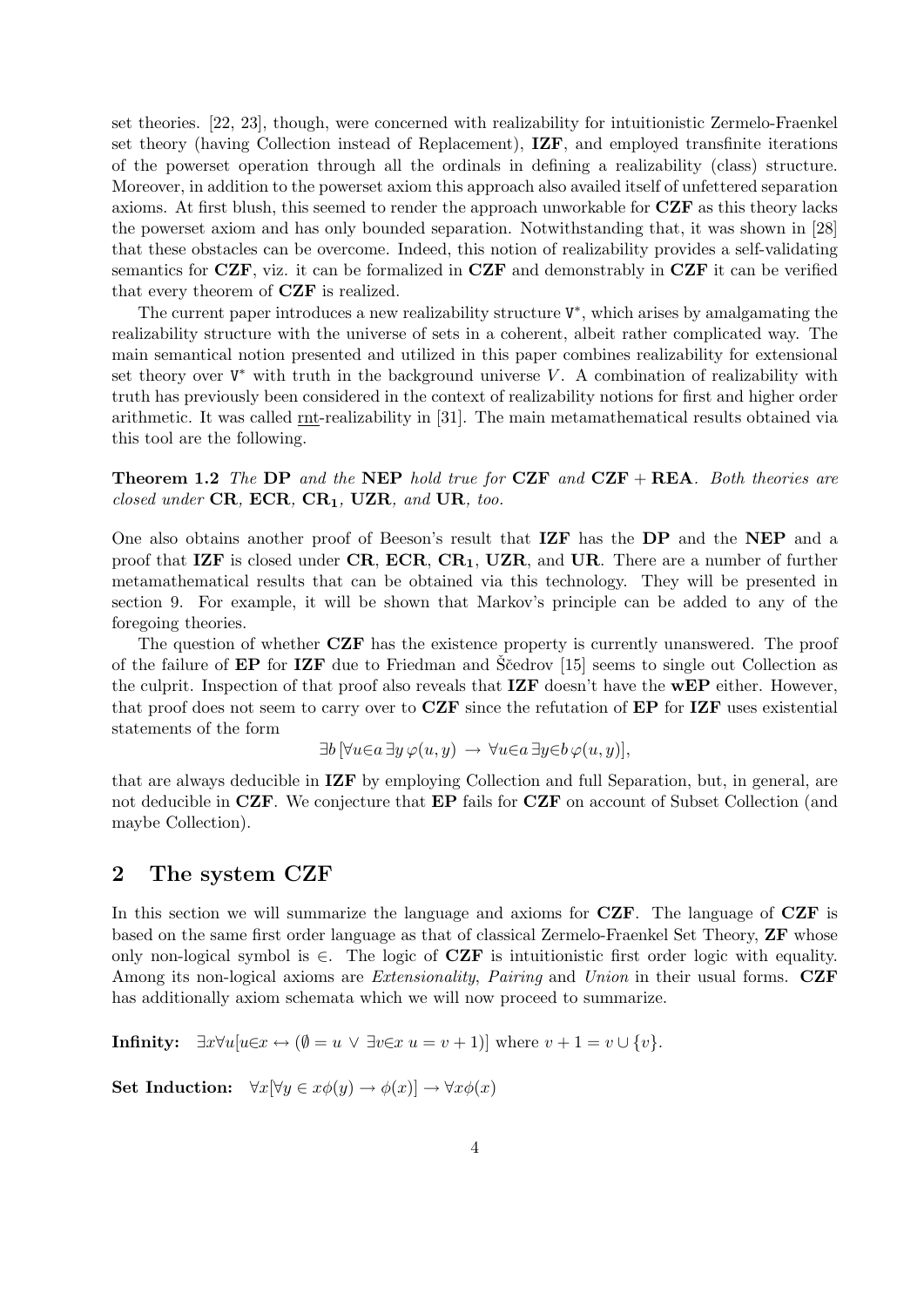#### Bounded Separation:  $\forall a \exists b \forall x [x \in b \leftrightarrow x \in a \land \phi(x)]$

for all bounded formulae  $\phi$ . A set-theoretic formula is bounded or restricted if it is constructed from prime formulae using  $\neg, \wedge, \vee, \rightarrow, \forall x \in y$  and  $\exists x \in y$  only.

**Strong Collection:** For all formulae  $\phi$ ,

 $\forall a \forall x \in a \exists y \phi(x, y) \rightarrow \exists b \forall x \in a \exists y \in b \phi(x, y) \land \forall y \in b \exists x \in a \phi(x, y)$ ].

**Subset Collection:** For all formulae  $\psi$ ,

$$
\forall a \forall b \exists c \forall u \ [\forall x \in a \ \exists y \in b \ \psi(x, y, u) \rightarrow \exists d \in c \ [\forall x \in a \ \exists y \in d \ \psi(x, y, u) \land \forall y \in d \ \exists x \in a \ \psi(x, y, u)]].
$$

The first large set axiom proposed in the context of constructive set theory was the Regular *Extension Axiom,* **REA**, which was introduced to accommodate inductive definitions in  $CZF$  (cf. [3]).

**Definition 2.1** A is inhabited if  $\exists x \in A$ . An inhabited set A is *regular* if A is transitive, and for every  $a \in A$  and set  $R \subseteq a \times A$  if  $\forall x \in a \exists y (\langle x, y \rangle \in R)$ , then there is a set  $b \in A$  such that

$$
\forall x \in a \exists y \in b (\langle x, y \rangle \in R) \land \forall y \in b \exists x \in a (\langle x, y \rangle \in R).
$$

In particular, if  $R: a \to A$  is a function, then the image of R is an element of A.

The Regular Extension Axiom, **REA**, is as follows: Every set is a subset of a regular set.

In what follows, we shall assume that the language of **CZF** has a constant  $\omega$  denoting the set of von Neumann natural numbers and for each n a constant  $\bar{n}$  denoting the n-th element of  $\omega$ . Of course, one also has to add axioms pertaining to  $\omega$  and the constants  $\bar{n}$ . For  $\omega$  one can take the axiom  $\forall u[u \in \omega \leftrightarrow (\emptyset = u \lor \exists v \in \omega u = v + 1)]$  where  $v + 1 = v \cup \{v\}.$ 

This definitional (hence conservative) extension of the original system makes it easier to state the numerical existence property for CZF.

# 3 Some background on applicative structures

In order to define a realizability interpretation we must have a notion of realizing functions on hand. A particularly general and elegant approach to realizability builds on structures which have been variably called *partial combinatory algebras*, applicative structures, or *Schönfinkel algebras*. These structures are best described as the models of a theory APP. The following presents the main features of  $\bf{APP}$ ; for full details cf. [9, 10, 7, 32]. The language of  $\bf{APP}$  is a first-order language with a ternary relation symbol App, a unary relation symbol  $N$  (for a copy of the natural numbers) and equality,  $=$ , as primitives. The language has an infinite collection of variables, denoted  $x, y, z, \ldots$ , and nine distinguished constants:  $\mathbf{0}, \mathbf{s}_N, \mathbf{p}_N, \mathbf{k}, \mathbf{s}, \mathbf{d}, \mathbf{p}, \mathbf{p}_0, \mathbf{p}_1$  for, respectively, zero, successor on  $N$ , predecessor on  $N$ , the two basic combinators, definition by cases, pairing and the corresponding two projections. There is no arity associated with the various constants. The terms of **APP** are just the variables and constants. We write  $t_1t_2 \approx t_3$  for App( $t_1, t_2, t_3$ ).

Formulae are then generated from atomic formulae using the propositional connectives and the quantifiers.

In order to facilitate the formulation of the axioms, the language of **APP** is expanded definitionally with the symbol  $\simeq$  and the auxiliary notion of an *application term* is introduced. The set of application terms is given by two clauses: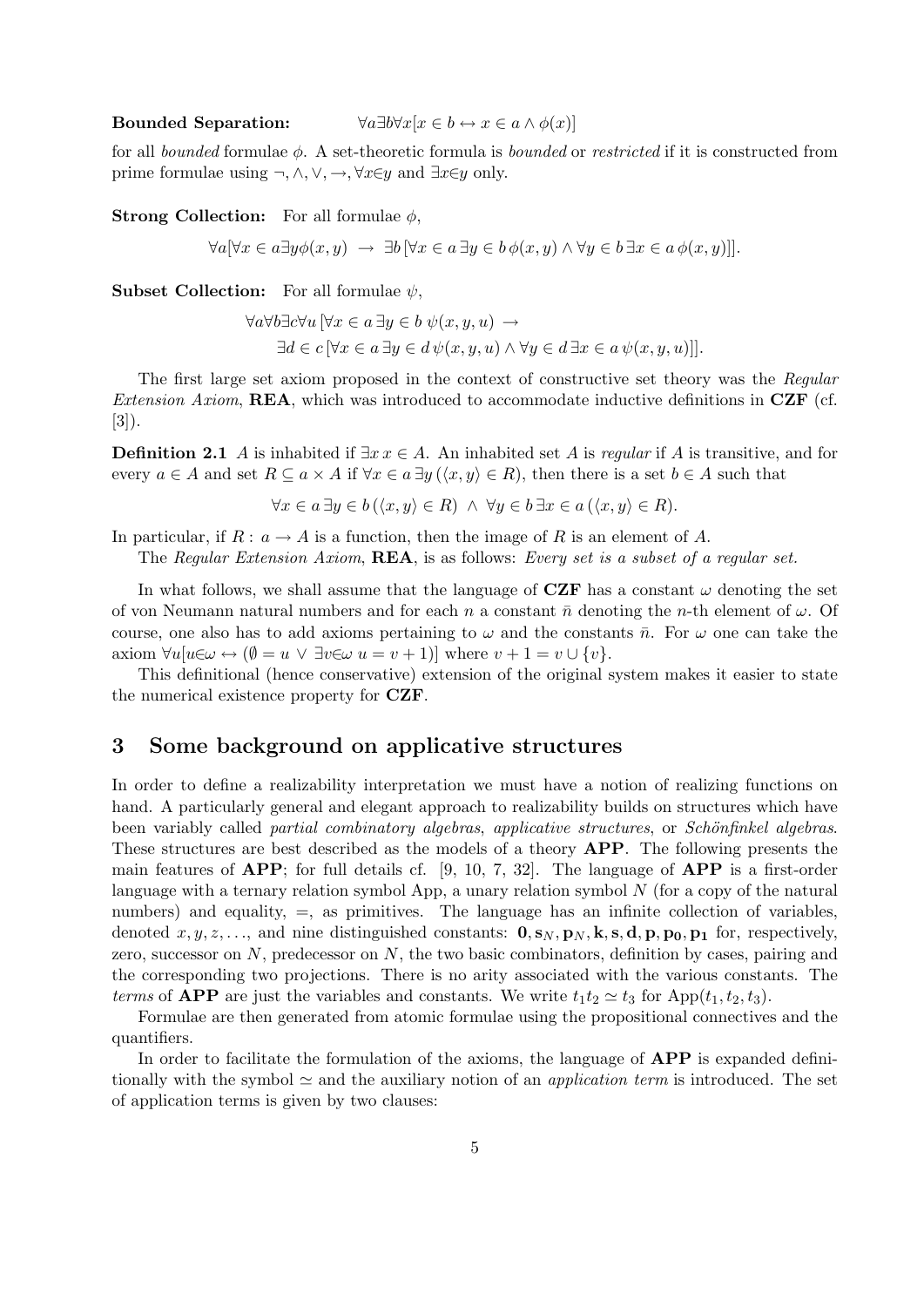#### 1. all terms of APP are application terms; and

2. if s and t are application terms, then  $(st)$  is an application term.

For  $s$  and  $t$  application terms, we have auxiliary, defined formulae of the form:

$$
s \simeq t \quad := \quad \forall y (s \simeq y \leftrightarrow t \simeq y),
$$

if t is not a variable. Here  $s \simeq a$  (for a a free variable) is inductively defined by:

$$
s \simeq a \quad \text{is} \quad \left\{ \begin{array}{l} s = a, \\ \exists x, y [s_1 \simeq x \land s_2 \simeq y \land \text{App}(x, y, a)] \text{if } s \text{ is of the form } (s_1 s_2). \end{array} \right.
$$

Some abbreviations are  $t_1t_2 \ldots t_n$  for  $((\ldots (t_1t_2) \ldots)t_n); t \downarrow$  for  $\exists y(t \simeq y)$  and  $\phi(t)$  for  $\exists y(t \simeq y \wedge \phi(y)).$ 

Some further conventions are useful. Systematic notation for n-tuples is introduced as follows: (t) is t,  $(s, t)$  is pst, and  $(t_1, \ldots, t_n)$  is defined by  $((t_1, \ldots, t_{n-1}), t_n)$ . In this paper, the logic of APP is assumed to be that of intuitionistic predicate logic with identity. APP's non-logical axioms are the following:

#### Applicative Axioms

- 1. App $(a, b, c_1) \wedge \text{App}(a, b, c_2) \rightarrow c_1 = c_2.$
- 2.  $(\mathbf{k}ab) \downarrow \wedge \mathbf{k}ab \simeq a$ .
- 3.  $(sab) \downarrow \wedge sabc \simeq ac(bc).$
- 4.  $(\mathbf{p}a_0a_1) \downarrow \wedge (\mathbf{p}_0a) \downarrow \wedge (\mathbf{p}_1a) \downarrow \wedge \mathbf{p}_i(\mathbf{p}a_0a_1) \simeq a_i$  for  $i = 0, 1$ .
- 5.  $N(c_1) \wedge N(c_2) \wedge c_1 = c_2 \rightarrow \mathbf{d}abc_1c_2 \downarrow \wedge \mathbf{d}abc_1c_2 \simeq a.$
- 6.  $N(c_1) \wedge N(c_2) \wedge c_1 \neq c_2 \rightarrow \mathbf{d}abc_1c_2 \downarrow \wedge \mathbf{d}abc_1c_2 \simeq b.$
- 7.  $\forall x (N(x) \rightarrow [\mathbf{s}_N x] \land \mathbf{s}_N x \neq \mathbf{0} \land N(\mathbf{s}_N x)].$
- 8.  $N(\mathbf{0}) \wedge \forall x (N(x) \wedge x \neq \mathbf{0} \rightarrow [\mathbf{p}_N x] \wedge \mathbf{s}_N(\mathbf{p}_N x) = x].$
- 9.  $\forall x [N(x) \rightarrow p_N(s_N x) = x]$
- 10.  $\varphi(\mathbf{0}) \wedge \forall x [N(x) \wedge \varphi(x) \rightarrow \varphi(\mathbf{s}_N x)] \rightarrow \forall x [N(x) \rightarrow \varphi(x)].$

Let  $\mathbf{1} := \mathbf{s}_N \mathbf{0}$ . The applicative axioms entail that  $\mathbf{1}$  is an application term that evaluates to an object falling under N but distinct from **0**, i.e., **1**  $\downarrow$ ,  $N(1)$  and  $0 \neq 1$ .

Employing the axioms for the combinators  $\bf{k}$  and  $\bf{s}$  one can deduce an abstraction lemma yielding  $\lambda$ -terms of one argument. This can be generalized using *n*-tuples and projections.

**Lemma 3.1** (cf. [9]) (**Abstraction Lemma**) For each application term t there is a new application term  $t^*$  such that the parameters of  $t^*$  are among the parameters of t minus  $x_1, \ldots, x_n$  and such that

$$
APP \vdash t^* \downarrow \ \wedge \ t^*x_1 \ldots x_n \simeq t.
$$

 $\lambda(x_1,\ldots,x_n).$ t is written for  $t^*$ .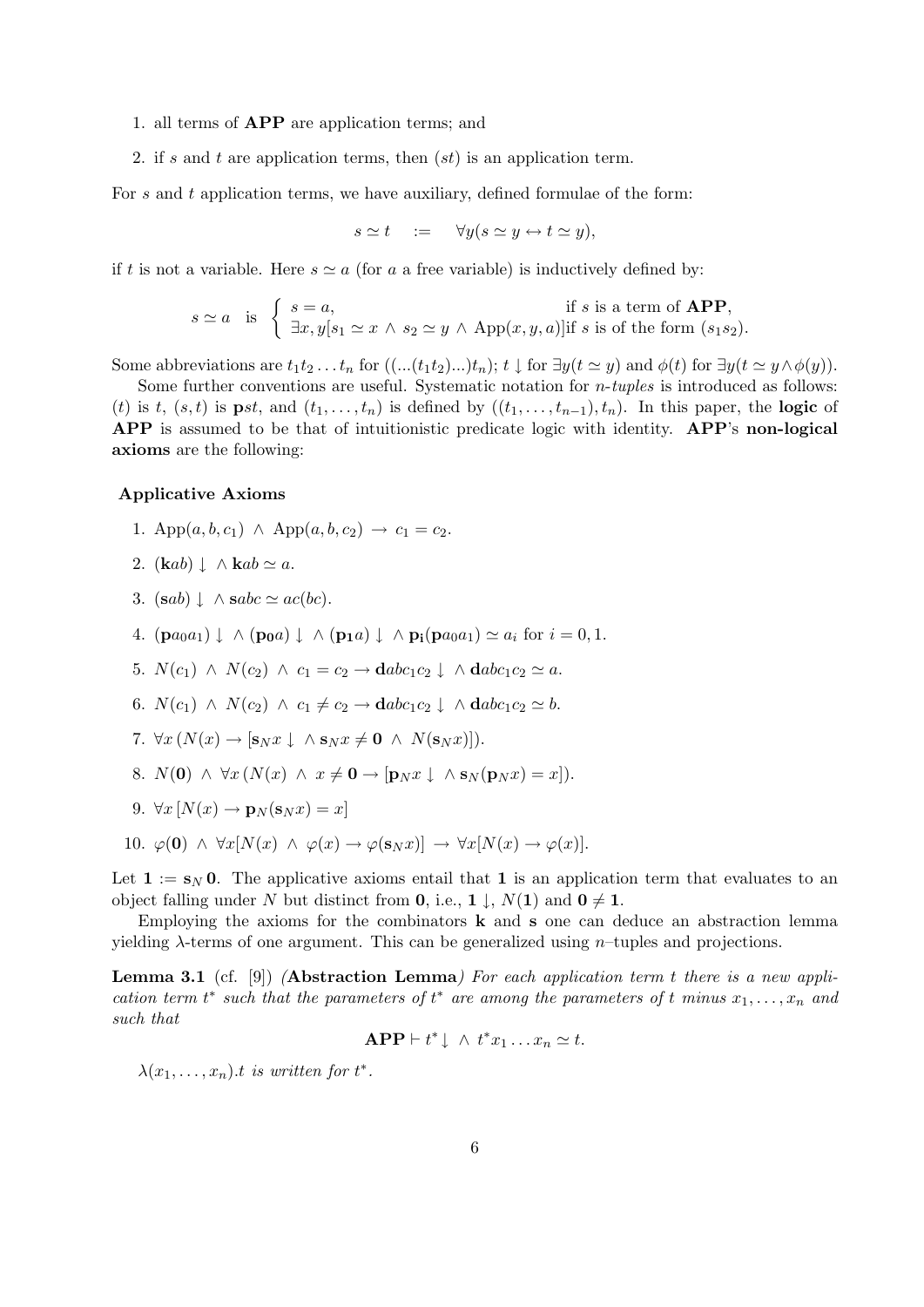The most important consequence of the Abstraction Lemma is the Recursion Theorem. It can be derived in the same way as for the  $\lambda$ -calculus (cf. [9], [10], [7], VI.2.7). Actually, one can prove a uniform version of the following in APP.

#### Corollary 3.2 (Recursion Theorem)

$$
\forall f \exists g \forall x_1 \ldots \forall x_n \, g(x_1, \ldots, x_n) \simeq f(g, x_1, \ldots, x_n).
$$

The "standard" applicative structure is **Kl** in which the universe  $|K|$  is  $\omega$  and  $App^{Kl}(x, y, z)$ is Turing machine application:

$$
App^{\mathbf{Kl}}(x, y, z) \quad \text{iff} \quad \{x\}(y) \simeq z.
$$

The primitive constants of  $APP$  are interpreted over  $|KI|$  in the obvious way. For details see [22],chap.3,sec.2 or [7], VI.2.7. In the following we will be solely concerned with the standard applicative structure Kl. We will also be assuming that the notion of an applicative structure and in particular the structure Kl have been formalized in  $CZF$ , and that  $CZF$  proves that Kl is a model of APP.

### 4 The general realizability structure

If a is an ordered pair, i.e.,  $a = \langle x, y \rangle$  for some sets x, y, then we use  $1^{st}(a)$  and  $2^{nd}(a)$  to denote the first and second projection of a, respectively; that is,  $1^{st}(a) = x$  and  $2^{nd}(a) = y$ . For a class X we denote by  $\mathcal{P}(X)$  the class of all sets y such that  $y \subseteq X$ .

Definition 4.1 Ordinals are transitive sets whose elements are transitive also. As per usual, we use lower case Greek letters to range over ordinals.

$$
V_{\alpha}^{*} = \bigcup_{\beta \in \alpha} \{ \langle a, b \rangle : a \in V_{\beta}; b \subseteq \omega \times V_{\beta}^{*}; (\forall x \in b) 1^{st}(2^{nd}(x)) \in a \}
$$
  
\n
$$
V_{\alpha} = \bigcup_{\beta \in \alpha} \mathcal{P}(V_{\beta})
$$
  
\n
$$
V^{*} = \bigcup_{\alpha} V_{\alpha}^{*}
$$
  
\n
$$
V = \bigcup_{\alpha} V_{\alpha}.
$$
  
\n(1)

As the power set operation is not available in CZF it is not clear whether the classes V and  $V^*$  can be formalized in CZF. However, employing the fact that CZF accommodates inductively defined classes this can be demonstrated in the same vein as in [28], Lemma 3.4.

The definition of  $V^*_{\alpha}$  in (1) is perhaps a bit involved. Note first that all the elements of  $V^*$  are ordered pairs  $\langle a, b \rangle$  such that  $b \subseteq \omega \times V^*$ . For an ordered pair  $\langle a, b \rangle$  to enter  $V^*_{\alpha}$  the first conditions to be met are that  $a \in V_\beta$  and  $b \subseteq \omega \times V_\beta^*$  for some  $\beta \in \alpha$ . Furthermore, it is required that a contains enough elements from the transitive closure of b in that whenever  $\langle e, c \rangle \in b$  then  $1^{st}(c) \in a$ .

#### Lemma 4.2  $(CZF)$ .

(i) V and  $V^*$  are cumulative: for  $\beta \in \alpha$ ,  $V_{\beta} \subseteq V_{\alpha}$  and  $V_{\beta}^* \subseteq V_{\alpha}^*$ .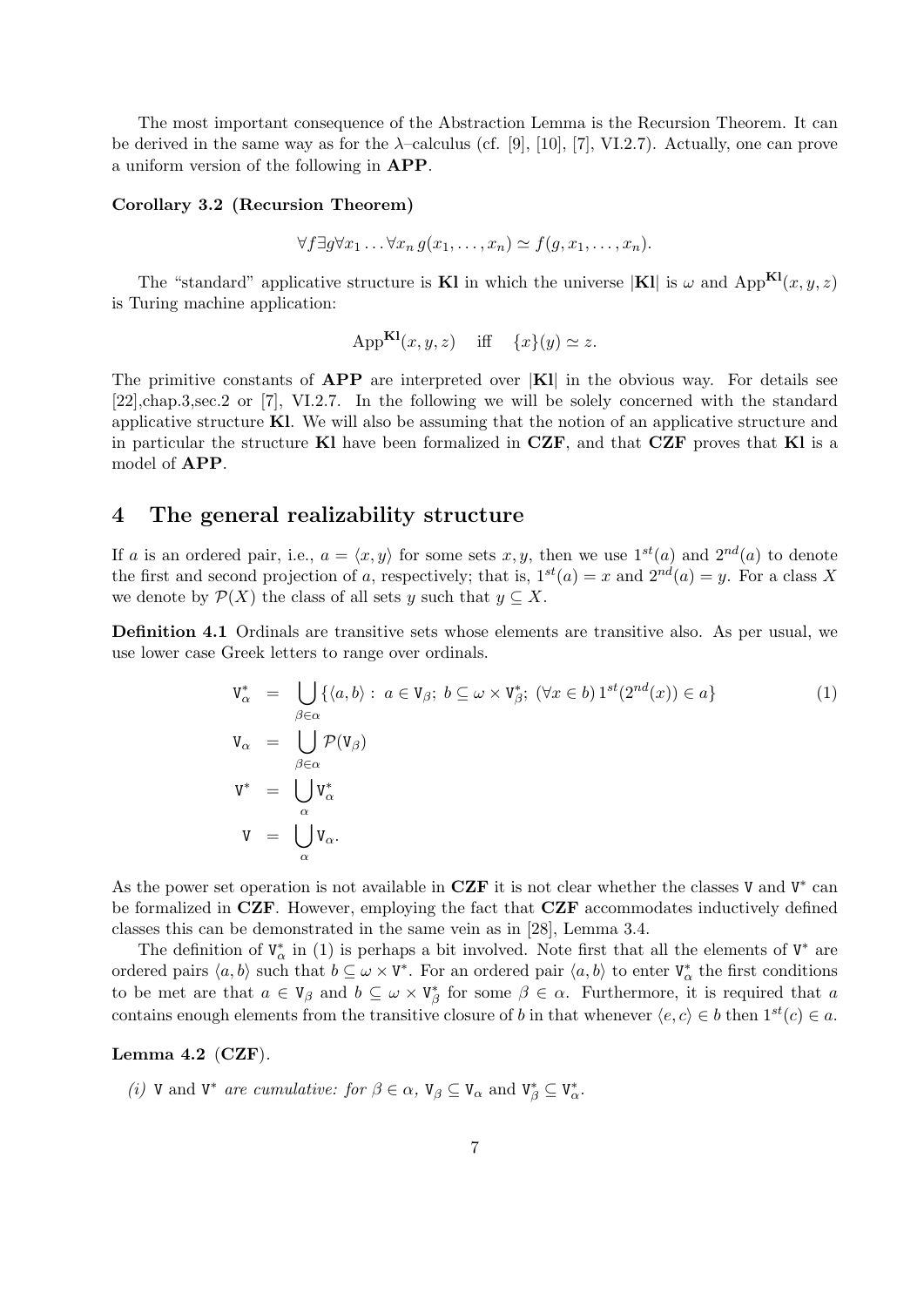(*ii*) For all sets  $a, a \in V$ .

(iii) If a, b are sets,  $b \subseteq \omega \times V^*$  and  $(\forall x \in b) 1^{st}(2^{nd}(x)) \in a$ , then  $\langle a, b \rangle \in V^*$ .

**Proof:** (i) is immediate by Definition 4.1. (ii) is proved by  $\in$ -induction on a. Suppose  $a \subseteq V$ . Then  $\forall x \in a \exists \alpha \ x \in V_\alpha$ , thus, using Strong Collection, there exists a set of ordinals D such that  $\forall x \in a \exists \alpha \in D \ x \in V_\alpha$ . Now let  $D' = {\alpha + 1 : \alpha \in D}$  and  $\delta = \bigcup D'$  (where  $\alpha + 1 := \alpha \cup {\alpha}$ ). Then  $\delta$  is an ordinal as well, and  $\forall \alpha \in D \, \alpha \in \delta$ . Thus it follows that  $a \subseteq \bigcup_{\alpha \in \delta} V_{\alpha}$ , so that by (i) we get that  $a \subseteq V_{\delta}$ , and hence  $a \in V_{\delta+1}$ .

For (iii), suppose a, b are sets such that  $b \subseteq \omega \times V^*$ . By (ii) we find an ordinal  $\gamma$  such that  $a \in V_{\gamma}$ . Moreover,

$$
\forall x \in b \, \exists \alpha \, \exists e \in \omega \, \exists z \in \texttt{V}^*_\alpha \ x = \langle e, z \rangle,
$$

and therefore, proceeding as in (ii), we put to use Strong Collection to obtain an ordinal  $\delta$  such that

$$
\forall x \in b \, \exists \alpha \in \delta \, \exists e \in \omega \, \exists z \in \mathbf{V}_{\alpha}^* \, x = \langle e, z \rangle.
$$

And hence,  $b \subseteq \omega \times \bigcup_{\alpha \in \delta} V^*_{\alpha}$ , so that by (i) we have  $b \subseteq \omega \times V^*_{\delta}$ . If we now pick an ordinal  $\eta$  such that  $\gamma, \delta \in \eta$  then  $\langle a, b \rangle \in V_{\eta} \times \mathcal{P}(\omega \times V_{\eta}^*)$  and therefore  $\langle a, b \rangle \in V_{\eta+1}^*$ .

# 5 Defining realizability

We now proceed to define a notion of realizability over V<sup>\*</sup>. We use lower case gothic letters  $a, b, c, \mathfrak{d}, \varepsilon, \mathfrak{f}, \mathfrak{g}, \mathfrak{h}, \mathfrak{n}, \mathfrak{m}, \mathfrak{p}, \mathfrak{q} \ldots$  as variables to range over elements of  $V^*$  while variables  $e, c, d, f, g, \ldots$ will be reserved for elements of  $\omega$ . Each element **a** of  $V^*$  is an ordered pair  $\langle x, y \rangle$ , where  $x \in V$  and  $y \subseteq \omega \times V^*$ ; and we define the components of  $\mathfrak a$  by

$$
\begin{array}{rcl}\n\mathfrak{a}^{\circ} & := & 1^{st}(\mathfrak{a}) = x \\
\mathfrak{a}^* & := & 2^{nd}(\mathfrak{a}) = y.\n\end{array}
$$

**Lemma 5.1** For every  $a \in V^*$ , if  $\langle e, \mathfrak{c} \rangle \in \mathfrak{a}^*$  then  $\mathfrak{c}^{\circ} \in \mathfrak{a}^{\circ}$ .

**Proof:** This is immediate by the definition of  $V^*$ 

If  $\varphi$  is a sentence with parameters in  $V^*$ , then  $\varphi^{\circ}$  denotes the formula obtained from  $\varphi$  by replacing each parameter  $\mathfrak a$  in  $\varphi$  with  $\mathfrak a^\circ$ .

Definition 5.2 Bounded quantifiers will be treated as quantifiers in their own right, i.e., bounded and unbounded quantifiers are treated as syntactically different kinds of quantifiers.

We define  $e \Vdash_{rt} \phi$  for sentences  $\phi$  with parameters in  $V^*$ . (The subscript  $_{rt}$  is supposed to serve as a reminder of "realizability with truth".)

$$
e \Vdash_{rt} \mathfrak{a} \in \mathfrak{b} \quad \text{iff} \quad \mathfrak{a}^{\circ} \in \mathfrak{b}^{\circ} \ \wedge \ \exists \mathfrak{c} \ [\langle (e)_0, \mathfrak{c} \rangle \in \mathfrak{b}^* \ \wedge \ (e)_1 \Vdash_{rt} \mathfrak{a} = \mathfrak{c}]
$$
  
\n
$$
e \Vdash_{rt} \mathfrak{a} = \mathfrak{b} \quad \text{iff} \quad \mathfrak{a}^{\circ} = \mathfrak{b}^{\circ} \ \wedge \ \forall f \forall \mathfrak{c} \ [\langle f, \mathfrak{c} \rangle \in \mathfrak{a}^* \ \rightarrow \ (e)_0 f \Vdash_{rt} \mathfrak{c} \in \mathfrak{b}]
$$
  
\n
$$
\wedge \ \forall f \forall \mathfrak{c} \ [\langle f, \mathfrak{c} \rangle \in \mathfrak{b}^* \ \rightarrow \ (e)_1 f \Vdash_{rt} \mathfrak{c} \in \mathfrak{a}]
$$
  
\n
$$
e \Vdash_{rt} \phi \wedge \psi \quad \text{iff} \quad (e)_0 \Vdash_{rt} \phi \ \wedge \ (e)_1 \Vdash_{rt} \psi
$$

. The contract of the contract of  $\Box$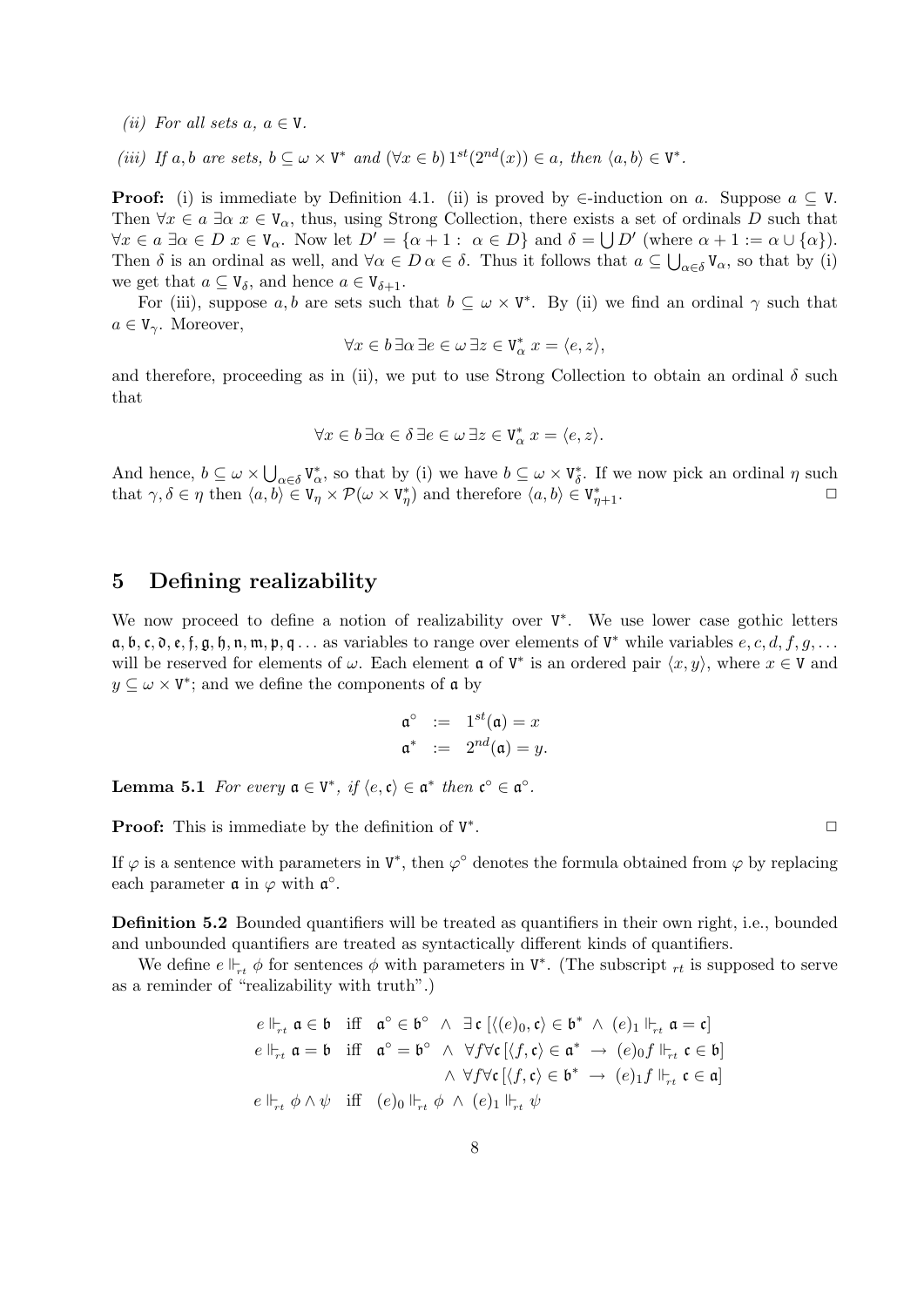$$
e \Vdash_{rt} \phi \vee \psi \quad \text{iff} \quad [(e)_0 = 0 \wedge (e)_1 \Vdash_{rt} \phi] \vee [(e)_0 \neq 0 \wedge (e)_1 \Vdash_{rt} \psi]
$$
\n
$$
e \Vdash_{rt} \neg \phi \quad \text{iff} \quad \neg \phi^\circ \wedge \forall f \neg f \Vdash_{rt} \phi
$$
\n
$$
e \Vdash_{rt} \phi \rightarrow \psi \quad \text{iff} \quad (\phi^\circ \rightarrow \psi^\circ) \wedge \forall f [f \Vdash_{rt} \phi \rightarrow ef \Vdash_{rt} \psi]
$$
\n
$$
e \Vdash_{rt} (\forall x \in \mathfrak{a}) \phi \quad \text{iff} \quad (\forall x \in \mathfrak{a}^\circ) \phi^\circ \wedge
$$
\n
$$
\forall f \forall \mathfrak{b} (\langle f, \mathfrak{b} \rangle \in \mathfrak{a}^* \rightarrow ef \Vdash_{rt} \phi[x/\mathfrak{b}])
$$
\n
$$
e \Vdash_{rt} (\exists x \in \mathfrak{a}) \phi \quad \text{iff} \quad \exists \mathfrak{b} (\langle (e)_0, \mathfrak{b} \rangle \in \mathfrak{a}^* \wedge (e)_1 \Vdash_{rt} \phi[x/\mathfrak{b}])
$$
\n
$$
e \Vdash_{rt} \forall x \phi \quad \text{iff} \quad \forall a \in \Vdash_{rt} \phi[x/\mathfrak{a}]
$$
\n
$$
e \Vdash_{rt} \exists x \phi \quad \text{iff} \quad \exists \mathfrak{a} \in \Vdash_{rt} \phi[x/\mathfrak{a}]
$$

Notice that  $e \Vdash_{rt} u \in v$  and  $e \Vdash_{rt} u = v$  can be defined for arbitrary sets  $u, v$ , viz., not just for  $u, v \in V^*$ . The definitions of  $e \Vdash_{rt} u \in v$  and  $e \Vdash_{rt} u = v$  fall under the scope of definitions by transfinite recursion. More precisely, the (class) functions

$$
F_{\in}(u, v) = \{e \in \omega : e \Vdash_{rt} u \in v\}
$$
  

$$
G_{=}(u, v) = \{e \in \omega : e \Vdash_{rt} u = v\}
$$

can be defined (simultaneously) on  $V \times V$  by recursion on the relation

$$
\langle c, d \rangle \lhd \langle a, b \rangle \quad \text{iff} \quad (c = a \land d \in \mathbf{TC}(b)) \lor (d = b \land c \in \mathbf{TC}(a)), \tag{2}
$$

where  $TC(x)$  stands for the transitive closure of a set x. This principle is a consequence of Set Induction and Strong Collection (or Replacement).

**Definition 5.3** By  $\in$ -recursion we define for every set x a set  $x^{st}$  as follows:

$$
x^{st} = \langle x, \{ \langle 0, u^{st} \rangle : u \in x \} \rangle. \tag{3}
$$

**Lemma 5.4** For all sets x,  $x^{st} \in V^*$  and  $(x^{st})^{\circ} = x$ .

**Proof:** We prove this by  $\in$ -induction on x. So assume that for all  $u \in x$ ,  $u^{st} \in V^*$  and  $(u^{st})^{\circ} = u$ . Then  $\{\langle 0, u^{st} \rangle : u \in x\} \subseteq \omega \times V^*$  and, for all  $u \in x$ ,  $(u^{st})^{\circ} \in x$ . Thus, by Lemma 4.2(iii),  $x^{st} \in V^*$ . Also,  $(x^{st})$  $\circ = x.$ 

**Lemma 5.5** If  $\psi(\mathfrak{b}^{\circ})$  holds for all  $\mathfrak{b} \in V^*$  then  $\forall x \psi(x)$ .

**Proof:** Let x be an an arbitrary set. By the previous result we have  $x^{st} \in V^*$  and  $(x^{st})^{\circ} = x$ . Whence  $\psi((x^{st})^{\circ})$  and therefore  $\psi(x)$  holds.

**Lemma 5.6** If  $\mathfrak{a} \in V^*$  and  $(\forall \mathfrak{b} \in V^*)[\mathfrak{b}^\circ \in \mathfrak{a}^\circ \to \psi(\mathfrak{b}^\circ)]$  then  $(\forall x \in \mathfrak{a}^\circ)\psi(x)$ .

**Proof:** Let  $x \in \mathfrak{a}^{\circ}$  and put  $\mathfrak{b}_x := \langle x, \emptyset \rangle$ . Lemma 4.2(iii) ensures that  $\mathfrak{b}_x \in V^*$ . Moreover,  $x = \mathfrak{b}_x^{\circ}$ and  $\mathfrak{b}_x^{\circ} \in \mathfrak{a}^{\circ}$ ; whence  $\psi(x)$ .

**Lemma 5.7** If  $e \Vdash_{rt} \phi$  then  $\phi^{\circ}$ .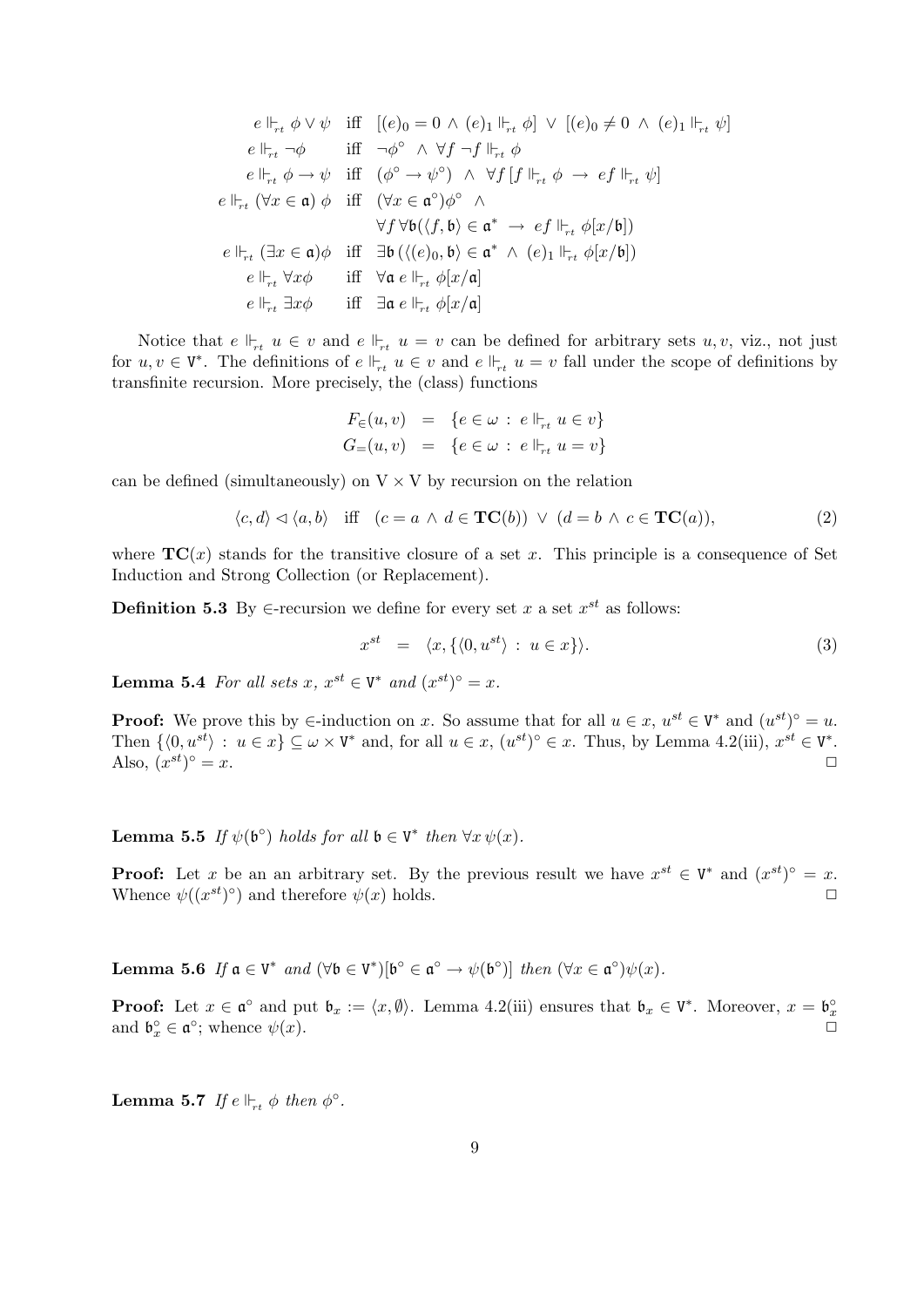**Proof:** This follows by induction on the generation of  $\phi$ , with the aid of Lemma 5.1 in the case of a bounded  $\exists$ -quantifier and Lemma 5.5 in the case of an unbounded  $\forall$ -quantifier.  $\Box$ 

Our hopes for showing DP and NEP for CZF and related systems rest on the following results.

**Lemma 5.8** If  $e \Vdash_{rt} (\exists x \in \mathfrak{a}) \phi$  then

$$
\exists \mathfrak{b}\left(\langle (e)_0,\mathfrak{b}\rangle \in \mathfrak{a}^*~\wedge~\phi^{\circ}[x/\mathfrak{b}^{\circ}]\right).
$$

**Proof:** Obvious by 5.7. ◯

**Lemma 5.9** If  $e \Vdash_{rt} \phi \vee \psi$  then

$$
[(e)_0 = 0 \ \wedge \ \phi^\circ] \ \vee \ [ (e)_0 \neq 0 \ \wedge \ \psi^\circ].
$$

**Proof:** Obvious by 5.7. ◯

**Lemma 5.10** Negated formulae are self-realizing, that is to say, if  $\psi$  is a statement with parameters in V ∗ , then

$$
\neg \psi^{\circ} \to 0 \Vdash_{rt} \neg \psi.
$$

**Proof:** Assume  $\neg \psi^{\circ}$ . From  $f \Vdash_{rt} \psi$  we would get  $\psi^{\circ}$  by Lemma 5.8. But this is absurd. Hence  $\forall f \neg f \Vdash_{rt} \psi$ , and therefore  $0 \Vdash_{rt} \neg \psi$ .

**Definition 5.11** Let t be an application term and  $\psi$  be a formula of set theory. Then  $t \Vdash_{rt} \psi$  is short for  $(\exists e \in \omega)[t \simeq e \land e \Vdash_{rt} \psi].$ 

### 5.1 The soundness theorem for intuitionistic predicate logic with equality

**Lemma 5.12** There are closed application terms  $\mathbf{i}_r, \mathbf{i}_s, \mathbf{i}_t, \mathbf{i}_0, \mathbf{i}_1$  such that for all  $\mathfrak{a}, \mathfrak{b}, \mathfrak{c} \in V^*$ ,

- 1.  $\mathbf{i}_r \Vdash_{rt} \mathfrak{a} = \mathfrak{a}$ .
- 2.  $\mathbf{i}_s \Vdash_{rt} \mathfrak{a} = \mathfrak{b} \to \mathfrak{b} = \mathfrak{a}.$
- 3.  $\mathbf{i}_t \Vdash_{rt} (\mathfrak{a} = \mathfrak{b} \wedge \mathfrak{b} = \mathfrak{c}) \rightarrow \mathfrak{a} = \mathfrak{c}.$
- 4.  $i_0 \Vdash_{rt} (\mathfrak{a} = \mathfrak{b} \wedge \mathfrak{b} \in \mathfrak{c}) \rightarrow \mathfrak{a} \in \mathfrak{c}.$
- 5.  $\mathbf{i}_1 \Vdash_{rt} (\mathfrak{a} = \mathfrak{b} \wedge \mathfrak{c} \in \mathfrak{a}) \rightarrow \mathfrak{c} \in \mathfrak{b}.$
- 6. Moreover, for each formula  $\varphi(v, u_1, \ldots, u_r)$  of **CZF** all of whose free variables are among  $v, u_1, \ldots, u_r$  there exists a closed application term  $\mathbf{i}_{\varphi}$  such that for all  $\mathfrak{a}, \mathfrak{b}, \mathfrak{c}_1, \ldots, \mathfrak{c}_r \in V^*$ ,

$$
\mathbf{i}_{\varphi} \Vdash_{\!\!\!\! \scriptscriptstyle r t} \varphi(\mathfrak{a},\vec{\mathfrak{c}}) \,\wedge\, \mathfrak{a} = \mathfrak{b} \,\rightarrow\, \varphi(\mathfrak{b},\vec{\mathfrak{c}}),
$$

where  $\vec{\mathfrak{c}} = \mathfrak{c}_1, \ldots, \mathfrak{c}_r$ .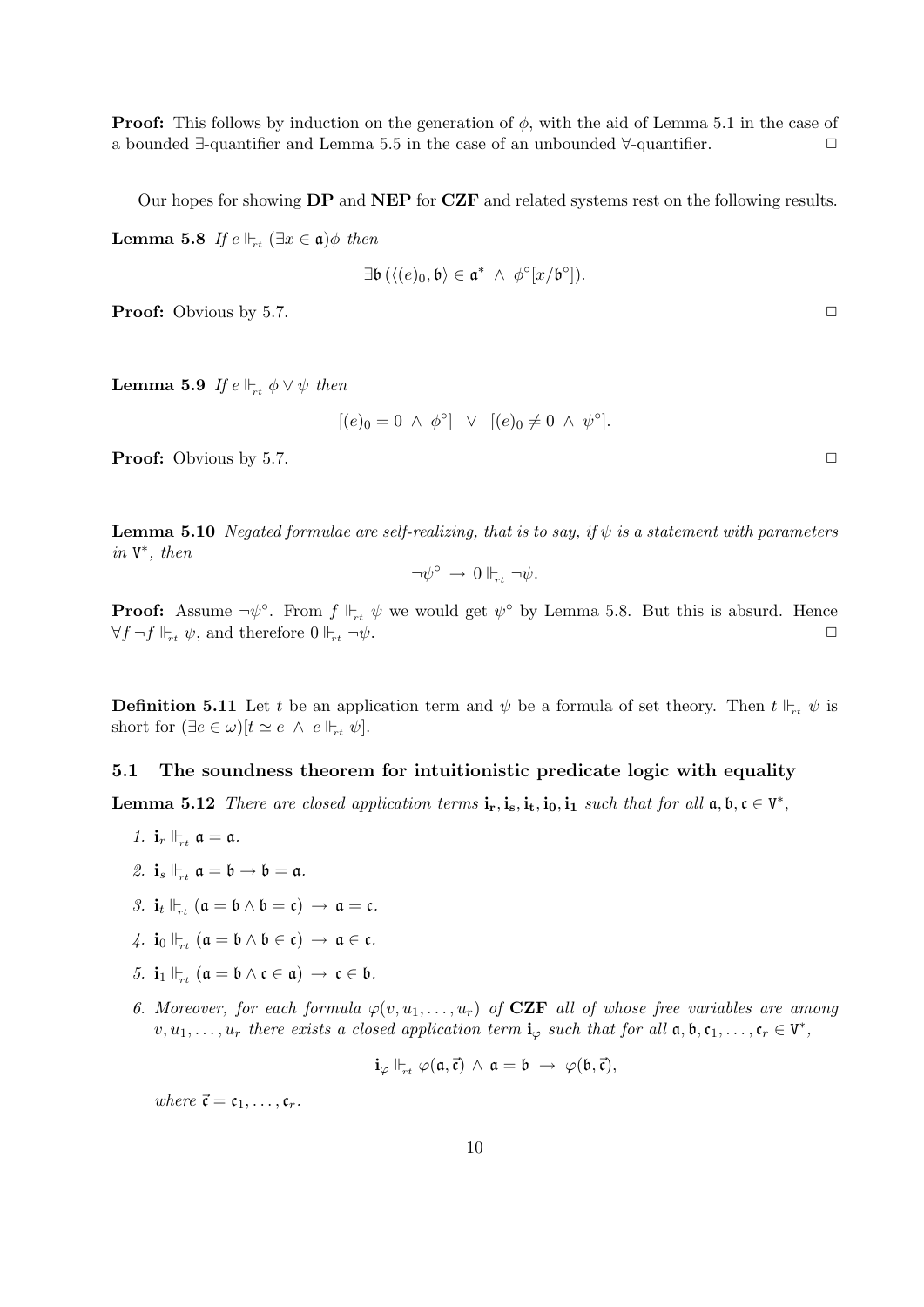Proof: Realizers for the above formulas can be taken from [22], chapter 2, sections 5 and 6 or from [21] Theorem 14. One has to apply the recursion theorem to construct the desired realizers. (1) is proved by induction on the transitive closure of  $\alpha$ . No induction is needed for (2). (3) and (4) are proved simultaneously by induction on a ternary version of the relation  $\leq$  in (2). (5) follows directly from (3) and (4). (6) is proved inductively on the build-up of  $\varphi$ , utilizing (3)-(5) in the atomic cases.

Note that the above-mentioned realizers also realize the corresponding universal closures owing to the "genericity" of realizers of universal statements, i.e.,

$$
e\Vdash_{rt} \forall v \psi(v) \ \ \text{iff} \ \ \forall \mathfrak{a} \ e\Vdash_{rt} \psi(\mathfrak{a}).
$$

 $\Box$ 

**Theorem 5.13** Let D be a proof in intuitionistic predicate logic with equality of a formula  $\varphi(u_1, \ldots, u_r)$ of CZF all of whose free variables are among  $u_1, \ldots, u_r$ . Then there exists a closed application term  $e_{\mathcal{D}}$  such that **CZF** proves

$$
e_{\mathcal{D}} \Vdash_{rt} \forall u_1 \ldots \forall u_r \, \varphi(u_1, \ldots, u_r).
$$

Proof: Having addressed equality in Lemma 5.12, we only need to concern ourselves with pure logic. With the exception of the logical principles

$$
\forall u \in a \varphi(u) \leftrightarrow \forall u \left[ u \in a \to \varphi(u) \right],\tag{4}
$$

$$
\exists u \in a \, \varphi(u) \leftrightarrow \exists u \, [u \in a \land \varphi(u)], \tag{5}
$$

which relate bounded to unbounded quantifiers, the proof is similar to the one for second order Heyting arithmetic (cf. [31]). Details can be found in [22], chapter 2, sections 5 and 6, and [21], Theorem 12. Let  $\mathfrak{a} \in V^*$  and  $\varphi$  be a formula with parameters in  $V^*$ . We find a realizer for the formula of (4) as follows:

$$
e \Vdash_{rt} \forall u \left[ u \in \mathfrak{a} \rightarrow \varphi(u) \right]
$$
  
\n
$$
\Leftrightarrow \forall \mathfrak{b} \in V^* e \Vdash_{rt} [\mathfrak{b} \in \mathfrak{a} \rightarrow \varphi(\mathfrak{b})]
$$
  
\n
$$
\Leftrightarrow \forall \mathfrak{b} \in V^* ([\mathfrak{b} \circ \mathfrak{c} \circ \rightarrow \varphi \circ (\mathfrak{b} \circ \mathfrak{c}) \land \forall f \in \omega[(f \Vdash_{rt} \mathfrak{b} \in \mathfrak{a}) \rightarrow ef \Vdash_{rt} \varphi(\mathfrak{b})])
$$
  
\n
$$
L_{25.6}^{5.6} (\forall u \in \mathfrak{a} \circ \varphi \circ (u) \land
$$
  
\n
$$
\forall \mathfrak{b} \in V^* \forall f \in \omega ([\exists \mathfrak{c}(\langle (f)_{0}, \mathfrak{c} \rangle \in \mathfrak{a}^* \land (f)_{1} \Vdash_{rt} \mathfrak{b} = \mathfrak{c}] \rightarrow ef \Vdash_{rt} \varphi(\mathfrak{b}))
$$
  
\n
$$
\Rightarrow (\forall u \in \mathfrak{a} \circ \varphi \circ (u) \land
$$
  
\n
$$
\forall \mathfrak{c} \in V^* \forall f \in \omega [(\langle (f)_{0}, \mathfrak{c} \rangle \in \mathfrak{a}^* \land (f)_{1} \Vdash_{rt} \mathfrak{c} = \mathfrak{c}) \rightarrow ef \Vdash_{rt} \varphi(\mathfrak{c})]
$$
  
\n
$$
\Rightarrow (\forall u \in \mathfrak{a} \circ \varphi \circ (u) \land \forall \langle g, \mathfrak{c} \rangle \in \mathfrak{a}^* e (\mathbf{p} \mathfrak{g} \mathfrak{i}_{r}) \Vdash_{rt} \varphi(\mathfrak{c})
$$
  
\n
$$
\Rightarrow \lambda g.e (\mathbf{p} \mathfrak{g} \mathfrak{i}_{r}) \Vdash_{rt} \forall u \in \mathfrak{a} \varphi(u).
$$

Conversely, we have:

$$
e \Vdash_{rt} \forall u \in \mathfrak{a} \varphi(u)
$$
  
\n
$$
\Leftrightarrow (\forall u \in \mathfrak{a}^{\circ})\varphi^{\circ}(u) \land \forall \langle f, \mathfrak{c} \rangle \in \mathfrak{a} \text{ of } \Vdash_{rt} \varphi(\mathfrak{c})
$$
  
\n
$$
\Rightarrow \forall \mathfrak{b} \in V^* ([\mathfrak{b}^{\circ} \in \mathfrak{a}^{\circ} \to \varphi^{\circ}(\mathfrak{b}^{\circ})] \land
$$
  
\n
$$
\forall g \in \omega [\exists \mathfrak{c} (\langle (g)_{0}, \mathfrak{c} \rangle \in \mathfrak{a}^* \land (g)_{1} \Vdash_{rt} \mathfrak{b} = \mathfrak{c}) \to \mathbf{i}_{\varphi}(\mathbf{p}(g)_{1}(e(g)_{0})) \Vdash_{rt} \varphi(\mathfrak{b})])
$$
  
\n
$$
\Rightarrow \lambda g. \mathbf{i}_{\varphi}(\mathbf{p}(g)_{1}(e(g)_{0})) \Vdash_{rt} \forall u[u \in \mathfrak{a} \to \varphi(u)].
$$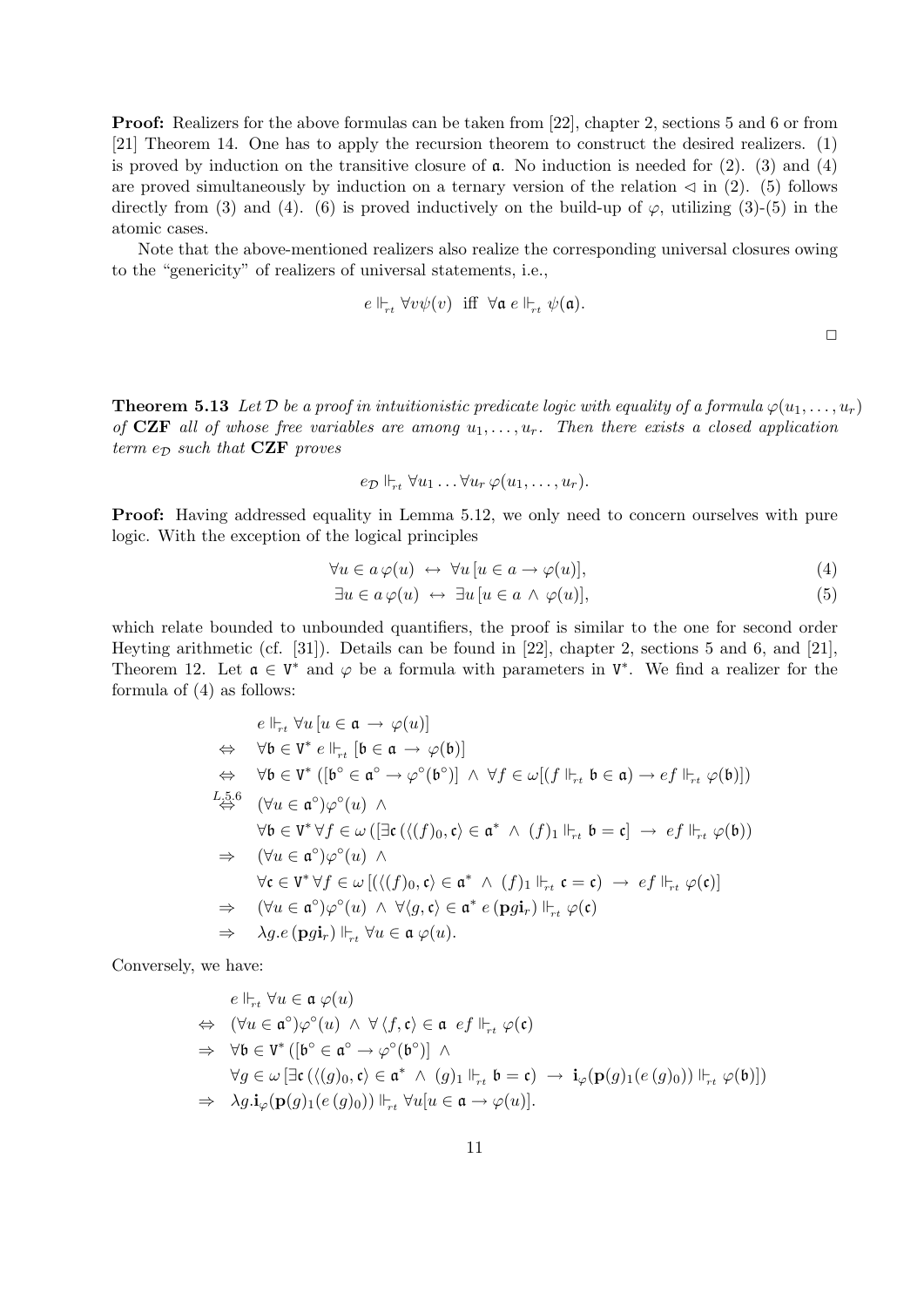The constants  $\mathbf{i}_r, \mathbf{i}_\varphi$  are from Lemma 5.12. Letting **m** be

$$
\mathbf{p}(\lambda e.\lambda g.e(\mathbf{p}g\mathbf{i}_r))(\lambda e.\lambda g.\mathbf{i}_{\varphi}(\mathbf{p}(g)_1(e(g)_0))),
$$

we get

$$
\mathbf{m} \Vdash_{rt} \forall \vec{w} \forall v (\forall u \in v \ \varphi(u) \ \leftrightarrow \ \forall u \, [u \in v \to \varphi(u)]),
$$

where  $\forall \vec{w}$  quantifies over the remaining free variables of  $\varphi$ .

Similarly one finds  $\bar{m}$  such that

$$
\overline{\mathbf{m}} \Vdash_{rt} \forall \overrightarrow{w} \forall v (\exists u \in v \ \varphi(u) \leftrightarrow \exists u \left[ u \in v \ \wedge \ \varphi(u) \right]).
$$

 $\Box$ 

#### 5.2 Realizability for bounded formulae

In the following we shall often have occasion to employ the fact that for a bounded formula  $\varphi(v)$ with parameters from  $V^*$  and  $x \subseteq V^*$ ,

$$
\{\langle e, \mathfrak{c} \rangle : e \in \omega \land \mathfrak{c} \in x \land e \Vdash_{rt} \varphi(\mathfrak{c})\}
$$

is a set. To prove this we shall consider an extended class of formulae.

Definition 5.14 The extended bounded formulae are the smallest class of formulas containing the formulae of the form  $x \in y$ ,  $x = y$ ,  $e \Vdash_{rt} x \in y$ ,  $e \Vdash_{rt} x = y$  (where x, y are variables or elements of  $V^*$ ) which is closed under  $\wedge, \vee, \neg, \rightarrow$  and bounded quantification.

Lemma 5.15 (CZF) Separation holds for extended bounded formulae, i.e., for every extended bounded formula  $\varphi(v)$  and set x,  $\{v \in x : \varphi(v)\}\$ is a set.

**Proof:** Since  $F_{\epsilon}$  and  $G_{=}$  are provably total functions of **CZF**, formulas of the form  $e \Vdash_{rt} x \in y$ and  $e \Vdash_{rt} x = y$  can be treated in the context of **CZF** as though they were atomic symbols of the language. This follows from [27], Proposition 2.4 or [4], Proposition 11.12.  $\Box$ 

**Lemma 5.16** (CZF) Let  $\varphi(v, u_1, \ldots, u_r)$  be a bounded formula of CZF all of whose free variables are among  $u_1, \ldots, u_r$ . Then there there is an extended bounded formula  $\widetilde{\varphi}(v, u_1, \ldots, u_r)$  and  $f_{\varphi} \in \omega$ such that for all  $a_1, \ldots, a_r \in V^*$  and  $e \in \omega$ ,

$$
e \Vdash_{rt} \varphi(\vec{\mathfrak{a}}) \quad \text{iff} \quad \widetilde{\varphi}(f_{\varphi}e, \vec{\mathfrak{a}}).
$$

**Proof:** We proceed by induction on the generation of  $\varphi$ . For an atomic formula  $\varphi$ , the assertion follows with  $\tilde{\varphi} \equiv \varphi$  and  $f_{\varphi}$  being an index for the identity function. The assertion easily follows from the respective inductive assumptions if  $\varphi$  is of the form  $\varphi_0 \wedge \varphi_1$  or  $\varphi_0 \vee \varphi_1$ .

Now suppose  $\varphi$  is of the form  $\forall x \in w \psi(x, \vec{u}, w)$ . Inductively we then have for all  $\mathfrak{b}, \mathfrak{c}, \vec{\mathfrak{a}} \in V^*$ and  $e' \in \omega$ ,

$$
e' \Vdash_{rt} \psi(\mathfrak{b}, \vec{\mathfrak{a}}, \mathfrak{c})
$$
 iff  $\widetilde{\psi}(f_{\psi}e', \mathfrak{b}, \vec{\mathfrak{a}}, \mathfrak{c})$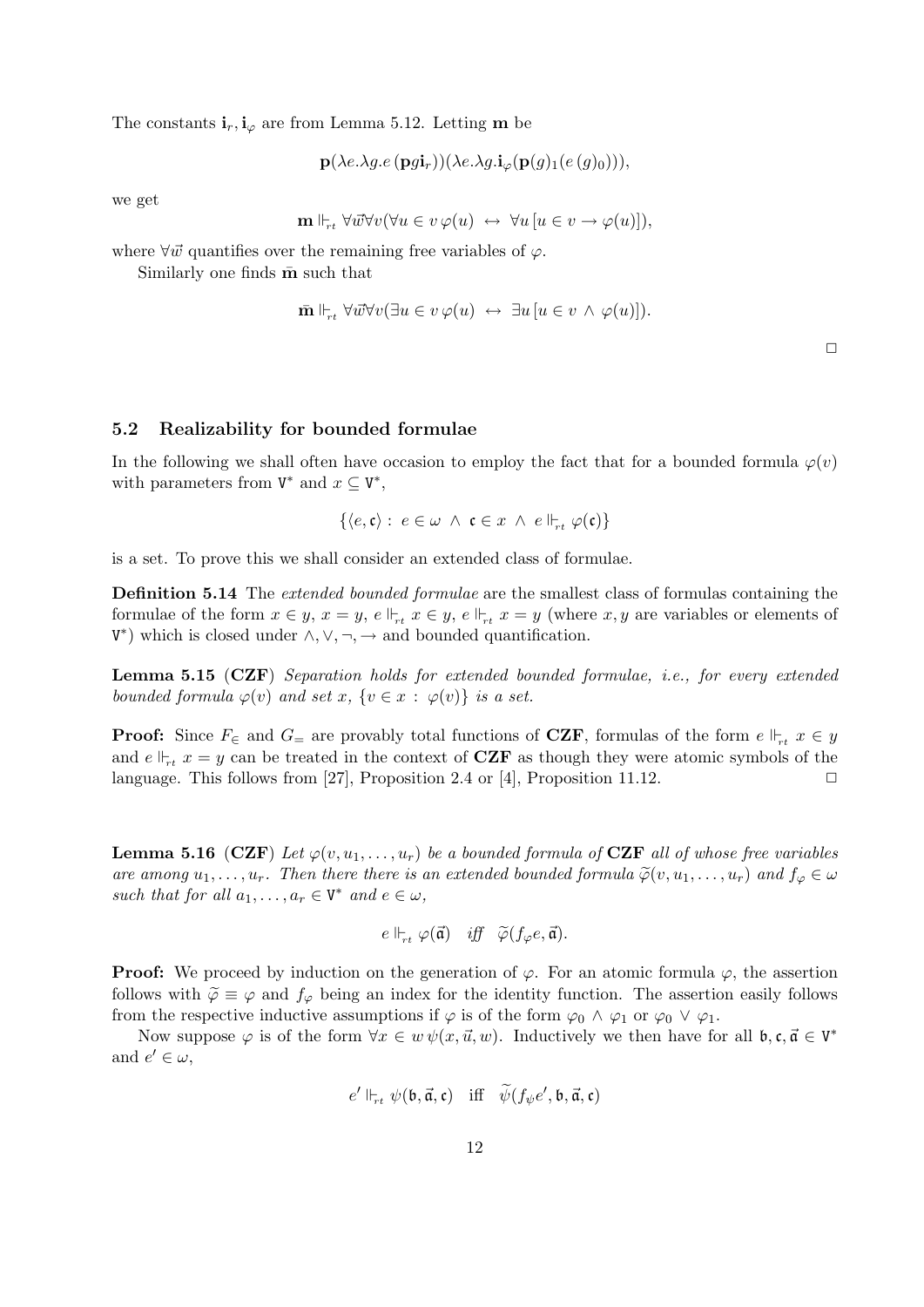for some extended bounded formula  $\tilde{\psi}$ . Hence, by the definition of realizability for bounded formulae, we can readily construct the desired extended formula  $\tilde{\varphi}$  from  $\tilde{\psi}$ .

The case of a bounded existential quantifier is similar to the preceding case.  $\Box$ 

**Corollary 5.17** (CZF) Let  $\varphi(v)$  be a bounded formula with parameters from  $V^*$  and  $x \subseteq V^*$ . Then

$$
\{\langle e, \mathfrak{c}\rangle:\ e\in\omega\;\wedge\;\mathfrak{c}\in x\;\wedge\; e\Vdash_{\!\!\!\!\!\!\!r t}\varphi(\mathfrak{c})\}
$$

is a set.

**Proof:** The above class is a set by the previous two lemmas.

# 6 The soundness theorem for CZF

**Theorem 6.1** For every theorem  $\theta$  of **CZF**, there exists an application term t such that

 $CZF \vdash (t \Vdash_{rt} \theta).$ 

Moreover, the proof of this soundness theorem is effective in that the application term  $t$  can be effectively constructed from the CZF proof of  $\theta$ .

Proof: In view of Theorem 5.13 it suffices to address the axioms of CZF. We treat them one after the other.

(Extensionality): Let  $\theta(i, e, x, y)$  be the formula

$$
\forall c \in \omega \forall \mathfrak{c} \left[ \langle c, \mathfrak{c} \rangle \in x^* \ \to \ (e)_i c \Vdash_{rt} \mathfrak{c} \in y \right].
$$

We then have the following equivalences:

$$
e \Vdash_{rt} [(\forall x \in \mathfrak{a})(x \in \mathfrak{b}) \wedge (\forall x \in \mathfrak{b})(x \in \mathfrak{a})]
$$
  
\n
$$
\Leftrightarrow (\forall x \in \mathfrak{a}^{\circ})(x \in \mathfrak{b}^{\circ}) \wedge (\forall x \in \mathfrak{b}^{\circ})(x \in \mathfrak{a}^{\circ}) \wedge \theta(0, \mathfrak{a}, \mathfrak{b}) \wedge \theta(1, \mathfrak{b}, \mathfrak{a})
$$
  
\n
$$
\Leftrightarrow \mathfrak{a}^{\circ} = \mathfrak{b}^{\circ} \wedge \theta(0, \mathfrak{a}, \mathfrak{b}) \wedge \theta(1, \mathfrak{b}, \mathfrak{a})
$$
  
\n
$$
\Leftrightarrow e \Vdash_{rt} \mathfrak{a} = \mathfrak{b}.
$$

As a result,  $\mathbf{p}(\lambda x.x)(\lambda x.x) \Vdash_{rt} Extensionality$ .

(Pair): We need to guarantee the existence of an  $e \in \omega$  such that

$$
\forall \mathfrak{a}, \mathfrak{b} \in V^* \exists \mathfrak{c} \in V^* \ e \Vdash_{rt} \mathfrak{a} \in \mathfrak{c} \ \land \ \mathfrak{b} \in \mathfrak{c}.\tag{6}
$$

Set  $e = \mathbf{p}(\mathbf{p}0\mathbf{i}_r)(\mathbf{p}0\mathbf{i}_r)$  and let  $\mathfrak{c} = \langle x, y \rangle$ , where  $x = {\mathfrak{a}^\circ, \mathfrak{b}^\circ}$  and  $y = {\langle 0, \mathfrak{a} \rangle, \langle 0, \mathfrak{b} \rangle}$ . By Lemma 4.2,  $\mathfrak{c} \in V^*$ . We then have  $\mathfrak{a}^{\circ}, \mathfrak{b}^{\circ} \in \mathfrak{c}^{\circ}$  and  $\langle 0, \mathfrak{a} \rangle, \langle 0, \mathfrak{b} \rangle \in \mathfrak{c}^*$  as well as  $\mathbf{i}_r \Vdash_{rt} \mathfrak{a} = \mathfrak{a}$  and  $\mathbf{i}_r \Vdash_{rt} \mathfrak{b} = \mathfrak{b}$ , showing that  $e \Vdash_{rt} \mathfrak{a} \in \mathfrak{c} \wedge \mathfrak{b} \in \mathfrak{c}$  holds.

(Union): For each  $\mathfrak{a} \in V^*$ , put

$$
Un(\mathfrak{a}) = \langle \bigcup \mathfrak{a}^{\circ}, A \rangle, \text{ where}
$$
  

$$
A = \{ \langle h, \mathfrak{b} \rangle : \exists \langle f, \mathfrak{c} \rangle \in \mathfrak{a}^* \langle h, \mathfrak{b} \rangle \in \mathfrak{c}^* \}.
$$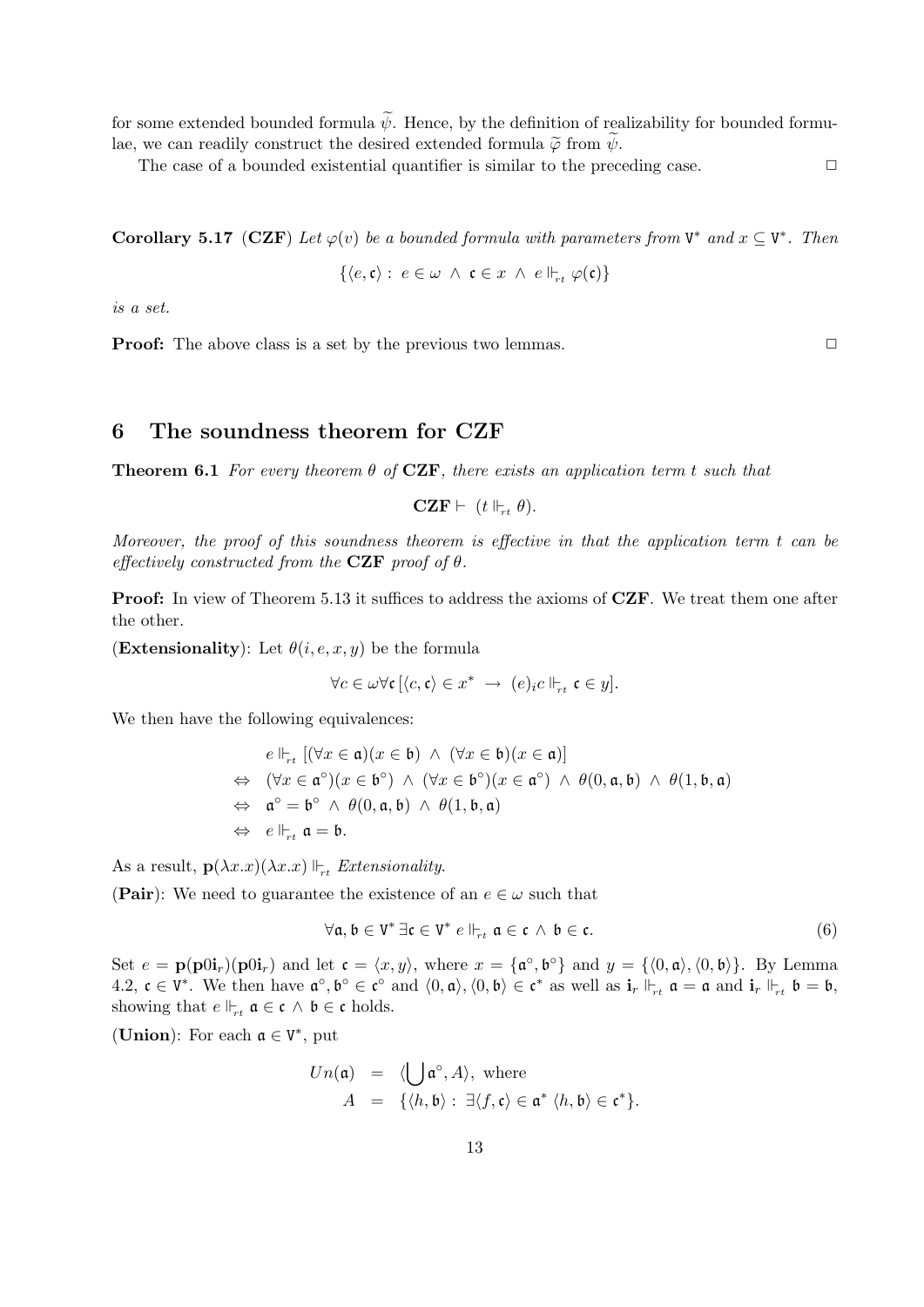Note that  $\langle h, \mathfrak{b} \rangle \in A$  implies  $\langle h, \mathfrak{b} \rangle \in \mathfrak{c}^*$  for some  $\langle f, \mathfrak{c} \rangle \in \mathfrak{a}^*$ , which yields  $\mathfrak{b}^\circ \in \mathfrak{c}^\circ$  and  $\mathfrak{c}^\circ \in \mathfrak{a}^\circ$ , and thus  $\mathfrak{b}^{\circ} \in \bigcup \mathfrak{a}^{\circ}$ . Hence, by Lemma 4.2, we have  $Un(\mathfrak{a}) \in V^*$ .

Let  $e = \lambda u \cdot \lambda v \cdot \mathbf{p} v \mathbf{i}_r$ . Suppose  $\langle f, \mathfrak{c} \rangle \in \mathfrak{a}^* \wedge \mathfrak{c}^{\circ} \in \mathfrak{a}^{\circ}$ . We want to show that

$$
ef \Vdash_{rt} (\forall u \in \mathfrak{c})(u \in Un(\mathfrak{a})). \tag{7}
$$

To this end assume that  $\langle h, \mathfrak{b} \rangle \in \mathfrak{c}^* \land \mathfrak{b}^{\circ} \in \mathfrak{c}^{\circ}$ . Put  $\mathfrak{q} := Un(\mathfrak{a})$ . From  $\mathfrak{c}^{\circ} \in \mathfrak{a}^{\circ} \land \mathfrak{b}^{\circ} \in \mathfrak{c}^{\circ}$  we get that  $\mathfrak{b}^{\circ} \in \bigcup \mathfrak{a}^{\circ}$ , and hence  $\mathfrak{c}^{\circ} \in \mathfrak{q}^{\circ}$ . As  $(efh)_{0} = h$ , we have  $\langle (efh)_{0}, \mathfrak{b} \rangle \in \mathfrak{c}^{*}$ , so that  $\langle (efh)_{0}, \mathfrak{b} \rangle \in y$ and hence  $\langle (efh)_0, \mathfrak{b} \rangle \in \mathfrak{q}^*$ . Since also  $\mathbf{i}_r \Vdash_{rt} \mathfrak{b} = \mathfrak{b}$ , it follows that  $efh \Vdash_{rt} \mathfrak{b} \in Un(\mathfrak{a})$ . This shows (7). From (7) we get  $e \Vdash_{rt} \forall a \exists q (\forall w \in a)(\forall u \in w)(u \in q)$ , as desired.

(Bounded Separation): Let  $\varphi(x)$  be a bounded formula with parameters in  $V^*$ . This time we need to find  $e, e' \in \omega$  such that for all  $\mathfrak{a} \in V^*$  there exists a  $\mathfrak{b} \in V^*$  such that

$$
(e \Vdash_{rt} \forall x \in \mathfrak{b} [x \in \mathfrak{a} \land \varphi(x)] ) \land (e' \Vdash_{rt} \forall x \in \mathfrak{a}[\varphi(x) \to x \in \mathfrak{b}]). \tag{8}
$$

For  $\mathfrak{a} \in V^*$ , define

$$
Sep(\mathfrak{a},\varphi) = \{ \langle \mathbf{p}fg, \mathfrak{c} \rangle : f, g \in \omega \land \langle g, \mathfrak{c} \rangle \in \mathfrak{a}^* \land f \Vdash_{rt} \varphi[x/\mathfrak{c}] \},
$$
  

$$
\mathfrak{b} = \langle \{x \in \mathfrak{a}^\circ : \varphi^\circ(x)\}, Sep(\mathfrak{a},\varphi) \rangle.
$$

By Corollary 5.17,  $Sep(\mathfrak{a}, \varphi)$  is a set, and hence  $\mathfrak{b}$  is a set. To ensure that  $\mathfrak{b} \in V^*$  let  $\langle h, \mathfrak{c} \rangle \in Sep(\mathfrak{a}, \varphi)$ . Then  $\langle g, \mathfrak{c} \rangle \in \mathfrak{a}^*$  and  $f \Vdash_{rt} \varphi[x/\mathfrak{c}]$  for some  $f, g \in \omega$ . Thus  $\mathfrak{c}^\circ \in \mathfrak{a}^\circ$  and, by Lemma 5.7,  $\varphi^\circ[x/\mathfrak{c}^\circ]$ , yielding  $\mathfrak{c}^{\circ} \in \{x \in \mathfrak{a}^{\circ} : \varphi^{\circ}(x)\}.$  Therefore, by Lemma 4.2, we have  $\mathfrak{b} \in V^*$ .

To verify (8), first assume  $\langle h, \mathfrak{c} \rangle \in \mathfrak{b}^*$  and  $\mathfrak{c}^{\circ} \in \mathfrak{b}^{\circ}$ . Then  $h = \mathbf{p} fg$  for some  $f, g \in \omega$  and  $\langle g, \mathfrak{c} \rangle \in \mathfrak{a}^*$  and  $f \Vdash_{rt} \varphi[x/\mathfrak{c}]$ . Since  $\mathfrak{c}^\circ \in \mathfrak{b}^\circ$  holds, it follows that  $\mathfrak{c}^\circ \in \mathfrak{a}^\circ$ . As a result,  $\mathfrak{c}^\circ \in \mathfrak{c}$  $\mathfrak{a}^{\circ} \wedge \langle g, \mathfrak{c} \rangle \in \mathfrak{a}^* \wedge \mathbf{i}_r \Vdash_{rt} \mathfrak{c} = \mathfrak{c},$  and consequently we have  $\mathbf{p}(h)_{1} \mathbf{i}_r \Vdash_{rt} \mathfrak{b} \in \mathfrak{a}$  and  $(h)_{0} \Vdash_{rt} \varphi[x/\mathfrak{c}]$ . Moreover, we have  $(\forall x \in \mathfrak{b}^{\circ})(x \in \mathfrak{a}^{\circ} \land \varphi^{\circ}(x))$ . Therefore with  $e = \mathbf{p}(\mathbf{p}(\lambda u \cdot (u)_1)\mathbf{i}_r)(\lambda u \cdot (u)_0)$ , we get  $e \Vdash_{rt} \forall x \in \mathfrak{b} [x \in \mathfrak{a} \land \varphi(x)].$ 

Now assume  $\langle g, \mathfrak{c} \rangle \in \mathfrak{a}, \mathfrak{c}^{\circ} \in \mathfrak{a}^{\circ}$  and  $f \Vdash_{rt} \varphi[x/\mathfrak{c}]$ . Then  $\langle \mathbf{p} fg, \mathfrak{c} \rangle \in \mathfrak{b}^*$  and also  $\mathfrak{c}^{\circ} \in \mathfrak{b}^{\circ}$  as  $\varphi^{\circ}[x/\mathfrak{c}^{\circ}]$ is a consequence of  $f \Vdash_{rt} \varphi[x/\mathfrak{c}]$  by Lemma 5.7. Therefore  $\mathbf{p}(\mathbf{p}fg)\mathbf{i}_r \Vdash_{rt} \mathfrak{c} \in \mathfrak{b}$ . Finally, by the very definition of b we have  $(\forall x \in \mathfrak{a}^{\circ})[\varphi^{\circ}(x) \to x \in \mathfrak{b}^{\circ}],$  and hence with  $e' = \lambda u.\lambda v.\mathbf{p}(\mathbf{p}vu)\mathbf{i}_r$  we get  $e' \Vdash_{rt} (\forall x \in \mathfrak{a})[\varphi(x) \to x \in \mathfrak{b}].$ 

(Set Induction): Let  $\varphi(y)$  be a formula with parameters in  $V^*$  and at most y free. We are to construct an application term t so that

$$
t\Vdash_{\!\!\!-t}\theta\to\psi,
$$

where  $\theta$  is the formula  $\forall a \left[ (\forall y \in a \phi(y)) \rightarrow \varphi(a) \right]$  and  $\psi$  is  $\forall a \varphi(a)$ . We clearly have  $\theta^{\circ} \rightarrow \psi^{\circ}$  since this is an instance of Set Induction. It therefore suffices to to find a term  $t$  such that whenever  $g \Vdash_{rt} \theta$  then  $tg \Vdash_{rt} \varphi(\mathfrak{a})$  holds for all  $\mathfrak{a} \in V^*$ . So assume that for all  $\mathfrak{a} \in V^*$ ,

$$
g \Vdash_{rt} (\forall y \in \mathfrak{a} \varphi(y)) \to \varphi(\mathfrak{a}). \tag{9}
$$

Note that (9) entails that  $\forall a \, [(\forall y \in a \, \varphi^{\circ}(y)) \rightarrow \varphi^{\circ}(a)],$  utilizing Lemma 5.7, 5.5. Hence, by Set Induction, we have that for all  $\mathfrak{b} \in V^*$ ,

$$
\varphi^{\circ}(\mathfrak{b}^{\circ}).\tag{10}
$$

Now, suppose  $\mathfrak{a} \in V^*_{\alpha}$  and that we have found an e such that for all  $\mathfrak{b} \in \bigcup_{\beta \in \alpha} V^*_{\beta}$ ,  $e \Vdash_{rt} \varphi(\mathfrak{b})$ . Thus, if  $\langle f, \mathfrak{b} \rangle \in \mathfrak{a}^*$ , then  $\mathfrak{b} \in \bigcup_{\beta \in \alpha} V_{\beta}^*$ , and hence  $e \Vdash_{rt} \varphi(\mathfrak{b})$ , so that in view of  $\widetilde{(10)}$  and  $(9)$ ,

$$
\lambda u.\mathbf{k}eu \Vdash_{rt} \forall y \in \mathfrak{a}\varphi(y) \quad \text{and} \quad g(\lambda u.\mathbf{k}eu) \Vdash_{rt} \varphi(\mathfrak{a}). \tag{11}
$$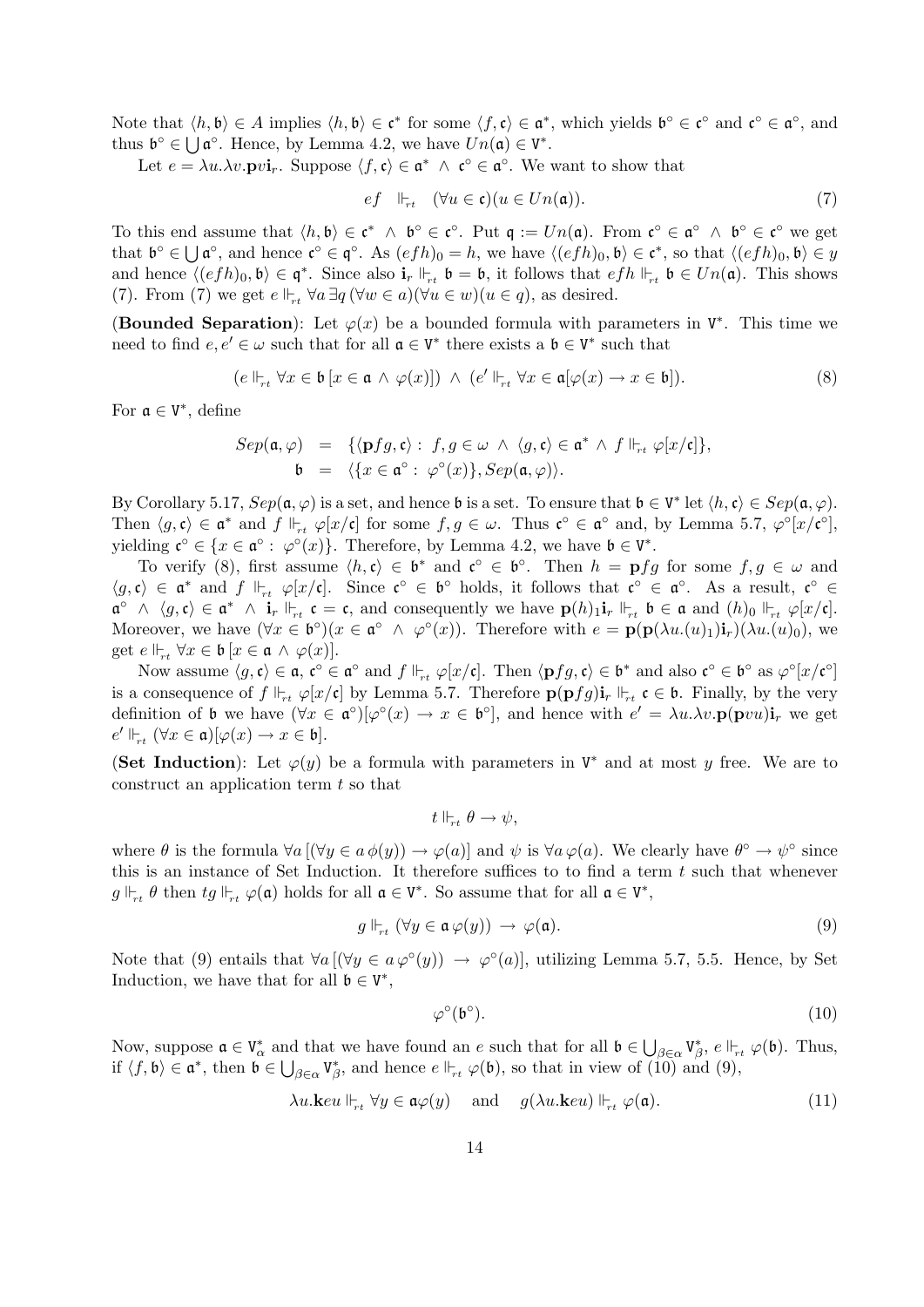With the aid of the recursion theorem for applicative structures we can effectively cook up an application term t such that  $tf \simeq f(\lambda u.\mathbf{k}(tf)u)$  holds for all f. If we now put  $e := tg$  in the above, we see by induction on  $\alpha$  that  $tg \Vdash_{rt} \varphi(\mathfrak{a})$  and hence

$$
t \Vdash_{rt} \forall a \left[ (\forall y \in a \varphi(y)) \rightarrow \varphi(a) \right] \rightarrow \forall a \varphi(a).
$$

(Infinity): The most obvious candidate to represent  $\omega$  in  $V^*$  is  $\underline{\omega}$ , which is given via an injection of  $\omega$  into  $V^*$ . Set

$$
\underline{n} = \langle n, \{ \langle k, \underline{k} \rangle : k < n \} \rangle \tag{12}
$$

$$
\underline{\omega} = \langle \omega, \{ \langle n, \underline{n} \rangle : n \in \omega \} \rangle. \tag{13}
$$

Note that  $\underline{n}^{\circ} = n$  and  $\underline{\omega}^{\circ} = \omega$ . Clearly, by Lemma 4.2,  $\underline{n}, \underline{\omega} \in V^*$ .

In order to show realizability of the Infinity axiom, we first have to write it out in full detail. Let  $\bot_v$  be the formula  $\forall u \in v \neg u = u$  and let  $SC(u, v)$  be the formula  $\forall u \in v \mid y = u \lor y \in v$ u] ∧ [ $u \in v$  ∧  $\forall y \in u$  y  $\in v$ ]. Then Infinity amounts to the sentence

$$
\exists x \, (\forall v \in x \, [\bot_v \lor \exists u \in x \, SC(u, v)] \land \forall v [(\bot_v \lor \exists u \in x \, SC(u, v)) \to v \in x]). \tag{14}
$$

Abbreviating the formula of (14) by  $\exists x \vartheta_{inf}(x)$  it is obvious that  $\vartheta_{inf}^{\circ}(\underline{\omega}^{\circ})$  holds.

Now, suppose  $\langle f, \mathfrak{c} \rangle \in \underline{\omega}^*$ . Then  $f = n$  and  $\mathfrak{c} = \underline{n}$  for some  $n \in \omega$ . If  $n = 0$  then  $\underline{n} = \langle 0, 0 \rangle$ and therefore  $0 \Vdash_{rt} \bot_{\mathfrak{c}}$ . Otherwise we have  $n = k + 1$  for some  $k \in \omega$ . If  $\langle m, \underline{m} \rangle \in \underline{n}^*$  then  $m = k$ or  $m \in k$ , so that  $\mathbf{i}_r \Vdash_{rt} \underline{m} = \underline{k}$  or  $\mathbf{p}m\mathbf{i}_r \Vdash_{rt} \underline{m} \in \underline{k}$ , and whence  $\mathbf{d}(\mathbf{p}0\mathbf{i}_r)(\mathbf{p}1(\mathbf{p}m\mathbf{i}_r))m k \Vdash_{rt} (\underline{m} =$  $\underline{k} \vee \underline{m} \in \underline{k}$ . As a result of the foregoing we have  $\ell(k) \Vdash_{rt} \forall y \in \underline{n}$   $(y = \underline{k} \vee y \in \underline{k})$ , where  $\ell(k) := \lambda z \cdot \mathbf{d}(\mathbf{p} \cdot \mathbf{0} \cdot \mathbf{i}_r) (\mathbf{p} \cdot \mathbf{1} (\mathbf{p} \cdot \mathbf{z} \cdot \mathbf{i}_r)) z \, k.$  Note both that  $\mathbf{p} k \cdot \mathbf{i}_r \Vdash_{rt} \underline{k} \in \underline{n}$  and  $\lambda z \cdot \mathbf{p} z \cdot \mathbf{i}_r \Vdash_{rt} (\forall y \in \underline{k}) y \in \underline{n}$ , and hence  $\wp(k) \Vdash_{rt} \underline{k} \in \underline{n} \wedge (\forall y \in \underline{k}) y \in \underline{n}$ , where  $\wp(k) := \mathbf{p}(\mathbf{p}k\mathbf{i}_r)(\lambda z.\mathbf{p}z\mathbf{i}_r)$ . Also note that  $k = \mathbf{p}_N n$ . With

$$
t(n) := \mathbf{p}(\mathbf{p}_N n)(\mathbf{p}(\ell(\mathbf{p}_N n))(\wp(\mathbf{p}_N n)))
$$

we thus obtain  $t(n) \Vdash_{rt} \exists u \in \underline{\omega} SC(u, \underline{n})$ . In conclusion, as  $n = 0$  or  $n = k + 1$  for some  $k \in \omega$  and  $n = f$  and  $\underline{n} = \mathfrak{c}$  we arrive at  $\mathbf{d}(\mathbf{p}00)(\mathbf{p}1t(f))f0 \Vdash_{rt} [\bot_{\mathfrak{c}} \lor \exists u \in \underline{\omega} SC(u, \mathfrak{c})]$ . Hence we have

$$
\mathbf{q}^+ \Vdash_{rt} \forall v \in \underline{\omega} \left[ \bot_v \lor \exists u \in \underline{\omega} \, SC(u, v) \right] \tag{15}
$$

where  $\mathbf{q}^+ := \lambda f \cdot \mathbf{d}(\mathbf{p}00)(\mathbf{p}1t(f))f0.$ 

Conversely assume  $\mathfrak{a} \in V^*$  and

$$
e \quad \Vdash_{rt} \quad \bot_{\mathfrak{a}} \lor \exists u \in \underline{\omega} \, SC(u, \mathfrak{a}). \tag{16}
$$

Then either  $(e)_0 = 0$  and  $(e)_1 \Vdash_{rt} \bot_{\mathfrak{a}}$  or  $(e)_0 = 1$  and  $(e)_1 \Vdash_{rt} \exists u \in \underline{\omega} SC(u, \mathfrak{a})$ .

The first case scenario yields  $\perp_{\mathfrak{a}^{\circ}}$  by Lemma 5.7 and thus  $\mathfrak{a}^{\circ} = 0$ . Moreover, it yields  $\mathfrak{a} = \langle 0, 0 \rangle$ . To see this assume  $\langle f, \mathfrak{c} \rangle \in \mathfrak{a}^*$ . Then  $(e) \_1 f \Vdash_{rt} \neg \mathfrak{c} = \mathfrak{c}$ , which means that  $\forall g \in \omega \neg g \Vdash_{rt} \mathfrak{c} = \mathfrak{c}$ . However, as  $\mathbf{i}_r \Vdash_{rt} \mathbf{c} = \mathbf{c}$  this is absurd, showing  $\mathfrak{a}^* = 0$ . The latter yields  $\mathbf{i}_r \Vdash_{rt} \underline{0} = \mathfrak{a}$  and thus

$$
\mathbf{p}(e)_{0}\mathbf{i}_{r} \Vdash_{rt} \mathfrak{a} \in \underline{\omega}.\tag{17}
$$

The second scenario entails that  $((e)_1)_0 = n$  for some  $n \in \omega$  as well as  $((e)_1)_1 \Vdash_{rt} SC(\underline{n}, \mathfrak{a})$ . Therefore we can conclude that  $t_1 \Vdash_{rt} \forall y \in \mathfrak{a}$   $(y = \underline{n} \lor y \in \underline{n})$ ,  $t_2 \Vdash_{rt} \underline{n} \in \mathfrak{a}$ , and  $t_3 \Vdash_{rt} \forall y \in \underline{n}$   $y \in \mathfrak{a}$ with  $s := ((e)_1)_1, t_1 := (s)_0, t_2 := ((s)_1)_0$  and  $t_3 := ((s)_1)_1$ . Our first aim is to construct a closed application term  $\mathbf{q}^{\#}$  such that  $\mathbf{q}^{\#} \Vdash_{rt} \mathfrak{a} = \underline{n+1}$ . To this end assume first that  $\langle f, \mathfrak{c} \rangle \in \mathfrak{a}$ . Then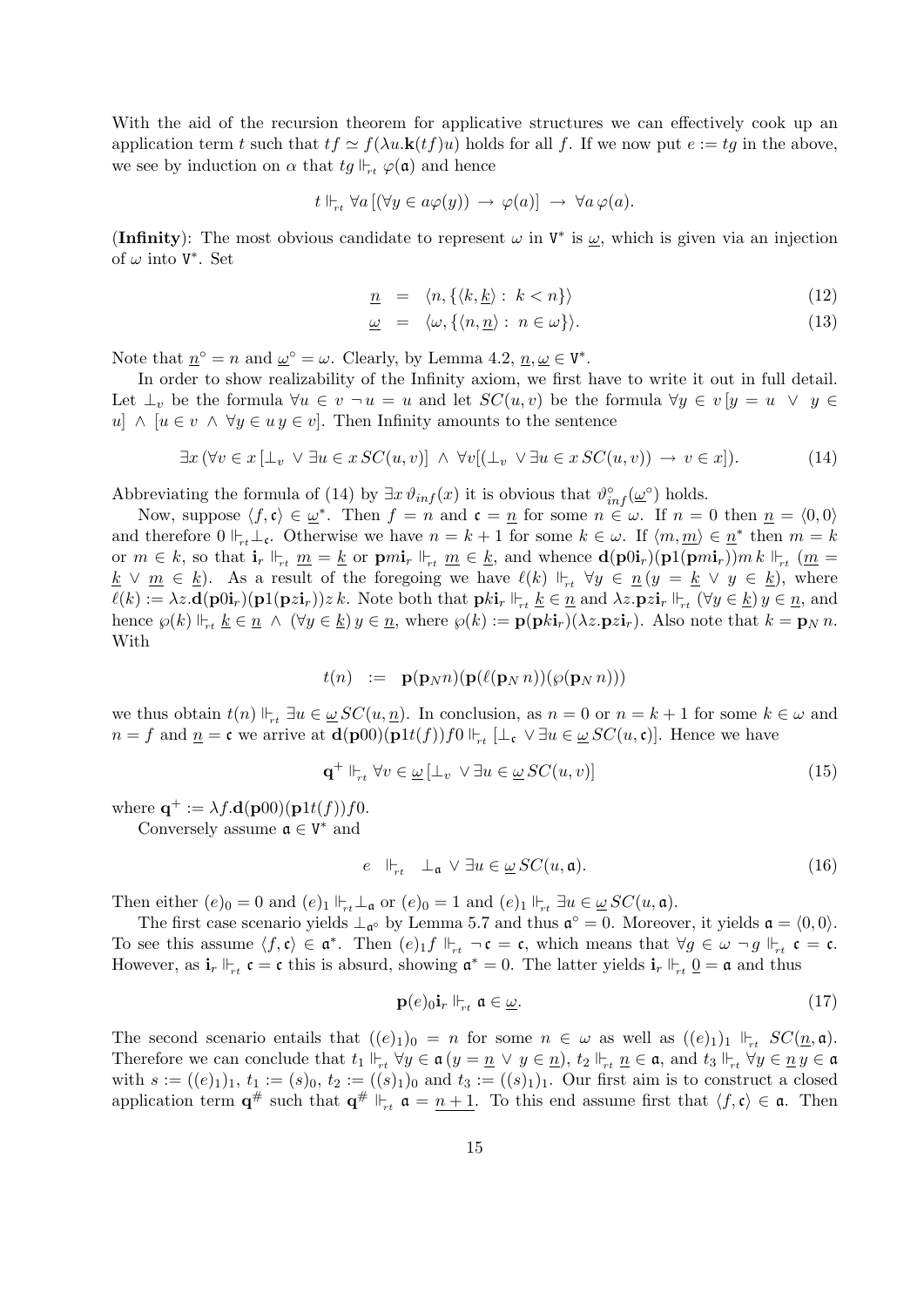$t_1 f \Vdash_{rt} \mathfrak{c} = \underline{n} \vee \mathfrak{c} \in \underline{n}$  and  $(t_1 f)_0 = 0$  or  $(t_1 f)_0 = 1$ . From  $(t_1 f)_0 = 0$  we obtain  $(t_1 f)_1 \Vdash_{rt} \mathfrak{c} = \underline{n}$ , and hence  $\mathbf{p}_n(t_1f)_1 \Vdash_{rt} \mathfrak{c} \in n+1$ . If, on the other hand,  $(t_1f)_0 = 1$ , we conclude that  $(t_1f)_1 \Vdash_{rt} \mathfrak{c} \in n$ , which entails that  $((t_1 f)_1)_0 = k$  and  $((t_1 f)_1)_1 \Vdash_{rt} \mathfrak{c} = \underline{k}$  for some  $k \in n$ , and hence  $\mathbf{p}r_0r_1 \Vdash_{rt} \mathfrak{c} \in n + 1$ where  $r_i := ((t_1 f)_1)_i$ . To summarize, we have

$$
\langle f, \mathfrak{c} \rangle \in \mathfrak{a} \quad \to \quad q_1(f) \Vdash_{rt} \mathfrak{c} \in \underline{n+1}, \tag{18}
$$

where  $q_1(f) := \mathbf{d}(\mathbf{p}n(t_1f)_1)(\mathbf{p}r_0r_1)(t_1f)_00$ .

Next assume that  $\langle f, \mathfrak{c} \rangle \in n + 1$ . Then  $f = k$  and  $\mathfrak{c} = \underline{k}$  for some  $k \in n + 1$ . We thus have  $k = n \vee k \in n$ .  $k = n$  yields  $t_2 \Vdash_{rt} \mathfrak{c} \in \mathfrak{a}$ , while  $k \in n$  yields  $t_3k \Vdash_{rt} \underline{k} \in \mathfrak{a}$ , so that  $t_3k \Vdash_{rt} \mathfrak{c} \in \mathfrak{a}$ . Thus, since  $f = k$  we get  $q_2(f) \Vdash_{rt} \mathfrak{c} \in \mathfrak{a}$  with  $q_2(f) := \mathbf{d}t_2(t_3f)fn$ . In conclusion,

$$
\langle f, \mathfrak{c} \rangle \in \underline{n+1} \quad \to \quad q_2(f) \Vdash_{rt} \mathfrak{c} \in \mathfrak{a}.\tag{19}
$$

With  $\mathbf{q}^{\#} := \mathbf{p}(\lambda f \cdot q_1(f))(\lambda f \cdot q_2(f)),$  (18) and (19) entail that  $\mathbf{q}^{\#} \Vdash_{rt} \mathfrak{a} = \underline{n+1}$ , and thus  $\mathbf{p}(n +$  $1)\mathbf{q}^{\#}\Vdash_{rt}\mathfrak{a}\in\underline{\omega}.$ 

The upshot of the foregoing is that from (16) we have concluded that (17) holds if  $(e)_0 = 0$  and that (19) holds if  $(e)_0 = 1$ . Also note that  $(e)_0 = 1$  entails  $n + 1 = s_N n = s_N ((e)_1)_0$ . Thus we arrive at  $\ell^{\circ}(e) \Vdash_{rt} \mathfrak{a} \in \underline{\omega}$  with  $\ell^{\circ}(e) := \mathbf{d}(\mathbf{p}(e)_{0}\mathbf{i}_{r})(\mathbf{p}(\mathbf{s}_{N}((e)_{1})_{0})\mathbf{q}^{\#})(e)_{0}0$ . Using lambda-abstraction on e, it follows that

$$
\lambda e.\ell^{\diamond}(e) \quad \Vdash_{rt} \quad \forall v [(\bot_v \lor \exists u \in \underline{\omega} \, SC(u,v)) \to v \in \underline{\omega}]. \tag{20}
$$

Finally, (15) and (20) show that  $\mathbf{p}\mathbf{q}^+(\lambda e.\ell^{\diamond}(e))$  provides a realizer for the Infinity axiom.

(**Strong Collection**): Let  $a \in V^*$  and assume that  $g \Vdash_{rt} \forall x \in \mathfrak{a} \exists y \varphi(x, y)$ . Then we have

$$
\forall x \in \mathfrak{a}^\circ \,\exists y \,\varphi^\circ(x, y) \tag{21}
$$

and whenever  $\langle f, \mathfrak{b} \rangle \in \mathfrak{a}^*$  then  $gf \Vdash_{rt} \exists y \varphi(\mathfrak{b}^\circ, y)$ , i.e.,  $\exists \mathfrak{c} \in V^*$   $gf \Vdash_{rt} \varphi(\mathfrak{b}, \mathfrak{c})$ . By invoking Strong Collection in the background universe, there exists a set  $D$  such that

$$
\forall \langle f, \mathfrak{b} \rangle \in \mathfrak{a}^* \exists \mathfrak{c} \in V^* \left[ \langle \mathbf{p}(gf)f, \mathfrak{c} \rangle \in D \ \land \ gf \Vdash_{rt} \varphi(\mathfrak{b}, \mathfrak{c}) \right], \quad \text{and} \tag{22}
$$

$$
\forall z \in D \; \exists \langle f, \mathfrak{b} \rangle \in \mathfrak{a}^* \; \exists \mathfrak{c} \in \mathrm{V}^* \left[ z = \langle \mathbf{p}(gf)f, \mathfrak{c} \rangle \; \wedge \; gf \; \Vdash_{rt} \varphi(\mathfrak{b}, \mathfrak{c}) \right]. \tag{23}
$$

In particular,  $D \subseteq \omega \times V^*$ . (22) also implies that

$$
\forall \langle h, \mathfrak{c} \rangle \in D \,\exists \mathfrak{b}^{\circ} \in \mathfrak{a}^{\circ} \varphi^{\circ}(\mathfrak{b}^{\circ}, \mathfrak{c}^{\circ}). \tag{24}
$$

Moreover, applying Strong Collection to  $(21)$  there exists a set E such that

$$
\forall x \in \mathfrak{a}^{\circ} \exists y \in E \, \varphi^{\circ}(x, y) \ \land \ \forall y \in E \, \exists x \in \mathfrak{a}^{\circ} \, \varphi^{\circ}(x, y).
$$

Now let

$$
Y = E \cup \{ \mathfrak{c}^{\circ} : \exists k \langle k, \mathfrak{c} \rangle \in D \},
$$
  

$$
\mathfrak{d} = \langle Y, D \rangle.
$$

Note that if  $\langle k, \mathfrak{c} \rangle \in D$  then  $\mathfrak{c}^{\circ} \in Y$ . By 4.2 we have  $\mathfrak{d} \in V^*$  and owing to (24) we get

$$
\forall x \in \mathfrak{a}^{\circ} \ \exists y \in Y \ \varphi^{\circ}(x, y) \ \land \ \forall y \in Y \ \exists x \in \mathfrak{a}^{\circ} \ \varphi^{\circ}(x, y). \tag{25}
$$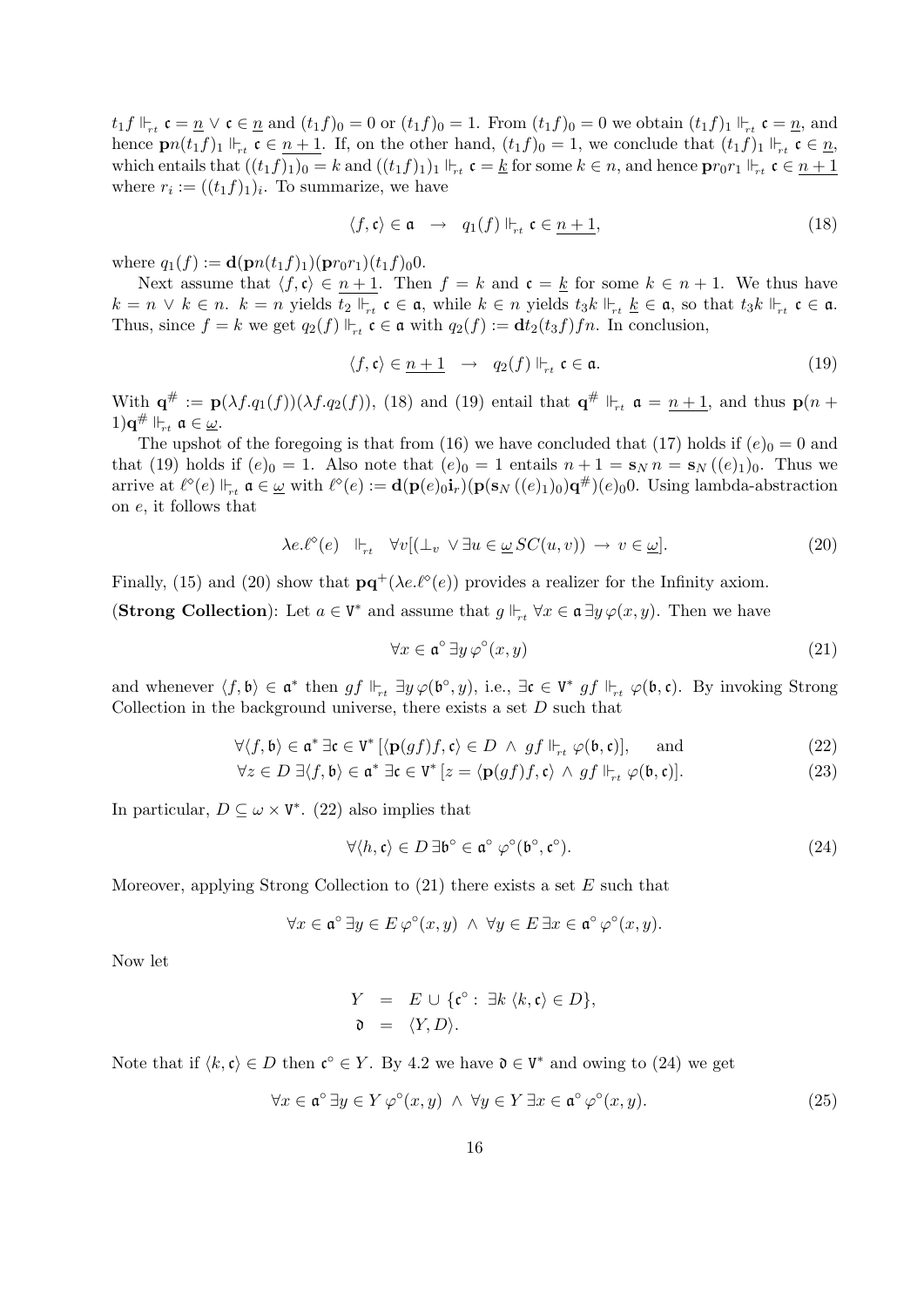We need to construct application terms  $e, e'$  from g such that

$$
e \Vdash_{rt} \forall x \in \mathfrak{a} \,\exists y \in \mathfrak{d} \,\varphi(x, y),\tag{26}
$$

$$
e' \Vdash_{rt} \forall y \in \mathfrak{d} \,\exists x \in \mathfrak{a} \,\varphi(x, y). \tag{27}
$$

For (26), let  $\langle f, \mathfrak{b} \rangle \in \mathfrak{a}^*$ . Then, by (22), there exists c such that  $\langle \mathbf{p}(gf)f, \mathfrak{c} \rangle \in D$  and  $gf \Vdash_{rt} \varphi(\mathfrak{b}, \mathfrak{c})$ , and hence  $\mathbf{p}(\mathbf{p}(gf)f)(gf) \Vdash_{rt} \exists y \in \mathfrak{d} \varphi(x,y)$ ; so that with  $e = \lambda u \cdot \mathbf{p}(\mathbf{p}(gu)u)(gu)$  and taking (25) into account, we obtain (26).

To show (27), let  $\langle h, \mathfrak{c} \rangle \in \mathfrak{d}^*$ , i.e.,  $\langle h, \mathfrak{c} \rangle \in D$ . Owing to (23) there exists  $\langle f, \mathfrak{b} \rangle \in \mathfrak{a}^*$  and there exists  $g \in \omega$  such that  $h = \mathbf{p}(gf)f$  and  $gf \Vdash_{rt} \varphi(\mathfrak{b}, \mathfrak{c})$ . Thus, letting  $e' = \lambda v \cdot \mathbf{p}(v)_1(v)_0$ , we have  $e'h \Vdash_{rt} \varphi(\mathfrak{b}, \mathfrak{c})$ . Since by (25) we also know that  $\forall y \in \mathfrak{d}^{\circ} \exists x \in \mathfrak{a}^{\circ} \varphi^{\circ}(x, y)$  holds, (27) follows.

Letting  $\vartheta(u, z)$  be the conjunction of the formulas  $\forall x \in u \exists y \in z \varphi(x, y)$  and  $\forall y \in z \exists x \in z$  $u \varphi(x, y)$ , we also have

$$
\forall x \in \mathfrak{a}^{\circ} \exists y \varphi^{\circ}(x, y) \rightarrow \exists z \vartheta^{\circ}(\mathfrak{a}^{\circ}, z) \tag{28}
$$

by Strong Collection. Thus, on account of (26), (27) and (28) we arrive at

$$
\mathbf{p}(\lambda g.e)(\lambda g.e') \Vdash_{rt} \forall x \in \mathfrak{a} \exists y \, \varphi(x,y) \ \rightarrow \ \exists z \, \vartheta(\mathfrak{a},z),
$$

as desired.

(Subset Collection): Let  $a, b \in V^*$  and  $\varphi(x, u, y)$  be a formula with at most the free variables exhibited and parameters in  $V^*$ . We would like to find a realizer **r** such that

$$
\mathbf{r} \Vdash_{rt} \exists q \forall u [\forall x \in \mathfrak{a} \, \exists y \in \mathfrak{b} \, \varphi(x, y, u) \to \exists v \in q \, \varphi'(\mathfrak{a}, v, u)],\tag{29}
$$

where  $\varphi'(\mathfrak{a}, v, u)$  abbreviates the formula

$$
\forall x \in \mathfrak{a} \, \exists y \in v \, \varphi(x, y, u) \land \forall y \in v \, \exists x \in \mathfrak{a} \, \varphi(x, y, u).
$$

Set

$$
B = \{ \langle \mathbf{p}ef, \mathfrak{d} \rangle : e, f \in \omega \land ef \downarrow \land \langle (ef)_0, \mathfrak{d} \rangle \in \mathfrak{b}^* \}.
$$

Note that B is a set. Now, let  $\psi(e, f, \mathfrak{c}, u, z)$  be the formula

$$
u\in \mathtt{V}^*~\wedge~e,f\in \omega~\wedge~ef\downarrow~\wedge~\exists \mathfrak{d}~[\langle \mathbf{p}ef,\mathfrak{d}\rangle=z~\wedge~\langle (ef)_0,\mathfrak{d}\rangle \in \mathfrak{b}^*~\wedge~(ef)_1\Vdash_{rt} \varphi(\mathfrak{c},\mathfrak{d},u)].
$$

By invoking Subset Collection there exists a set D such that

$$
\forall u \forall e \left[ \forall \left\langle f, \mathfrak{c} \right\rangle \in \mathfrak{a}^* \, \exists z \in B \psi(e, f, \mathfrak{c}, u, z) \rightarrow \exists w \in D \, \psi'(\mathfrak{a}^*, e, u) \right],\tag{30}
$$

where  $\psi'(\mathfrak{a}^*, e, u, w)$  is the conjunction of the formulas  $\forall \langle f, \mathfrak{c} \rangle \in \mathfrak{a}^* \exists z \in w \psi(e, f, \mathfrak{c}, u, z)$  and  $\forall z \in \mathfrak{a}^*$  $w \exists \langle f, \mathfrak{c} \rangle \in \mathfrak{a}^* \psi(e, f, \mathfrak{c}, u, z)$ . Letting  $\hat{D} := \{w \cap B : w \in D\},\$  (30) implies

$$
\forall u \forall e \left[ \forall \langle f, \mathfrak{c} \rangle \in \mathfrak{a}^* \, \exists z \in B \psi(e, f, \mathfrak{c}, u, z) \rightarrow \exists w \in \hat{D} \, \psi'(\mathfrak{a}^*, e, u, w) \right]. \tag{31}
$$

Using Subset Collection again, there exists a set C such that

$$
\forall u[\forall x \in \mathfrak{a}^{\circ} \exists y \in \mathfrak{b}^{\circ} \varphi^{\circ}(x, y, u) \rightarrow \exists v \in C \ \vartheta(\mathfrak{a}^{\circ}, v, u)],\tag{32}
$$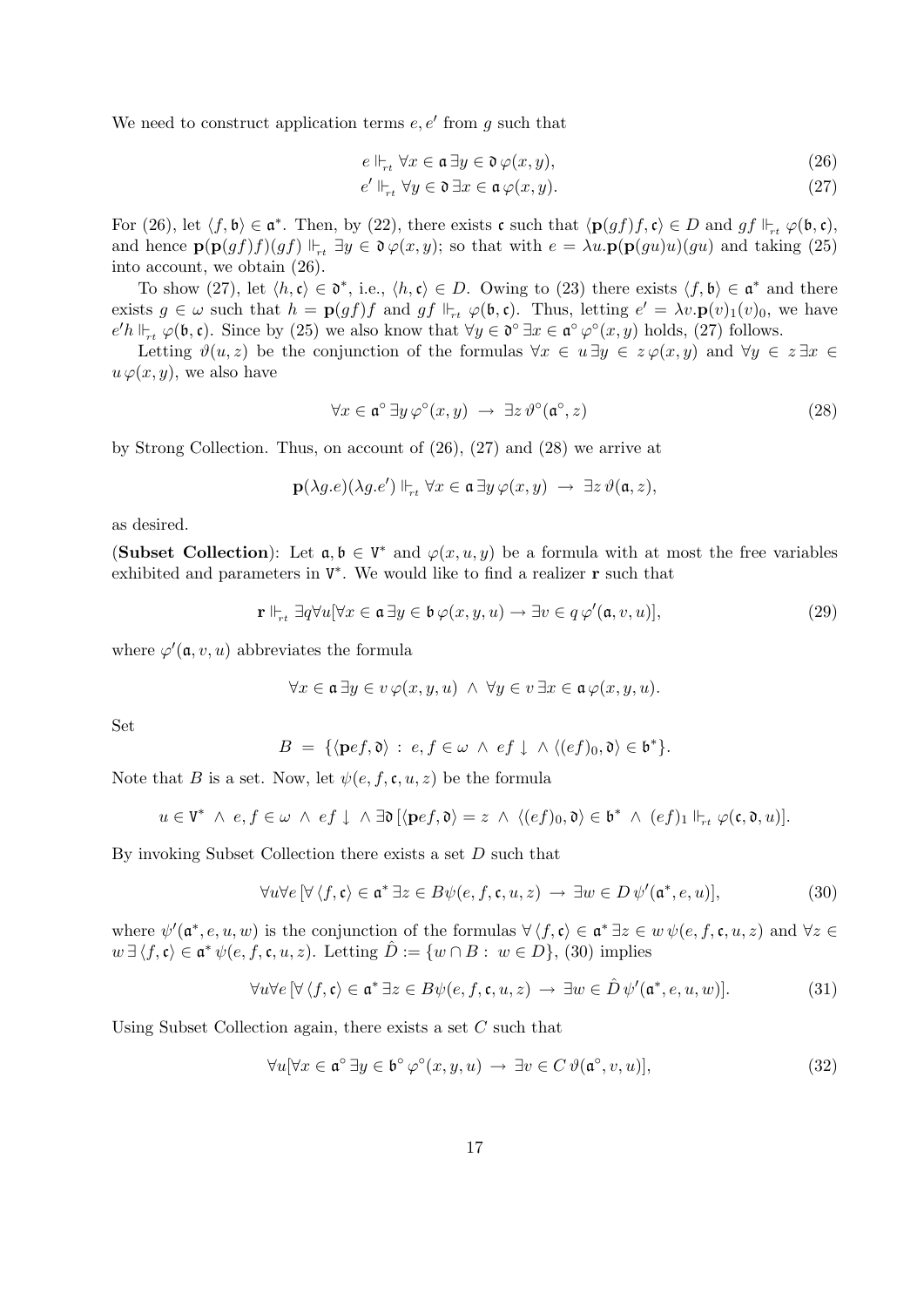where  $\vartheta(z, v, u)$  stands for the conjunction of the formulas  $\forall x \in \overline{z} \exists y \in v \varphi^{\circ}(x, y, u)$  and  $\forall y \in v \exists x \in \overline{z}$  $z \varphi^{\circ}(x, y, u)$ . Next, we define the witness in  $V^*$  for the existential quantifier  $\exists q$  in (29). Let

$$
\mathcal{W} := \{ \langle v \cup \{ \mathfrak{c}^{\circ} : \exists h \langle h, \mathfrak{c} \rangle \in w \}, w \rangle : v \in C \land w \in \hat{D} \},
$$
  
\n
$$
E := C \cup \{ \mathfrak{z}^{\circ} : \mathfrak{z} \in \mathcal{W} \},
$$
  
\n
$$
E^{+} := \{ \langle 0, \mathfrak{z} \rangle : \mathfrak{z} \in \mathcal{W} \}
$$
  
\n
$$
\mathfrak{e} := \langle E, E^{+} \rangle.
$$
 (33)

As  $B \subseteq \omega \times V^*$  we get  $w \subseteq \omega \times V^*$  whenever  $w \in \hat{D}$ , and hence, by Lemma 4.2,  $\mathfrak{z} \in V^*$  holds for all  $\mathfrak{z} \in \mathcal{W}$ . Thus, for  $\mathfrak{z} \in \mathcal{W}$ , we have  $\langle 0, \mathfrak{z} \rangle \in \omega \times V^*$  and  $\mathfrak{z}^{\circ} \in E$ , so that  $\mathfrak{e} \in V^*$  by Lemma 4.2.

Now let  $e \in \omega$  and let  $\mathfrak{p} \in V^*$  satisfy

$$
e \Vdash_{rt} \forall x \in \mathfrak{a} \,\exists y \in \mathfrak{b} \,\varphi(x, y, \mathfrak{p}).\tag{34}
$$

Thus we get

$$
\forall x \in \mathfrak{a}^{\circ} \exists y \in \mathfrak{b}^{\circ} \varphi^{\circ}(x, y, \mathfrak{p}^{\circ}) \quad \text{and} \quad (35)
$$
  

$$
\forall \langle f, \mathfrak{c} \rangle \in \mathfrak{a}^* \exists \mathfrak{d} \left[ \langle (ef)_0, \mathfrak{d} \rangle \in \mathfrak{b}^* \ \land \ (ef)_1 \Vdash_{rt} \varphi(\mathfrak{c}, \mathfrak{d}, \mathfrak{p}) \right].
$$

Hence  $\forall \langle f, \mathfrak{c} \rangle \in \mathfrak{a}^* \exists z \in B \psi(e, f, \mathfrak{c}, \mathfrak{p}, z)$  and therefore, by (31), there exists  $w \in \hat{D}$  such that  $\forall \langle f, \mathfrak{c} \rangle \in \mathfrak{a}^* \exists z \in w \, \psi(e, f, \mathfrak{c}, \mathfrak{p}, z)$  and  $\forall z \in w \, \exists \langle f, \mathfrak{c} \rangle \in \mathfrak{a}^* \, \psi(e, f, \mathfrak{c}, \mathfrak{p}, z)$ , so that by unravelling the definition of  $\psi$  we get

$$
\forall \langle f, \mathfrak{c} \rangle \in \mathfrak{a}^* \,\exists \mathfrak{d} \, [\langle \mathbf{p}ef, \mathfrak{d} \rangle \in w \ \land \ \langle (ef)_0, \mathfrak{d} \rangle \in \mathfrak{b}^* \ \land \ (ef)_1 \Vdash_{rt} \varphi(\mathfrak{c}, \mathfrak{d}, \mathfrak{p})], \tag{36}
$$

$$
\forall \langle g, \mathfrak{d} \rangle \in w \exists \mathfrak{c} \left[ \langle (g)_1, \mathfrak{c} \rangle \in \mathfrak{a}^* \land \langle (\hat{g})_0, \mathfrak{d} \rangle \in \mathfrak{b}^* \land (\hat{g})_1 \Vdash_{rt} \varphi(\mathfrak{c}, \mathfrak{d}, \mathfrak{p}) \right], \tag{37}
$$

where  $\hat{g} := (g)_0(g)_1$ . (34) also entails that  $\forall x \in \mathfrak{a}^{\circ} \exists y \in \mathfrak{b}^{\circ} \varphi^{\circ}(x, y, \mathfrak{p}^{\circ})$  so that, by (32), there exists  $v \in C$  satisfying  $\forall x \in \mathfrak{a}^{\circ} \exists y \in v \varphi^{\circ}(x, y, \mathfrak{p}^{\circ})$  and  $\forall y \in v \exists x \in \mathfrak{a}^{\circ} \varphi^{\circ}(x, y, \mathfrak{p}^{\circ})$ . Let  $\mathfrak{z} := \langle v \cup \{ \mathfrak{d}^{\circ} : v \in C \rangle : v \in C \rangle$  $\exists h \langle h, \mathfrak{d} \rangle \in w$ , w). Then  $\mathfrak{z} \in \mathcal{W}$  and  $\langle 0, \mathfrak{z} \rangle \in \mathfrak{e}^*$ . By (37) and Lemma 5.7, if  $\langle h, \mathfrak{d} \rangle \in w$  then  $\varphi^{\circ}(\mathfrak{c}^{\circ}, \mathfrak{d}^{\circ}, \mathfrak{p}^{\circ})$  for some  $\mathfrak{c}^{\circ} \in \mathfrak{a}^{\circ}$ , and hence  $\forall y \in \mathfrak{z}^{\circ} \exists x \in \mathfrak{a}^{\circ} \varphi^{\circ}(x, y, \mathfrak{p}^{\circ})$ . So we can conclude that

$$
\forall x \in \mathfrak{a}^{\circ} \exists y \in \mathfrak{z}^{\circ} \varphi^{\circ}(x, y, \mathfrak{p}^{\circ}) \ \land \ \forall y \in \mathfrak{z}^{\circ} \exists x \in \mathfrak{a}^{\circ} \varphi^{\circ}(x, y, \mathfrak{p}^{\circ}). \tag{38}
$$

(36) and (37) also imply that

$$
\forall \langle f, \mathfrak{c} \rangle \in \mathfrak{a}^* \,\exists \mathfrak{d} \, [\langle \mathbf{p}ef, \mathfrak{d} \rangle \in \mathfrak{z}^* \ \land \ \ (ef)_1 \Vdash_{rt} \varphi(\mathfrak{c}, \mathfrak{d}, \mathfrak{p})], \tag{39}
$$

$$
\forall \langle g, \mathfrak{d} \rangle \in \mathfrak{z}^* \exists \mathfrak{c} \left[ \langle (g)_1, \mathfrak{c} \rangle \in \mathfrak{a}^* \ \wedge \ ((g)_0(g)_1)_1 \Vdash_{\mathsf{r}^t} \varphi(\mathfrak{c}, \mathfrak{d}, \mathfrak{p}) \right] \tag{40}
$$

so that with

$$
\mathbf{m}_0 := \lambda f.\mathbf{p}(\mathbf{p}ef)(ef)_1,
$$
  

$$
\mathbf{m}_1 := \lambda g.\mathbf{p}((g)_0(g)_1)_0((g)_0(g)_1)_1
$$

we obtain from  $(38)$ ,  $(39)$  and  $(40)$  that

$$
\mathbf{m}_0 \Vdash_{rt} \forall x \in \mathfrak{a} \, \exists y \in \mathfrak{z} \, \varphi(x, y, \mathfrak{p}),\mathbf{m}_1 \Vdash_{rt} \forall y \in \mathfrak{z} \, \exists x \in \mathfrak{a} \, \varphi(x, y, \mathfrak{p}).
$$

As a result of the foregoing we have

$$
\mathbf{pm}_{0}\mathbf{m}_{1} \Vdash_{rt} \forall x \in \mathfrak{a} \exists y \in \mathfrak{z} \varphi(x, y, \mathfrak{p}) \ \land \ \forall y \in \mathfrak{z} \exists x \in \mathfrak{a} \varphi(x, y, \mathfrak{p}). \tag{41}
$$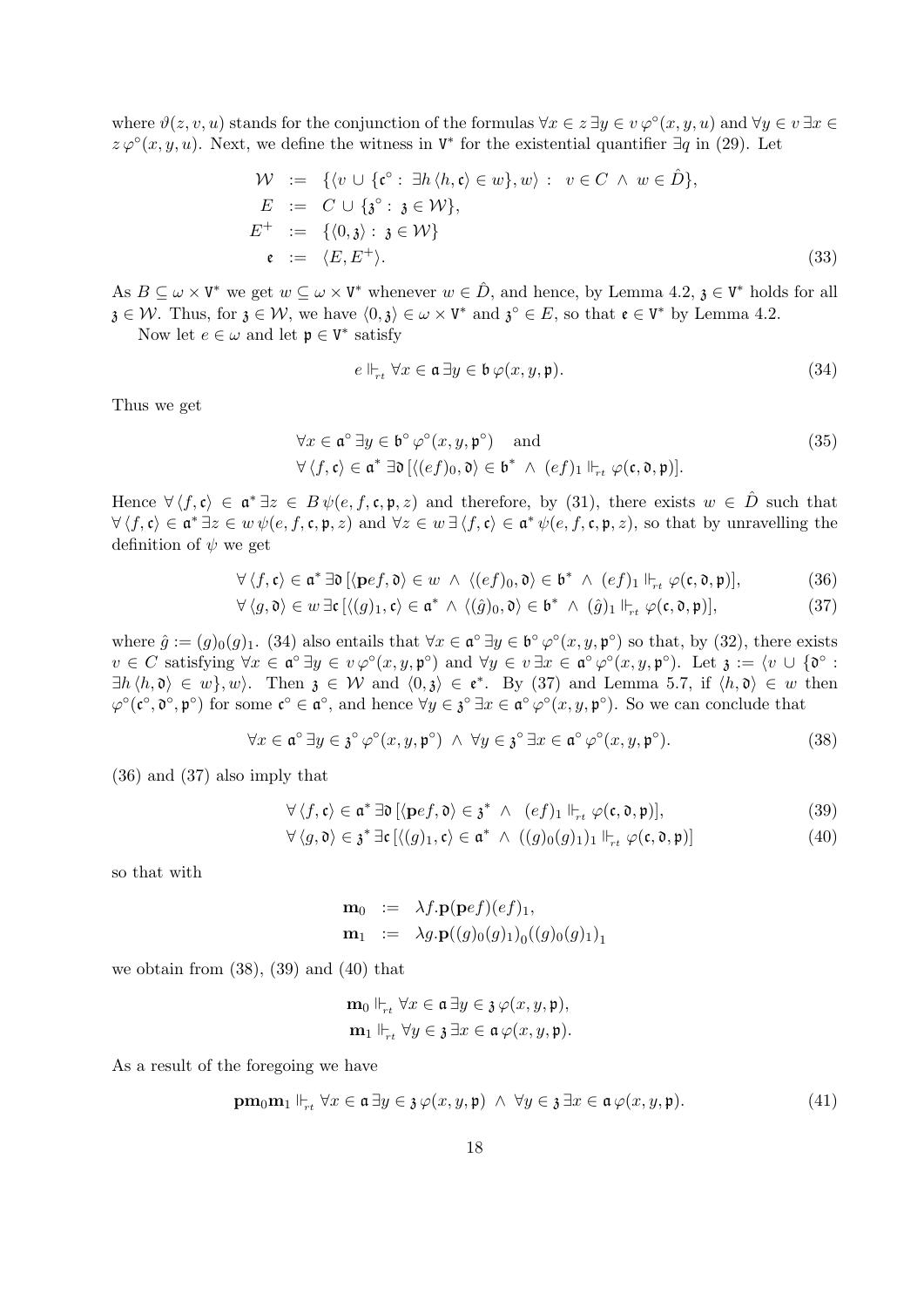Thus far we have shown that (34) implies (41). In consequence of this and (32) and the fact that  $C \subseteq \mathfrak{e}^{\circ}$ , we arrive at

$$
\lambda e.\mathbf{p}0(\mathbf{p}\mathbf{m}_0\mathbf{m}_1) \Vdash_{rt} \forall x \in \mathfrak{a} \, \exists y \in \mathfrak{b} \, \varphi(x,y,u) \, \rightarrow \, \exists v \in \mathfrak{e} \, \varphi'(\mathfrak{a},v,\mathfrak{p})
$$

as  $\langle 0, \mathfrak{z} \rangle \in \mathfrak{e}^*$ . As a result, we get (29) with  $\mathbf{r} := \lambda e.\mathbf{p}0(\mathbf{p}\mathbf{m}_0\mathbf{m}_1)$ .

# 7 The soundness theorem for  $CZF + REA$

Next we show that the regular extension axiom holds in  $V^*$  if it holds in the background universe.

#### Lemma 7.1 (CZF)

- (i) If B is a regular set with  $2 \in B$ , then B is closed under unordered and ordered pairs, i.e., whenever  $x, y \in B$ , then  $\{x, y\}, \langle x, y \rangle \in B$ .
- (ii) If B is a regular set, then  $B \cap V^*$  is a set.

**Proof:** For (i) see [28], Lemma 6.1 (1). (ii) is proved in the same vein as [28], Lemma 6.1 (2).  $\Box$ 

**Theorem 7.2** For every axiom  $\theta$  of  $CZF + REA$ , there exists a closed application term t such that

$$
\mathbf{CZF}+\mathbf{REA} \vdash (t \Vdash_{rt} \theta).
$$

**Proof:** In view of theorem 6.1, we need only find a realizer for the axiom **REA**. Let  $a \in V^*$ . Due to **REA** there exists a regular set B such that  $a, 2, \omega \in B$ . Let

$$
A := B \cap V^*
$$
  

$$
c := \langle B, \{ \langle 0, \mathfrak{z} \rangle : \mathfrak{z} \in A \} \rangle.
$$

By Lemma 7.1(ii), A is a set and hence c is a set. Moreover, as  $A \subseteq V^*$ , it follows that  $\{\langle 0, \mathbf{j} \rangle : \mathbf{j} \in \mathbb{R}$  $A\} \subseteq \omega \times V^*$  and we observe that  $\mathfrak{z} \in A$  entails  $\mathfrak{z}^{\circ} \in B$  as B is transitive. Therefore, by Lemma 4.2 (iii),  $\mathfrak{c} \in V^*$ . As  $\mathfrak{a} \in B$  and B is transitive it follows that  $\mathfrak{a}^{\circ} \in B$ , thus  $\mathfrak{a}^{\circ} \in \mathfrak{c}^{\circ}$ . Note also that  $\langle 0, \mathfrak{a} \rangle \in \mathfrak{c}^*$ . Thus we conclude that

$$
\mathbf{p}0\mathbf{i}_r \Vdash_{rt} \mathfrak{a} \in \mathfrak{c}.\tag{42}
$$

With  $\tilde{\mathbf{m}} := \lambda x. \lambda y. \mathbf{p} \cdot 0 \mathbf{i}_r$  and  $\tilde{\mathbf{n}} := \mathbf{p} \cdot 0(\mathbf{p} \cdot 0 \mathbf{i}_r)$  one realizes transitivity and inhabitedness of c, respectively, i.e.,

$$
\mathbf{p}\tilde{\mathbf{m}}\tilde{\mathbf{n}} \quad \Vdash_{rt} \quad \forall u \in \mathfrak{c} \,\forall v \in u \,\, v \in \mathfrak{c} \,\land\, \exists x \in \mathfrak{c} \, x \in \mathfrak{c}. \tag{43}
$$

It is also the case that  $\mathfrak{a}^{\circ} \in \mathfrak{c}^{\circ} \wedge \text{Reg}(\mathfrak{c}^{\circ})$  holds. Next we would like to find a realizer **q** such that

$$
\mathbf{q} \Vdash_{rt} \mathbf{Reg}(\mathfrak{c}).\tag{44}
$$

To this end, suppose that  $\langle 0, \mathfrak{b} \rangle \in \mathfrak{c}^*, f \in \omega$ , and  $\varphi(x, y)$  is a formula with parameters in  $V^*$  such that

$$
f \Vdash_{rt} \forall x \in \mathfrak{b} \,\exists y \in \mathfrak{c} \,\varphi(x, y). \tag{45}
$$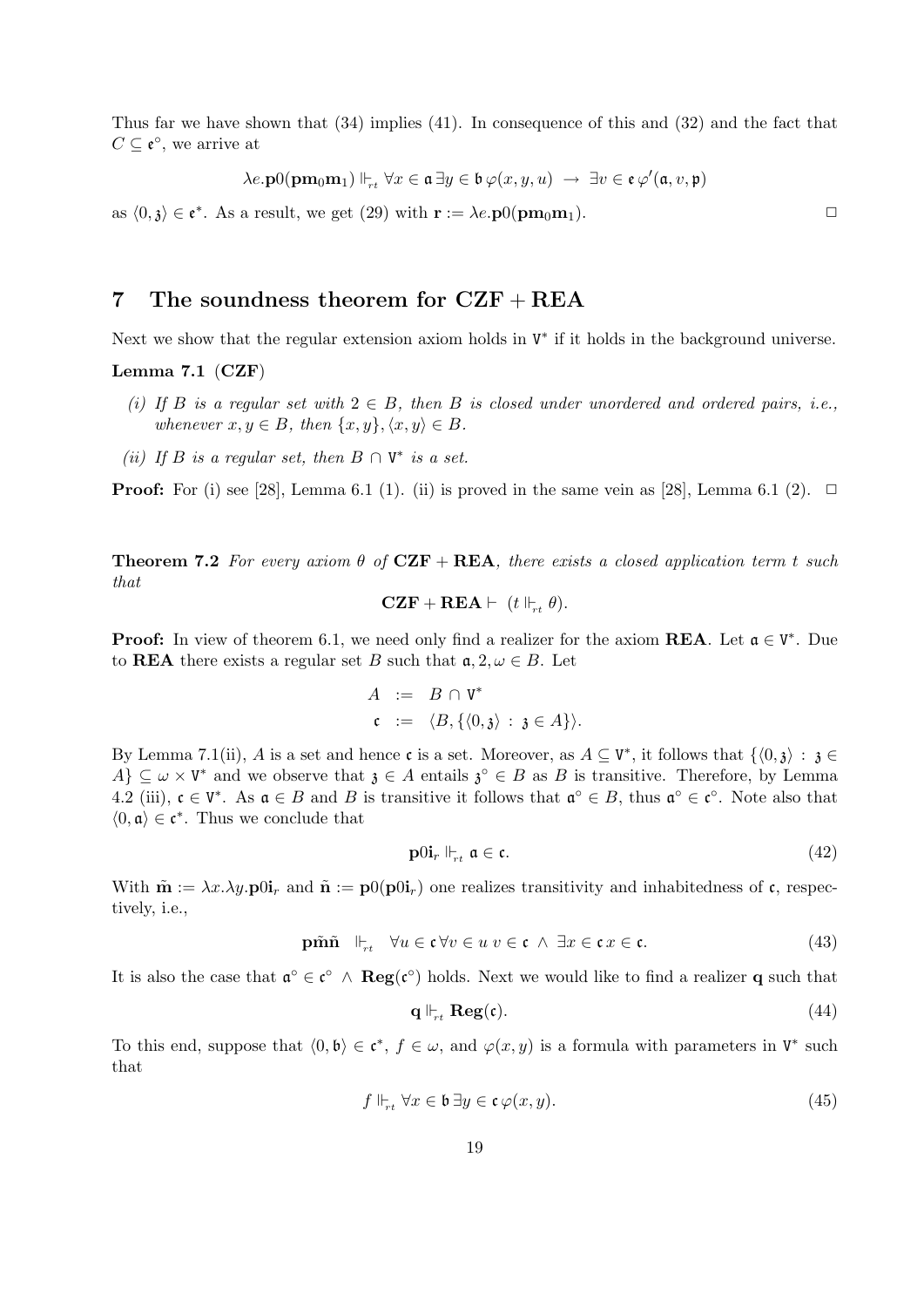Note that all elements of  $\mathfrak{c}^*$  are of the form  $\langle 0, u \rangle$ . As B is transitive and B is closed under taking pairs we have  $\mathfrak{c}^* \subseteq B$ , and thus(45) yields

$$
\forall \mathfrak{p} \forall e (\langle e, \mathfrak{p} \rangle \in \mathfrak{b}^* \rightarrow \exists z \in B \exists \mathfrak{q} [z = \langle e, \mathfrak{q} \rangle \land (fe)_0 = 0 \land \langle 0, \mathfrak{q} \rangle \in \mathfrak{c}^* \land (fe)_1 \Vdash_{rt} \varphi(\mathfrak{p}, \mathfrak{q})]).
$$
\n(46)

Utilizing the regularity of B, there exists  $\hat{\mathbf{u}} \in B$  such that

$$
\forall \mathfrak{p} \forall e \left[ \langle e, \mathfrak{p} \rangle \in \mathfrak{b}^* \rightarrow \exists z \in \hat{\mathbf{u}} \exists \mathfrak{q} (z = \langle e, \mathfrak{q} \rangle \land \langle 0, \mathfrak{q} \rangle \in \mathfrak{c}^* \land (fe)_1 \Vdash_{rt} \varphi(\mathfrak{p}, \mathfrak{q}) \right];\tag{47}
$$

$$
\forall z \in \hat{\mathbf{u}} \,\exists \mathfrak{p}, e \left[ \langle e, \mathfrak{p} \rangle \in \mathfrak{d}^* \ \wedge \ \exists \mathfrak{q} (\langle 0, \mathfrak{q} \rangle \in \mathfrak{c}^* \ \wedge \ z = \langle e, \mathfrak{q} \rangle \ \wedge \ (fe)_1 \Vdash_{rt} \varphi(\mathfrak{p}, \mathfrak{q}) \right]. \tag{48}
$$

From (48) it follows that  $\hat{\mathbf{u}} \subseteq \omega \times A \subseteq \omega \times V^*$ , and thus with

$$
\mathfrak{u} \ := \ \langle \{ \mathfrak{p}^{\circ} \mid \exists e \in \omega \, \langle e, \mathfrak{p} \rangle \in \hat{\mathbf{u}} \}, \hat{\mathbf{u}} \rangle
$$

we have  $\mathfrak{u} \in V^*$  by 4.2. Moreover, the function  $\langle e, \mathfrak{p} \rangle \mapsto \mathfrak{p}^{\circ}$  defined on  $\hat{\mathfrak{u}}$  maps into B, so that by the regularity of B we have  $\{\mathfrak{p}^{\circ} \mid \exists e \in \omega \langle e, \mathfrak{p} \rangle \in \hat{\mathbf{u}}\} \in B$  and hence  $\mathfrak{u} \in B \cap V^* = A$ , which yields  $\langle 0, \mathfrak{u} \rangle \in \mathfrak{c}^*$ . So we get

$$
\mathbf{p}0\mathbf{i}_r \Vdash_{rt} \mathfrak{u} \in \mathfrak{c}.\tag{49}
$$

Letting  $s(f) := \lambda e.\mathbf{p}e(fe)_1$ , (47) and (48) yield

$$
s(f) \Vdash_{rt} \forall x \in \mathfrak{b} \,\exists y \in \mathfrak{u} \,\varphi(x, y),\tag{50}
$$

$$
s(f) \Vdash_{rt} \forall y \in \mathfrak{u} \,\exists x \in \mathfrak{b} \,\varphi(x, y). \tag{51}
$$

As  $\mathfrak{c}^{\circ} = B$  and B is regular we also have

$$
\forall b \in \mathfrak{c}^{\circ} \ (\forall x \in b \ \exists y \in \mathfrak{c}^{\circ} \ \varphi^{\circ}(x, y) \rightarrow \exists u \in \mathfrak{c}^{\circ} \ [\forall x \in b \ \exists y \in u \ \varphi^{\circ}(x, y) \ \land \ \forall y \in u \ \exists x \in b \ \varphi^{\circ}(x, y)]). \tag{52}
$$

Hence, letting  $\tilde{\mathbf{q}} := \lambda f.\mathbf{p}(\mathbf{p}0\mathbf{i}_r)(\mathbf{p}s(f)s(f)),$  (49), (50), (51) and (52) entail that

$$
\tilde{\mathbf{q}} \Vdash_{rt} \forall b \in \mathfrak{c} \left( \forall x \in b \exists y \in \mathfrak{c} \varphi(x, y) \rightarrow \exists u \in \mathfrak{c} \left[ \forall x \in b \exists y \in u \varphi(x, y) \land \forall y \in u \exists x \in b \varphi(x, y) \right] \right). \tag{53}
$$

Choosing  $\varphi(x, y)$  to be the formula  $\mathfrak{r} \subseteq b \times \mathfrak{c} \land \langle x, y \rangle \in \mathfrak{r}$ , we deduce from (53) and (43) that

 $p(p\tilde{\mathbf{m}}\tilde{\mathbf{n}})\tilde{\mathbf{q}} \Vdash_{rt} \mathbf{Reg}(\mathfrak{c}).$ 

Thus, in view of (42), we conclude that

$$
\mathbf{p}(\mathbf{p0i}_{r})(\mathbf{p}(\mathbf{p}\tilde{\mathbf{m}}\tilde{\mathbf{n}})\tilde{\mathbf{q}})\Vdash_{rt} \forall a \exists c [a \in c \land \mathbf{Reg}(c)].
$$

 $\Box$ 

Remark 7.3 Theorem 7.2 holds also for CZF augmented by other large set axioms such as "Every" set is contained in an inaccessible set" or "Every set is contained in a Mahlo set". For definitions of "inaccessible set" and "Mahlo set" see [4, 8].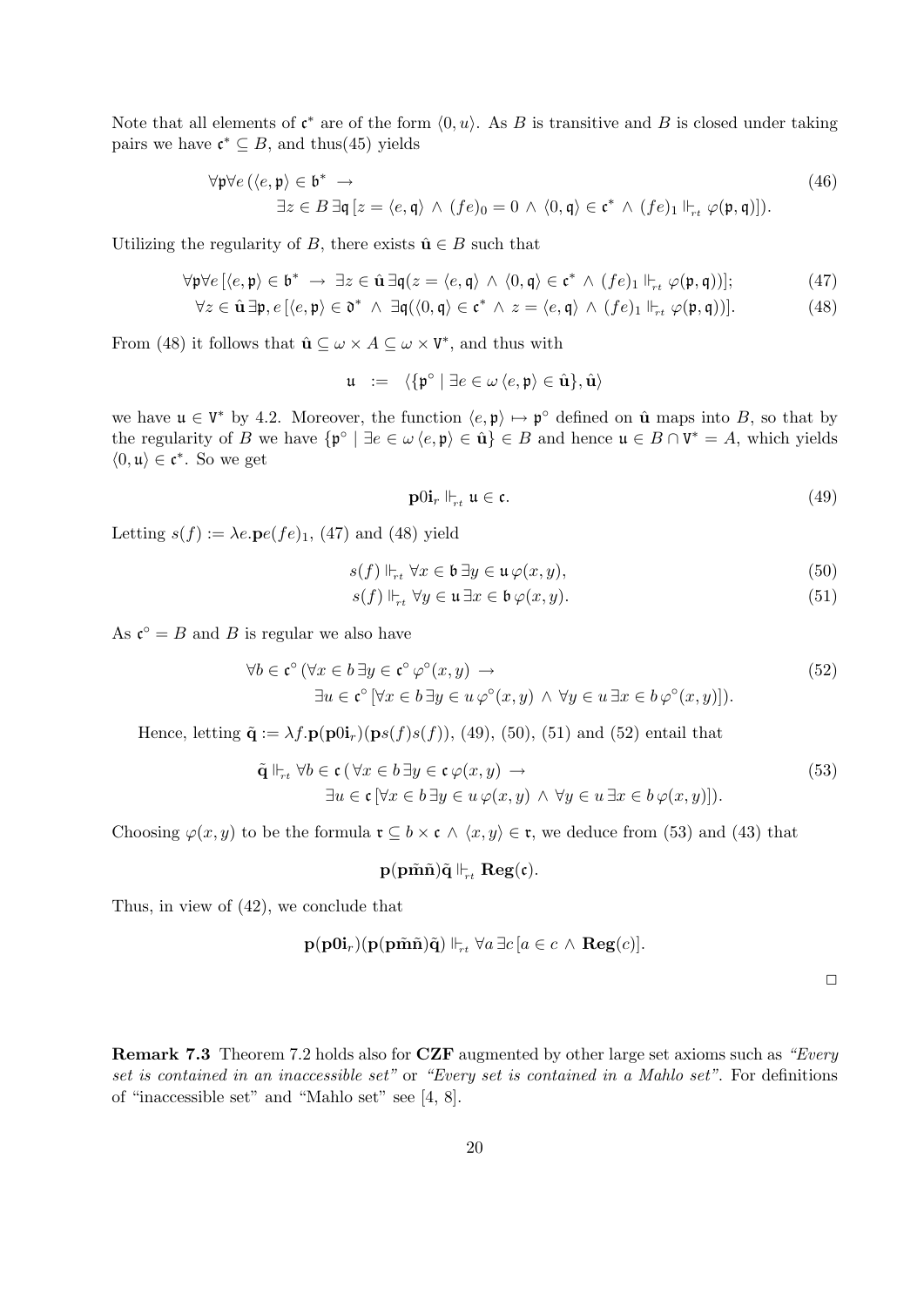# 8 Proof of Theorem 1.2

(DP): Suppose that  $CZF \vdash \psi \lor \theta$  with sentences  $\psi$  and  $\theta$ . By Theorem 6.1 there exists a closed application term t such that **CZF** proves  $t \Vdash_{rt} (\psi \vee \theta)$ . Then  $t \simeq n$  for a natural number  $n$ <sup>2</sup> Moreover, since CZF contains arithmetic,  $CZF \vdash t \simeq \bar{n}$ , and thus, by Lemma 5.9, CZF proves

$$
[(\bar{n})_0 = 0 \ \land \ \phi] \ \lor \ [(\bar{n})_0 \neq 0 \ \land \ \psi].
$$

Now, either  $(n)_0 = 0$  or  $(n)_0 \neq 0$ . In the first case we have  $CZF \vdash (\bar{n})_0 = 0$  and therefore  $CZF \vdash \phi$ , while in the second case we have  $CZF \vdash (\bar{n})_0 \neq 0$  and therefore  $CZF \vdash \psi$ .

(NEP): Suppose that  $CZF \vdash (\exists x \in \omega)\varphi(x)$  holds for a formula  $\varphi(x)$  with at most the free variable x. By Theorem 6.1 there exists a closed application term t such that CZF proves  $t \Vdash_{rt} (\exists x \in \omega) \phi(x)$ . Then there exists a natural number e such that  $t \simeq e$  and  $CZF \vdash t \simeq \bar{e}$ . By Lemma 5.8, CZF then proves  $\exists \mathfrak{b} \left[ \langle (\bar{e})_0, \mathfrak{b} \rangle \in \underline{\omega} \land \varphi(\mathfrak{b}^{\circ}) \right]$ . Owing to the definition of  $\underline{\omega}$ , we get  $\mathbf{CZF} \vdash \phi(\bar{n})$ , where  $n = (e)_0.$ 

(ECR): Suppose

$$
\mathbf{CZF} \vdash (\forall x \in \omega)[\neg \psi(x) \rightarrow (\exists y \in \omega)\vartheta(x, y)]
$$

holds for formulae  $\psi(x)$  and  $\vartheta(x, y)$  with at most the free variables shown. By Theorem 6.1 we find a closed application t such that **CZF** proves  $t \Vdash_{rt} (\forall x \in \underline{\omega})[\neg \psi(x) \rightarrow (\exists y \in \underline{\omega}) \vartheta(x, y)]$ . Note that  $\langle m, \mathfrak{b} \rangle \in \underline{\omega}^*$  implies  $\mathfrak{b} = \underline{m}$  and hence  $\mathfrak{b}^{\circ} = m$ . Unravelling the definition of  $\underline{\omega}$ , we get that  $\langle m, \mathfrak{b} \rangle \in \underline{\omega}^*$  implies  $\mathfrak{b} = \underline{m}$  and hence  $\mathfrak{b}^{\circ} = m$ . Thus, by definition of  $\mathbb{H}_{rt}$  for bounded quantifiers,

$$
\mathbf{CZF} \;\; \vdash \;\; (\forall n, f \in \omega)[f \Vdash_{rt} \neg \psi(\underline{n}) \to \operatorname{tnf} \Vdash_{rt} (\exists y \in \underline{\omega})\vartheta(\underline{n}, y)],
$$

so that in view of Lemma 5.10 we arrive at

$$
\mathbf{CZF} \quad \vdash \quad (\forall n \in \omega) [\neg \psi(n) \to tn0 \Vdash_{rt} (\exists y \in \underline{\omega}) \vartheta(\underline{n}, y)]. \tag{54}
$$

Letting  $\hat{tn} := tn0$ , further unravelling yields

$$
\mathbf{CZF} \quad \vdash \quad (\forall n \in \omega)(\neg \psi(n) \rightarrow \exists \mathfrak{b} \left[ \langle (\hat{t}n)_0, \mathfrak{b} \rangle \in \underline{\omega}^* \ \wedge \ (\hat{t}n)_1 \Vdash_{rt} \vartheta(\underline{n}, \mathfrak{b}^\circ) \right]). \tag{55}
$$

Owing to Lemma 5.8, (55) entails that

$$
\mathbf{CZF} \quad \vdash \quad (\forall u \in \omega) [\neg \psi(u) \rightarrow (\hat{t}u)_0 \in \omega \ \land \ \vartheta(u, (\hat{t}u)_0)]. \tag{56}
$$

Set  $s := \lambda u \cdot (\hat{t}u)_0$ . Then  $\mathbf{CZF} \vdash s \simeq \bar{e}$  for some number e. From (56) we can thus infer that

$$
\mathbf{CZF} \quad \vdash \quad (\forall u \in \omega) [\neg \psi(u) \rightarrow \{\bar{e}\}(u) \in \omega \ \land \ \vartheta(u, \{\bar{e}\}(u))]. \tag{57}
$$

 $(CR)$ : We already observed that  $(CR)$  is a consequence of  $(ECR)$ .

(UZR): Suppose  $CZF \vdash \forall x[\psi(x) \vee \neg \psi(x)]$ . By Theorem 6.1 there exists a closed application term t such that  $CZF \vdash t \Vdash_{rt} \forall x[\psi(x) \lor \neg \psi(x)],$  whence

$$
\mathbf{CZF} \vdash \forall \mathfrak{a} \ t \Vdash_{rt} [\psi(\mathfrak{a}) \ \vee \ \neg \psi(\mathfrak{a})].
$$

<sup>&</sup>lt;sup>2</sup>Note that here our reasoning goes beyond what is provable in CZF since we tacitly assume that CZF is sound for statements of the form t  $\downarrow$ , i.e., if  $CZF \vdash t \downarrow$  then t  $\downarrow$  is true, and hence there exists an integer n such that t evaluates to n.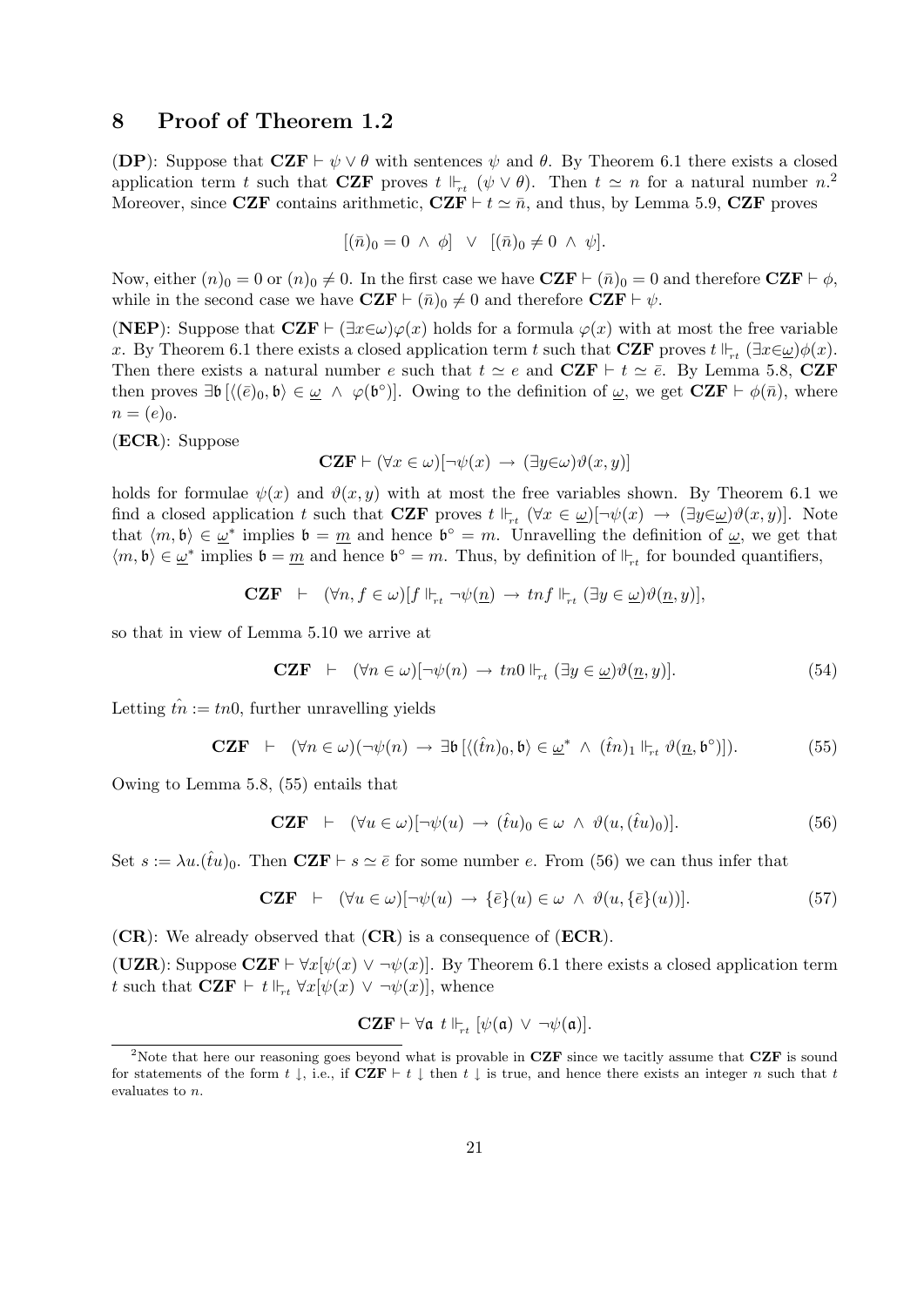Moreover,  $t \simeq n$  for a natural number n and thus  $CZF \vdash t \simeq \bar{n}$ , so that, by Lemma 5.9, CZF proves

$$
\forall \mathfrak{a} \left[ (\bar{n})_0 = 0 \; \wedge \; \psi^{\circ}(\mathfrak{a}^{\circ}) \right] \; \vee \; \left[ (\bar{n})_0 \neq 0 \; \wedge \; \neg \psi^{\circ}(\mathfrak{a}^{\circ}) \right].
$$

Now, either  $(n)_0 = 0$  or  $(n)_0 \neq 0$ . In the first case we have  $CZF \vdash (\bar{n})_0 = 0$  and therefore  $CZF \vdash$  $\forall \mathfrak{a} \psi^{\circ}(\mathfrak{a}^{\circ}),$  while in the second case we have  $\mathbf{CZF} \vdash (\bar{n})_0 \neq 0$  and therefore  $\mathbf{CZF} \vdash \forall \mathfrak{a} \neg \psi^{\circ}(\mathfrak{a}^{\circ}).$ Thus, using Lemma 5.5, we either have  $CZF \vdash \forall x \psi(x)$  or  $CZF \vdash \forall x \neg \psi(x)$ .

(UR): Suppose  $CZF \vdash \forall x (\exists y \in \omega)\theta(x, y)$ . Consequently, there exists a closed application term t such that  $CZF \vdash t \Vdash_{rt} \forall x (\exists y \in \underline{\omega}) \theta(x, y)$ , and therefore

$$
\mathbf{CZF} \;\vdash\; \forall \mathfrak{a} \;\; t \Vdash_{rt} (\exists y \in \underline{\omega}) \theta(\mathfrak{a}, y).
$$

Owing to Lemma 5.8 and the definition of  $\omega$ , we arrive at

$$
\mathbf{CZF} \vdash (t)_0 \in \omega \ \wedge \ \forall \mathfrak{a} \, \theta^\circ(\mathfrak{a}^\circ, (t)_0),
$$

so that, by Lemma 5.5, we conclude  $CZF \vdash (\exists y \in \omega) \forall x \theta(x, y)$ .

The proofs for  $CZF + REA$  are identical, except that this time we use Theorem 7.2 rather than Theorem 6.1 .  $\Box$ 

### 9 Variations

In this section we address several extensions of earlier results. We show that CZF can be replaced by IZF and also that Markov's principle can be added.

**Theorem 9.1** For every theorem  $\theta$  of **IZF**, there exists an application term t such that

$$
\textbf{IZF} \vdash (t \Vdash_{rt} \theta).
$$

Moreover, the proof of this soundness theorem is effective in that the application term t can be effectively constructed from the  $\mathbf{IZF}$  proof of  $\theta$ .

**Proof:** In view of Theorem 6.1 we only need to show that **IZF** proves that the Power Set Axiom and the full Separation Axiom are realized with respect to  $\mathbb{F}_{rt}$ .

(Full Separation): Let  $\varphi(x)$  be an arbitrary formula with parameters in  $V^*$ . We want to find  $e, e' \in \omega$  such that for all  $\mathfrak{a} \in V^*$  there exists a  $\mathfrak{b} \in V^*$  such that

$$
(e \Vdash_{rt} \forall x \in \mathfrak{b} [x \in \mathfrak{a} \land \varphi(x)]) \land (e' \Vdash_{rt} \forall x \in \mathfrak{a}[\varphi(x) \to x \in \mathfrak{b}]). \tag{58}
$$

For  $\mathfrak{a} \in V^*$ , define

$$
Sep(\mathfrak{a},\varphi) = \{ \langle \mathbf{p}fg, \mathfrak{c} \rangle : f, g \in \omega \land \langle g, \mathfrak{c} \rangle \in \mathfrak{a}^* \land f \Vdash_{rt} \varphi[x/\mathfrak{c}] \},
$$
  

$$
\mathfrak{b} = \langle \{x \in \mathfrak{a}^\circ : \varphi^\circ(x)\}, Sep(\mathfrak{a},\varphi) \rangle.
$$

 $Sep(\mathfrak{a},\varphi)$  is a set by full Separation, and hence  $\mathfrak{b}$  is a set. To ensure that  $\mathfrak{b}\in V^*$  let  $\langle h,\mathfrak{c}\rangle\in Sep(\mathfrak{a},\varphi)$ . Then  $\langle g, \mathfrak{c} \rangle \in \mathfrak{a}^*$  and  $f \Vdash_{rt} \varphi[x/\mathfrak{c}]$  for some  $f, g \in \omega$ . Thus  $\mathfrak{c}^\circ \in \mathfrak{a}^\circ$  and, by Lemma 5.7,  $\varphi^\circ[x/\mathfrak{c}^\circ]$ , yielding  $\mathfrak{c}^{\circ} \in \{x \in \mathfrak{a}^{\circ} : \varphi^{\circ}(x)\}.$  Therefore, by Lemma 4.2, we have  $\mathfrak{b} \in V^*$ .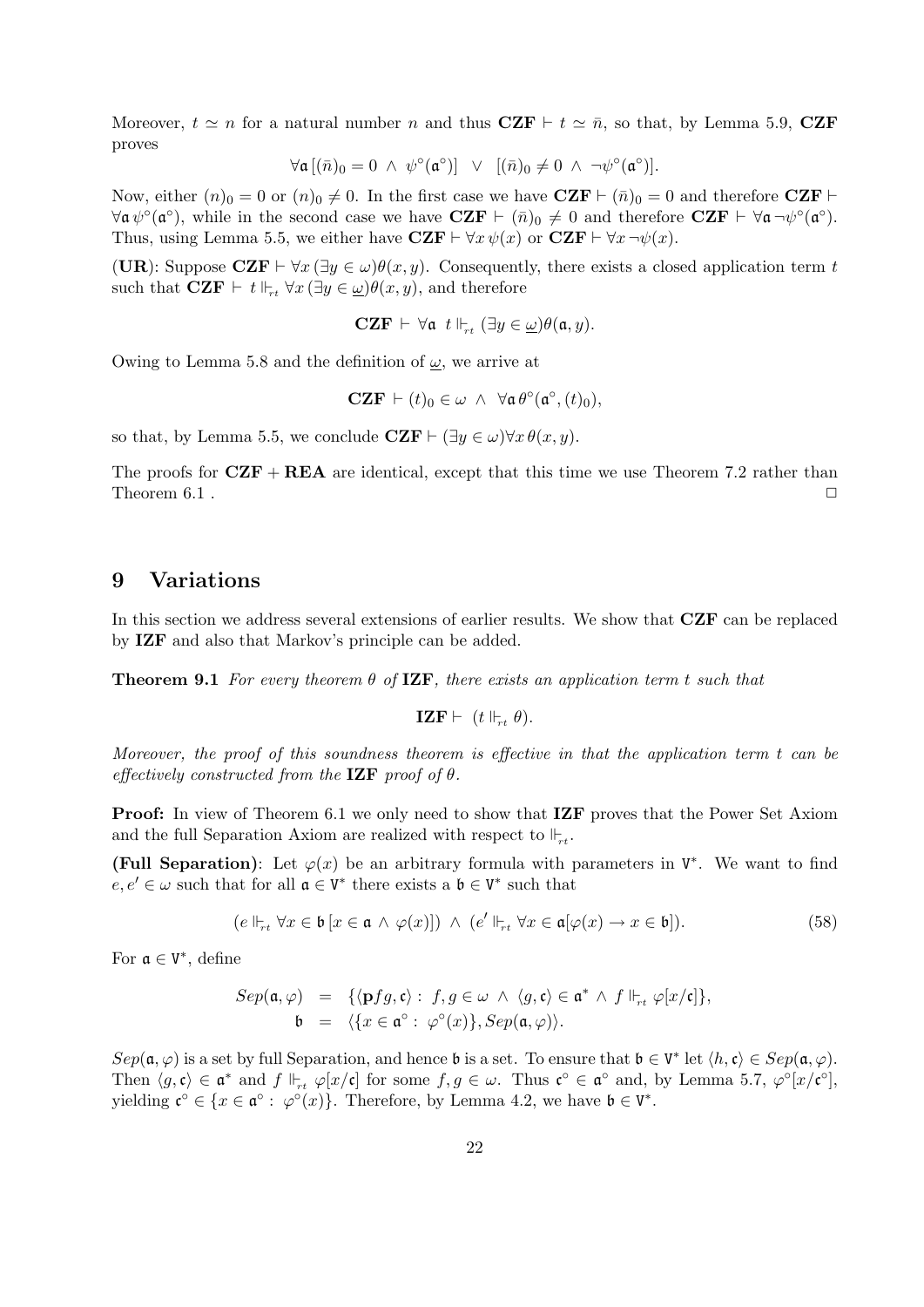To verify (58), first assume  $\langle h, \mathfrak{c} \rangle \in \mathfrak{b}^*$  and  $\mathfrak{c}^{\circ} \in \mathfrak{b}^{\circ}$ . Then  $h = \mathbf{p} fg$  for some  $f, g \in \omega$  and  $\langle g, \mathfrak{c} \rangle \in \mathfrak{a}^*$  and  $f \Vdash_{rt} \varphi[x/\mathfrak{c}]$ . Since  $\mathfrak{c}^\circ \in \mathfrak{b}^\circ$  holds, it follows that  $\mathfrak{c}^\circ \in \mathfrak{a}^\circ$ . As a result,  $\mathfrak{c}^\circ \in$  $\mathfrak{a}^{\circ} \wedge \langle g, \mathfrak{c} \rangle \in \mathfrak{a}^* \wedge \mathbf{i}_r \Vdash_{rt} \mathfrak{c} = \mathfrak{c},$  and consequently we have  $\mathbf{p}(h)_{1} \mathbf{i}_r \Vdash_{rt} \mathfrak{b} \in \mathfrak{a}$  and  $(h)_{0} \Vdash_{rt} \varphi[x/\mathfrak{c}]$ . Moreover, we have  $(\forall x \in \mathfrak{b}^{\circ})(x \in \mathfrak{a}^{\circ} \land \varphi^{\circ}(x))$ . Therefore with  $e = \mathbf{p}(\mathbf{p}(\lambda u \cdot (u)_1)\mathbf{i}_r)(\lambda u \cdot (u)_0)$ , we get  $e \Vdash_{rt} \forall x \in \mathfrak{b} [x \in \mathfrak{a} \land \varphi(x)].$ 

Now assume  $\langle g, \mathfrak{c} \rangle \in \mathfrak{a}, \mathfrak{c}^{\circ} \in \mathfrak{a}^{\circ}$  and  $f \Vdash_{rt} \varphi[x/\mathfrak{c}]$ . Then  $\langle \mathbf{p} fg, \mathfrak{c} \rangle \in \mathfrak{b}^*$  and also  $\mathfrak{c}^{\circ} \in \mathfrak{b}^{\circ}$  as  $\varphi^{\circ}[x/\mathfrak{c}^{\circ}]$ is a consequence of  $f \Vdash_{r} \varphi[x/\mathfrak{c}]$  by Lemma 5.7. Therefore  $\mathbf{p}(\mathbf{p} f g)\mathbf{i}_r \Vdash_{r} \mathfrak{c} \in \mathfrak{b}$ . Finally, by the very definition of b we have  $(\forall x \in \mathfrak{a}^{\circ})[\varphi^{\circ}(x) \to x \in \mathfrak{b}^{\circ}],$  and hence with  $e' = \lambda u.\lambda v.\mathbf{p}(\mathbf{p}vu)\mathbf{i}_r$  we get  $e' \Vdash_{rt} (\forall x \in \mathfrak{a})[\varphi(x) \to x \in \mathfrak{b}].$ 

(Powerset): It suffices to find a realizer for the formula  $\forall x \exists y \forall z [z \subseteq x \rightarrow z \in y]$  as it implies the Powerset Axiom with the aid of Separation. Let  $\mathfrak{a} \in V^*$ . Put  $\mathcal{A} = \{ \mathfrak{d} : \exists g \ (g, \mathfrak{d}) \in \mathfrak{a}^* \}$ . For  $y \subseteq \omega \times \mathcal{A}$  let

$$
\mathfrak{a}_y \ := \ \langle \{ \mathfrak{c}^\circ : \ \exists f \ \langle f, \mathfrak{c} \rangle \in y \}, y \rangle.
$$

Note that  $a_y \in V^*$ . The role of a set large enough to comprise the powerset of  $\mathfrak a$  in  $V^*$  will be played by the following set

$$
\mathfrak{p} \ := \ \langle \mathcal{P}(\mathfrak{a}^{\circ}), \{ \langle 0, \mathfrak{a}_y \rangle : \ y \subseteq \omega \times \mathcal{A} \} \rangle.
$$

p is a set in our background theory IZF. For  $\langle 0, \mathfrak{a}_y \rangle \in \mathfrak{p}^*$  we have  $\mathfrak{a}_y^{\circ} \subseteq \mathfrak{a}^{\circ}$ , and thus  $\mathfrak{a}_y^{\circ} \in \mathcal{P}(\mathfrak{a}^{\circ})$ , so it follows that  $\mathfrak{p} \in V^*$ .

Now suppose  $e \Vdash_{rt} \mathfrak{b} \subseteq \mathfrak{a}$ . Put

$$
y_{\mathfrak{b}} := \{ \langle (d, f), \mathfrak{x} \rangle : d, f \in \omega \ \land \ \langle (df)_0, \mathfrak{x} \rangle \in \mathfrak{a}^* \ \land \ \exists \mathfrak{c} \ [\langle d, \mathfrak{c} \rangle \in \mathfrak{b}^* \ \land \ (df)_1 \Vdash_{rt} \mathfrak{x} = \mathfrak{c} \} \tag{59}
$$

(Recall that  $(x, y)$  stands for  $\mathbf{p} xy$ .) By definition of  $y_{\mathfrak{b}}$ ,  $y_{\mathfrak{b}} \subseteq \omega \times A$ , and therefore  $\langle 0, \mathfrak{a}_{y_{\mathfrak{b}}}\rangle \in \mathfrak{p}^*$ .

If  $\langle f, \mathfrak{c} \rangle \in \mathfrak{b}^*$  it follows that  $\epsilon f \Vdash_{rt} \mathfrak{c} \in \mathfrak{a}$  since  $\epsilon \Vdash_{rt} \mathfrak{b} \subseteq \mathfrak{a}$ ; and hence there exists  $\mathfrak{x}$  such that  $\langle (ef)_0, \mathfrak{x} \rangle \in \mathfrak{a}^*$  and  $(ef)_1 \Vdash_{rt} \mathfrak{x} = \mathfrak{c}$ ; whence  $\langle (e, f), \mathfrak{x} \rangle \in y_{\mathfrak{b}}$  and therefore  $((e, f), (ef)_1) \Vdash_{rt} \mathfrak{c} \in \mathfrak{a}_{y_{\mathfrak{b}}}$ . Thus we can infer that  $\lambda f.((e, f), (ef)_1) \Vdash_{rt} \mathfrak{b} \subseteq \mathfrak{a}_{y_{\mathfrak{b}}}$ .

Conversely, if  $\langle g, \mathfrak{x} \rangle \in \mathfrak{a}_{y_{\mathfrak{b}}}^* = y_{\mathfrak{b}}$ , then there exist  $d, f$  and  $\mathfrak{c}$  such that  $g = (d, f), \langle d, \mathfrak{c} \rangle \in \mathfrak{b}^*$ , and  $(df)_1 \Vdash_{rt} \mathfrak{c} = \mathfrak{x}$ , which entails that  $((g)_0, ((g)_0(g)_1)_1) \Vdash_{rt} \mathfrak{x} \in \mathfrak{b}$ . As a result,  $\eta(e) \Vdash_{rt} \mathfrak{b} = \mathfrak{a}_{y_{\mathfrak{b}}},$  where  $\eta(e) = (\lambda f.((e, f), (ef)_1), \lambda g.((g)_0, ((g)_0(g)_1)_1))$ . Hence  $(0, \eta(e)) \Vdash_{rt} \mathfrak{b} \in \mathfrak{p}$ , so that

$$
\lambda e.(0, \eta(e)) \Vdash_{rt} \forall y \,[y \subseteq \mathfrak{a} \to y \in \mathfrak{p}],
$$

and therefore, by the genericity of quantifiers,

$$
\lambda e.(0, \eta(e)) \quad \Vdash_{rt} \quad \forall x \,\exists y \,\forall z \,[z \subseteq x \to z \in y]. \tag{60}
$$

 $\Box$ 

Theorem 9.2 IZF has the DP and NEP and IZF is closed under CR, ECR, CR<sub>1</sub>, UZR, and UR, too.

**Proof:** This follows from Theorem 9.1 and the proof of Theorem 1.2.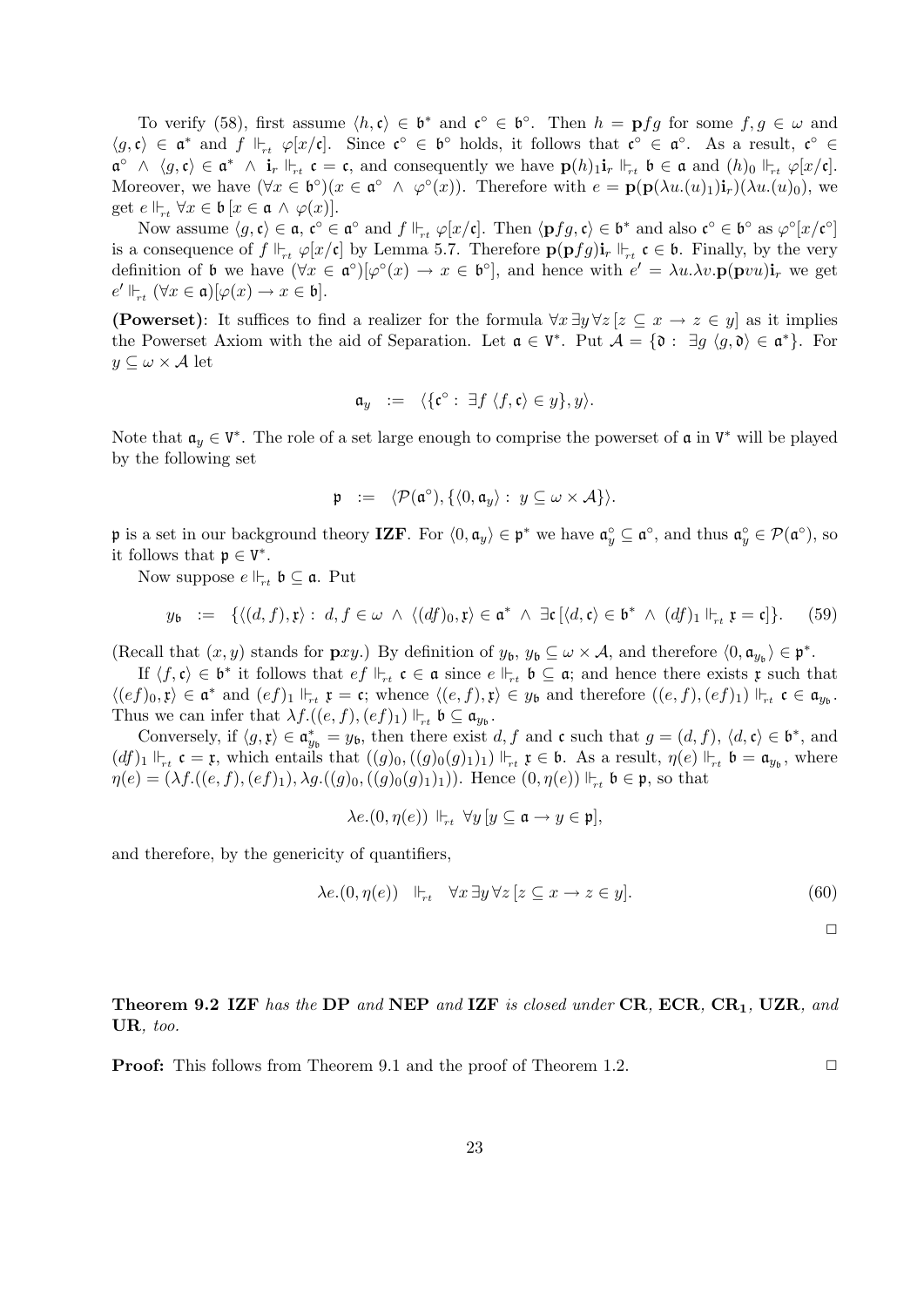**Remark 9.3** Theorems 1.2 and 9.2 allow for generalizations to extensions of  $CZF, CZF + REA$ , and IZF via "true" axioms that are of the form  $\neg \psi$ . This follows easily from the proofs of these theorems and the fact that negated statements are self-realizing (see Lemma 5.10). As a consequence we get, for example, that if  $\neg \vartheta$  is a true sentence and  $CZF \vdash \neg \vartheta \rightarrow (\phi \vee \psi)$ , then  $CZF \vdash \neg \vartheta \rightarrow \phi$ or  $CZF \vdash \neg \vartheta \to \psi$ . Likewise,  $CZF \vdash \neg \vartheta \to (\exists x \in \omega)\theta(x)$  implies  $CZF \vdash (\exists x \in \omega)[\neg \vartheta \to \theta(x)]$ .

Next we extended our results to theories a classically valid principle. Markov's Principle, MP, is closely associated with the work of the school of Russian constructivists. The version of MP most appropriate to the set-theoretic context is the schema

$$
\forall n \in \omega [\varphi(n) \vee \neg \varphi(n)] \ \wedge \ \neg \neg \exists n \in \omega \, \varphi(n) \ \rightarrow \ \exists n \in \omega \varphi(n).
$$

The variant

$$
\neg \neg \exists n \in \omega R(n) \to \exists n \in \omega R(n),
$$

with R being a primitive recursive predicate, will be denoted by  $\text{MP}_{\text{PR}}$ . Obviously,  $\text{MP}_{\text{PR}}$  is implied by MP.

**Theorem 9.4** Let T be any of the theories CZF, CZF + REA, IZF, or IZF + REA. For every theorem  $\theta$  of  $T + \mathbf{MP}$ , there exists an application term t such that

$$
T + \mathbf{MP} \vdash (t \Vdash_{rt} \theta).
$$

Moreover, the proof of this soundness theorem is effective in that the application term t can be effectively constructed from the  $T + \mathbf{MP}$  proof of  $\theta$ .

**Proof:** Arguing in  $T + MP$ , it remains to find realizing terms for **MP**. We assume that

$$
(e)_{0} \quad \Vdash_{rt} \quad (\forall x \in \underline{\omega}) \left[ \varphi(x) \ \vee \ \neg \varphi(x) \right] \tag{61}
$$

$$
(e)_1 \quad \Vdash_{rt} \quad \neg \neg (\exists x \in \underline{\omega}) \, \varphi(x). \tag{62}
$$

Let  $e' = (e)_0$ . Unravelling the definition of  $\Vdash_{rt}$  for negated formulas, it is a consequence of (62) that  $(\forall d \in \omega)$   $\neg (\forall f \in \omega)$   $\neg f \Vdash_{rt} (\exists x \in \underline{\omega}) \varphi(x)$ , and hence  $\neg (\forall f \in \omega)$   $\neg f \Vdash_{rt} (\exists x \in \underline{\omega}) \varphi(x)$ , which implies  $\neg\neg(\exists f \in \omega) f \Vdash_{rt} (\exists x \in \omega) \varphi(x)$  (just using intuitionistic logic), and hence

$$
\neg\neg(\exists f \in \omega)(f)_1 \Vdash_{rt} \varphi[x/\underline{(f)_0}].\tag{63}
$$

(61) yields that  $(\forall n \in \omega) e'n \downarrow$  and

$$
(\forall n \in \omega) ([(e'n)_0 = 0 \ \land \ (e'n)_1 \Vdash_{rt} \varphi[x/\underline{n}]] \ \lor \ [(e'n)_0 \neq 0 \ \land \ (e'n)_1 \Vdash_{rt} \neg \varphi[x/\underline{n}]].
$$

Since  $(e'n)_1 \Vdash_{rt} \neg \varphi(\underline{n})$  entails that  $\neg(e'n)_1 \Vdash_{rt} \varphi(\underline{n})$  we arrive at

$$
(\forall n \in \omega) [\psi(n) \lor \neg \psi(n)], \tag{64}
$$

where  $\psi(n)$  is the formula  $(e'n)_0 = 0 \wedge (e'n)_1 \Vdash_{rt} \varphi[x/\underline{n}]$ . Utilizing that **MP** holds in the background theory, from (63) and (64) we can deduce that there exists a natural number m such that  $\psi(m)$  is true, i.e.,  $(e^{\prime}m)_0 = 0$  and  $(e^{\prime}m)_1 \Vdash_{\tau_t} \varphi[x/\underline{m}]$ . Then, with  $r := \mu n.(e^{\prime}n)_0 = 0$ ,

 $(e'r)_1 \Vdash_{rt} \varphi[x/m].$ 

r can be computed by a partial recursive function  $\zeta$  from  $e'$ . Taking into account that for any instance  $\theta$  of MP with parameters in  $V^*$ ,  $\theta^{\circ}$  is an instance of MP, too, the upshot of the foregoing is that  $\lambda e.(\zeta((e)_0),((e)_0\zeta((e)_0))_1)$  is a realizer for **MP**.

 $\Box$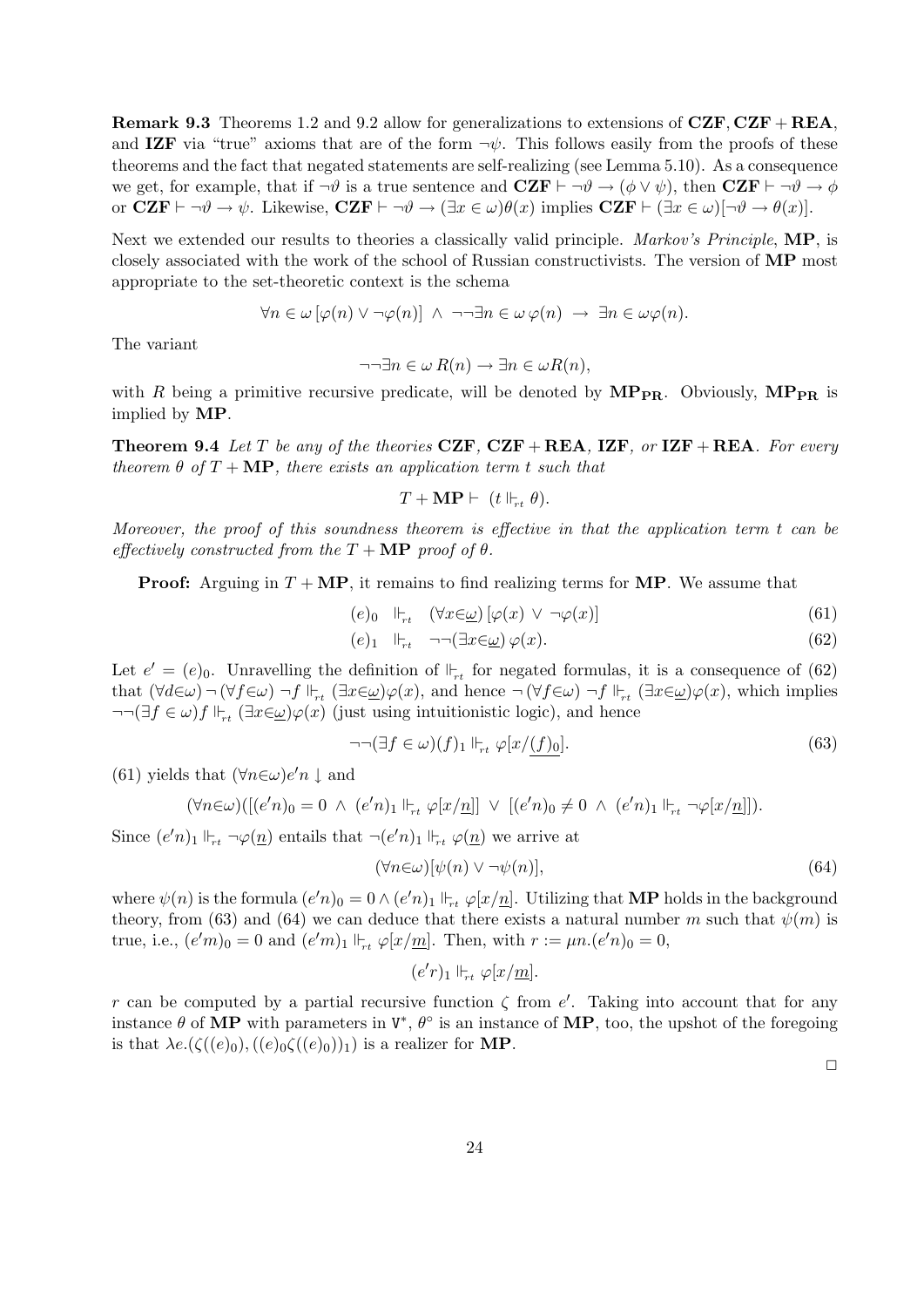**Theorem 9.5** If is T any of the theories CZF, CZF+REA, IZF, or IZF+REA, then  $T+MP$ has the DP and the NEP, and  $T + MP$  is closed under CR, ECR, CR<sub>1</sub>, UZR, and UR.

**Proof:** This follows from Theorem 9.5 and the proof of Theorem 1.2.

# 10 Final remarks

- 1. In a sequel to this paper it will be shown that Theorem 1.2 also obtains when one augments  $CZF, CZF + REA$ , or IZF by the principles of Countable Choice, Dependent Choices, and the Presentation Axiom (or any subcollection thereof).
- 2. Theorem 1.2 has been put to use in [29], where it has been applied to the extension of CZF by the  $\Pi\Sigma$  Axiom of Choice and that of  $CZF + REA$  by the  $\Pi\Sigma W$  Axiom of Choice. [29] Theorem 8.3 and Theorem 8.4 yield that the DP, NEP and EP hold for these theories, not for all formulas, but for a significant collection of formulas which comprises all statements of concern to ordinary mathematics.

### References

- [1] P. Aczel: The type theoretic interpretation of constructive set theory. In: MacIntyre, A. and Pacholski, L. and Paris, J, editor, Logic Colloquium '77 (North Holland, Amsterdam 1978) 55–66.
- [2] P. Aczel: The type theoretic interpretation of constructive set theory: Choice principles. In: A.S. Troelstra and D. van Dalen, editors, The L.E.J. Brouwer Centenary Symposium (North Holland, Amsterdam 1982) 1–40.
- [3] P. Aczel: The type theoretic interpretation of constructive set theory: Inductive definitions. In: R.B. et al. Marcus, editor, Logic, Methodology and Philosophy of Science VII (North Holland, Amsterdam 1986) 17–49.
- [4] P. Aczel, M. Rathjen: Notes on constructive set theory, Technical Report 40, Institut Mittag-Leffler (The Royal Swedish Academy of Sciences, 2001). http://www.ml.kva.se/preprints/archive2000-2001.php
- [5] J. Barwise: Admissible Sets and Structures (Springer-Verlag, Berlin, Heidelberg, New York, 1975).
- [6] M. Beeson: Continuity in intuitionistic set theories, in: M Boffa, D. van Dalen, K. McAloon (eds.): Logic Colloquium '78 (North-Holland, Amsterdam, 1979).
- [7] M. Beeson: Foundations of Constructive Mathematics. (Springer-Verlag, Berlin, Heidelberg, New York, Tokyo, 1985).
- [8] L. Crosilla, M. Rathjen:Inaccessible set axioms may have little consistency strength. Annals of Pure and Applied Logic 115 (2002) 33-70.
- [9] S. Feferman: A language and axioms for explicit mathematics, in: J.N. Crossley (ed.): Algebra and Logic, Lecture Notes in Math. 450 (Springer, Berlin 1975) 87–139.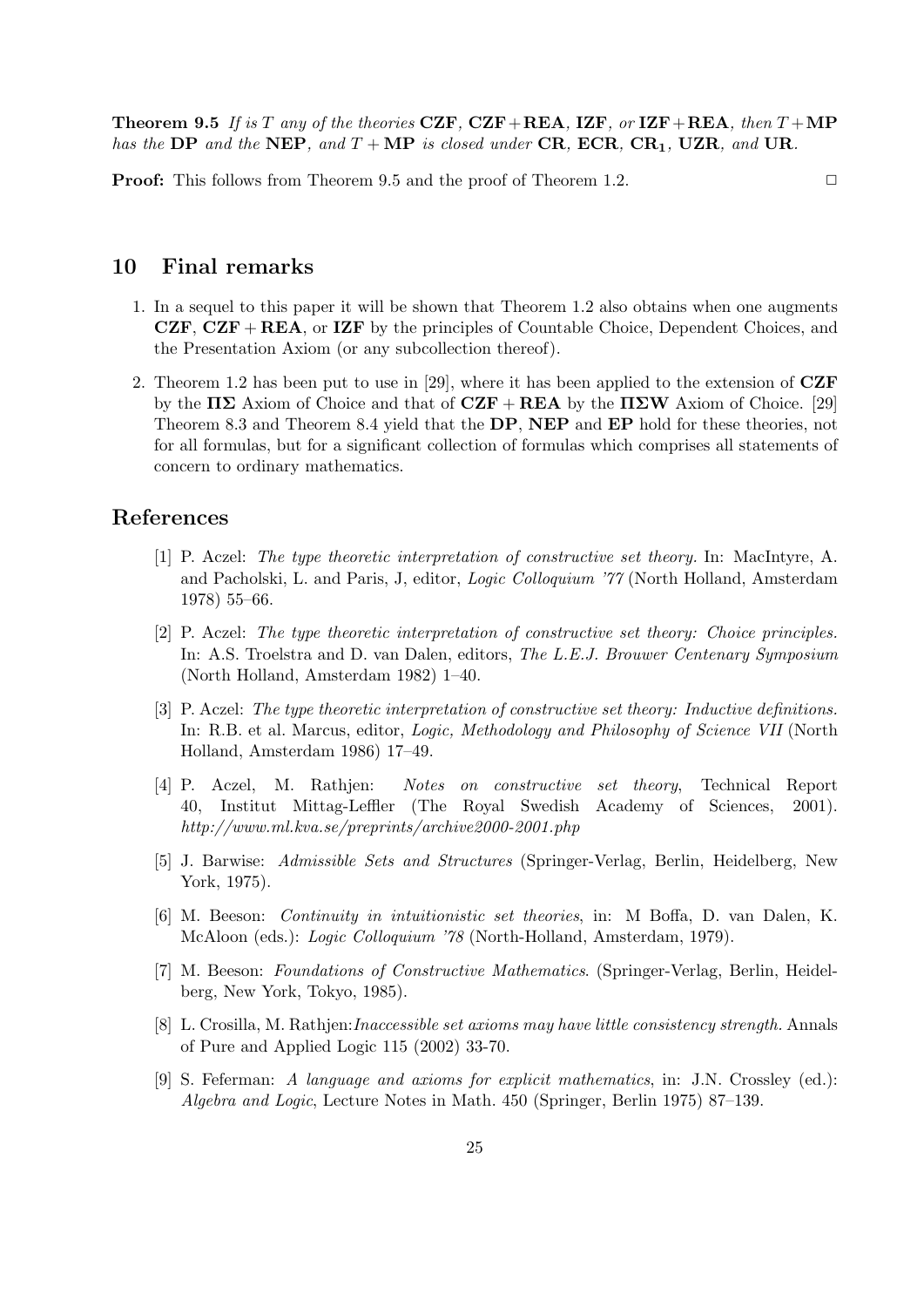- [10] S. Feferman: Constructive theories of functions and classes in: Boffa, M., van Dalen, D., McAloon, K. (eds.), Logic Colloquium '78 (North-Holland, Amsterdam 1979) 159–224.
- [11] H. Friedman: Some applications of Kleene's method for intuitionistic systems. In: A. Mathias and H. Rogers (eds.): Cambridge Summer School in Mathematical Logic, volume 337 of Lectures Notes in Mathematics (Springer, Berlin, 1973) 113–170.
- [12] H. Friedman: The disjunction property implies the numerical existence property. Proceedings of the National Academy of Sciences of the United States of America 72 (1975) 2877-2878.
- [13] H. Friedman: Set-theoretic foundations for constructive analysis. Annals of Mathematics 105 (1977) 868-870.
- [14] H. Friedman, S. Scedrov: Set existence property for intuitionistic theories with dependent choice. Annals of Pure and Applied Logic 25 (1983) 129–140.
- [15] H. Friedman, S. Scedrov: The lack of definable witnesses and provably recursive functions in intuitionistic set theory, Advances in Mathematics 57 (1985) 1–13.
- [16] S.C. Kleene: On the interpretation of intuitionistic number theory. Journal of Symbolic Logic 10 (1945) 109–124.
- [17] S.C. Kleene: Disjunction and existence under implication in elementary intuitionistic formalisms. Journal of Symbolic Logic 27 (1962) 11–18.
- [18] S.C. Kleene: An addendum. Journal of Symbolic Logic 28 (1963) 154–156.
- [19] S.C. Kleene: Formalized recursive functionals and formalized realizability. Memoirs of the AMS 89 (AMS, Providence, 1969).
- [20] G. Kreisel and A.S. Troelstra: Formal systems for some branches of intuitionistic analysis. Annals of Mathematical Logic 1 (1970) 229–387.
- [21] J. Lipton: Realizability, set theory and term extraction. In: The Curry-Howard isomorphism, Cahiers du Centre de Logique de l'Universite Catholique de Louvain, vol. 8 (1995) 257–364.
- [22] D.C. McCarty: Realizability and recursive mathematics, PhD thesis, Oxford University (1984), 281 pages.
- [23] D.C. McCarty: Realizability and recursive set theory, Annals of Pure and Applied Logic 32 ,(1986) 153–183.
- [24] J.R. Moschovakis: Disjunction and existence in formalized intuitionistic analysis. In: J.N. Crossley (ed.): Sets, models and recursion theory. (Noth-Holland, Amsterdam, 1967) 309–331.
- [25] J. Myhill: Some properties of Intuitionistic Zermelo-Fraenkel set theory. In: A. Mathias and H. Rogers (eds.): Cambridge Summer School in Mathematical Logic, volume 337 of Lectures Notes in Mathematics (Springer, Berlin, 1973) 206–231.
- [26] J. Myhill: Constructive set theory. Journal of Symbolic Logic, 40:347–382, 1975.